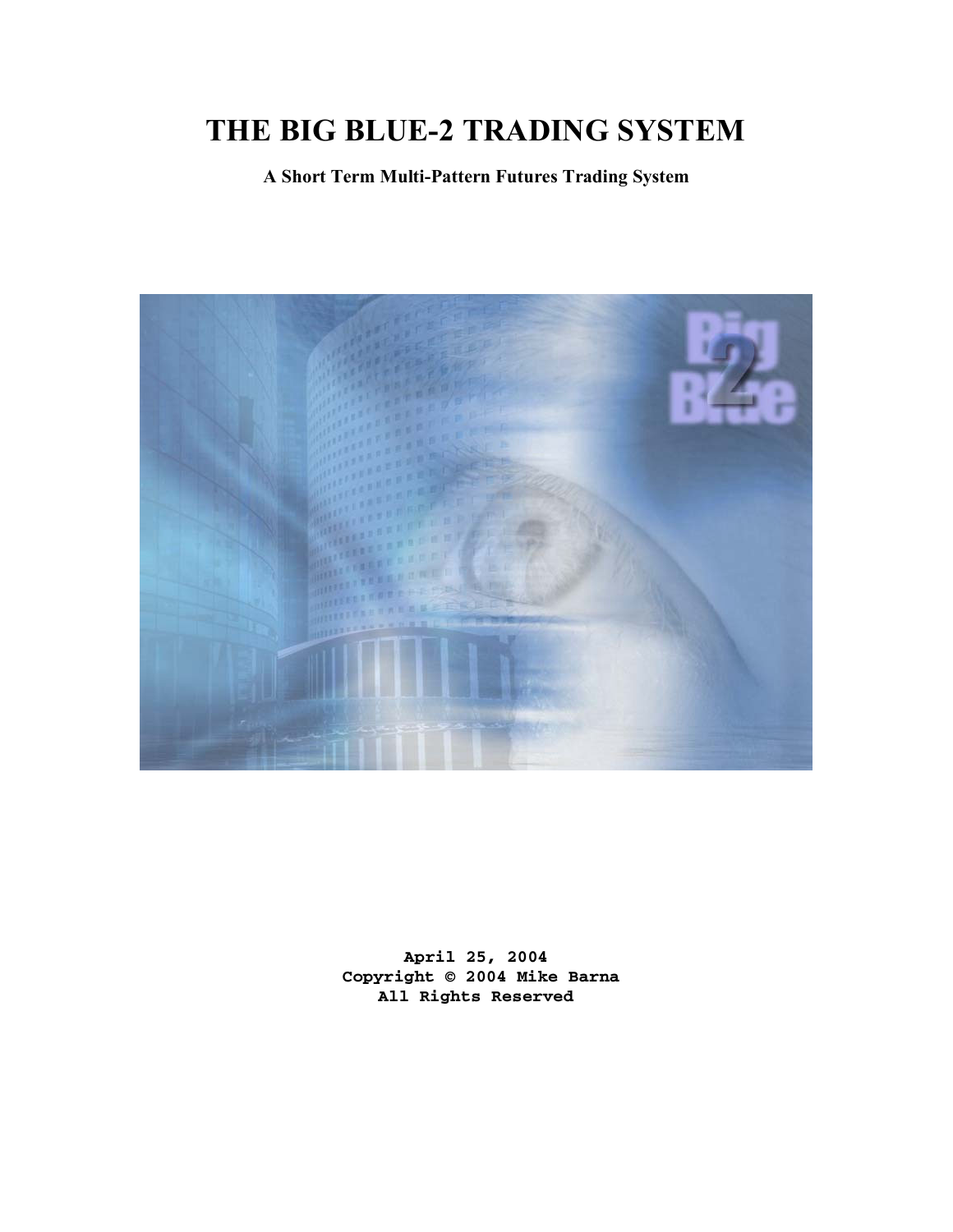Disclaimer—

In this document, you will find several tables detailing the trading performance of the Big Blue-2 trading system. These results were not generated by actually trading the system in live markets. They are theoretical results obtained by back-testing the system using historical trading data. For this reason, it is important that you carefully read the disclaimer below, which is required by National Futures Association.

**HYPOTHETICAL PERFORMANCE RESULTS HAVE MANY INHERENT LIMITATIONS, SOME OF WHICH ARE DESCRIBED BELOW. NO REPRESENTATION IS BEING MADE THAT ANY ACCOUNT WILL OR IS LIKELY TO ACHIEVE PROFITS OR LOSSES SIMILAR TO THOSE SHOWN. IN FACT, THERE ARE FREQUENTLY SHARP DIFFERENCES BETWEEN HYPOTHETICAL PERFORMANCE RESULTS AND THE ACTUAL RESULTS ACHIEVED BY ANY PARTICULAR TRADING PROGRAM.** 

**ONE OF THE LIMITATIONS OF HYPOTHETICAL PERFORMANCE RESULTS IS THAT THEY ARE GENERALLY PREPARED WITH THE BENEFIT OF HINDSIGHT. IN ADDITION, HYPOTHETICAL TRADING DOES NOT INVOLVE FINANCIAL RISK, AND NO HYPOTHETICAL TRADING RECORD CAN COMPLETELY ACCOUNT FOR THE IMPACT OF FINANCIAL RISK IN ACTUAL TRADING. FOR EXAMPLE, THE ABILITY TO WITHSTAND LOSSES OR TO ADHERE TO A PARTICULAR TRADING PROGRAM IN SPITE OF TRADING LOSSES ARE MATERIAL POINTS WHICH CAN ALSO ADVERSELY AFFECT ACTUAL TRADING RESULTS. THERE ARE NUMEROUS OTHER FACTORS RELATED TO THE MARKETS IN GENERAL OR TO THE IMPLEMENTATION OF ANY SPECIFIC TRADING PROGRAM WHICH CANNOT BE FULLY ACCOUNTED FOR IN THE PREPARATION OF HYPOTHETICAL PERFORMANCE RESULTS AND ALL OF WHICH CAN ADVERSELY AFFECT ACTUAL TRADING RESULTS.**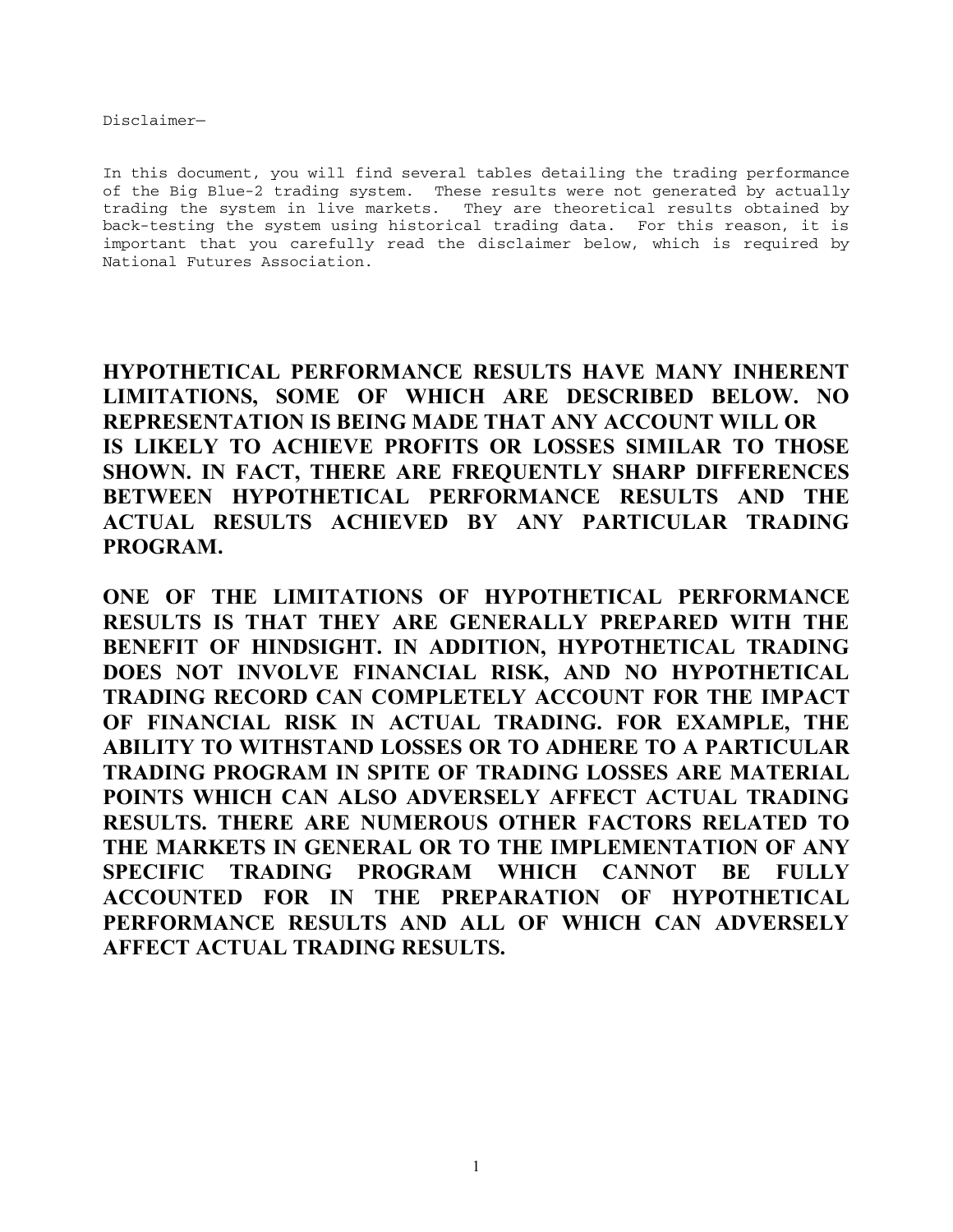# TABLE OF CONTENTS

| Ι.           | ACKNOWLEDGEMENTS                           | 3  |
|--------------|--------------------------------------------|----|
| II.          | ABOUT THE SOFTWARE DEVELOPER               | 4  |
| III.         | INTRODUCTION TO TRADING SYSTEMS            | 5  |
| IV.          | THE HISTORY OF BIG BLUE                    | 16 |
| V.           | INTRODUCTION TO INTRADAY TRADING           | 18 |
| VI.          | INTRODUCTION TO FUTURES DAY TRADING        | 22 |
| VII.         | INTRADAY PRICE PATTERNS                    | 26 |
| VIII.        | INTRADAY TRADING FILTERS                   | 30 |
| IX.          | PATTERN 1. THE PIVOT COUNTER-TREND PATTERN | 31 |
| Х.           | PATTERN 2. CLUSTER COUNTER-TREND PATTERN   | 35 |
| XI.          | PATTERN 3. THE BREAKOUT PATTERN            | 38 |
| XII.         | PATTERN 4. EXTREME COUNTER-TREND PATTERN   | 40 |
|              | XIII. POST DEVELOPMENT ANALYSIS            | 42 |
| XIV. SUMMARY |                                            | 44 |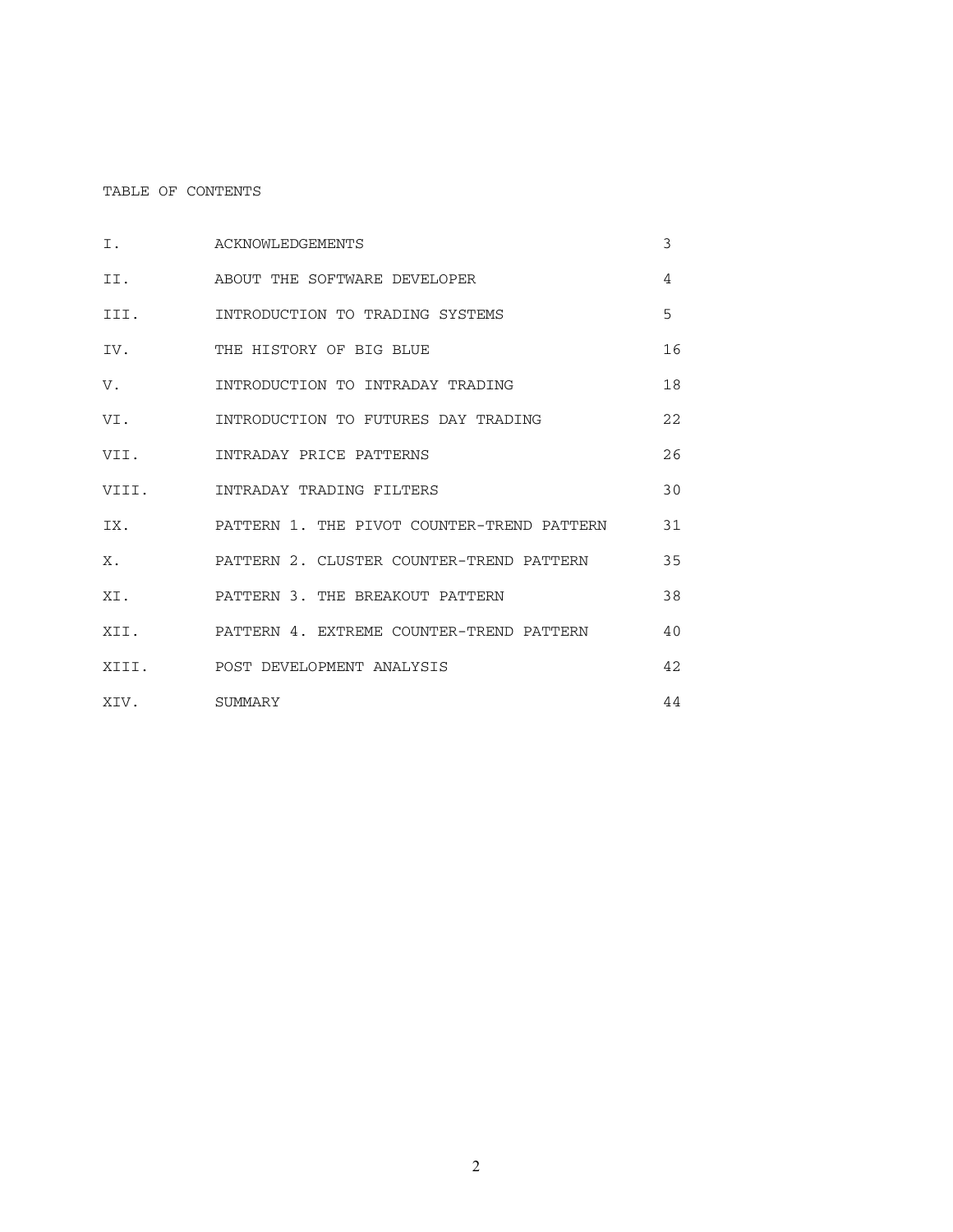#### I. ACKNOWLEGEMENTS

Many people have encouraged, enlightened, entertained and educated me in my pursuit of mechanical trading systems over the years. Any attempt to list all these wonderful people in this business that I have had the privilege of working with would be incomplete, but here is at least a partial list:

- Laurie Barna, my wife of 27 years
- Rachel, my daughter
- John Ehlers of MesaSoftware
- Ziad Chahal of Alfaranda Systems
- David Maynard of WellInvested
- Murray Ruggiero of Ruggiero Associates
- Bill Brower of Inside Edge Systems
- George Pruitt of "Futures Truth"
- Darla Tuttle of TradeStation Securities
- Tom Stridsman, author of *"Trading Systems That Work"*
- Tom Rollinger, Professional Money Manager and author.
- Glenn Larson of Genesis Financial Data Service

Many other brokers, authors, analysts, hardware people, software and marketing individuals—to numerous to mention—educated, inspired and help me reach the point where I was able, with the help of Vilar Kelly, to complete and perfect the Big Blue-2 trading system. I extend my sincere thanks to all of them, named and unnamed.

In Memoriam

There is one very special person that that will never be forgotten. It is Vilar Kelly, who was the co-developer of Big Blue-2. Vilar earned a Bachelor Degree in Mathematics and Physics from St. Peter's College in New Jersey and a Masters Degree in social work from Columbia University in New York. Vilar worked in sales with IBM for 25 years, eventually retiring in 1972 as a Vice President. He was also a retired Army captain, who served in World War II and the Korean War. During his army career he was in military intelligence as a cryptographer. Vilar created several trading systems, including DayCare, Trophy and Enigma. In May of 2000, Vilar died following a lengthy illness. His wife, Caroline, two daughters, a son, and six grandchildren survive him. Without his keen mind and programming expertise, Big Blue-2 would never be what it is today.

Portions of proceeds from sales of the original Big Blue and the Big Blue-2 trading system are forwarded to Caroline Kelly.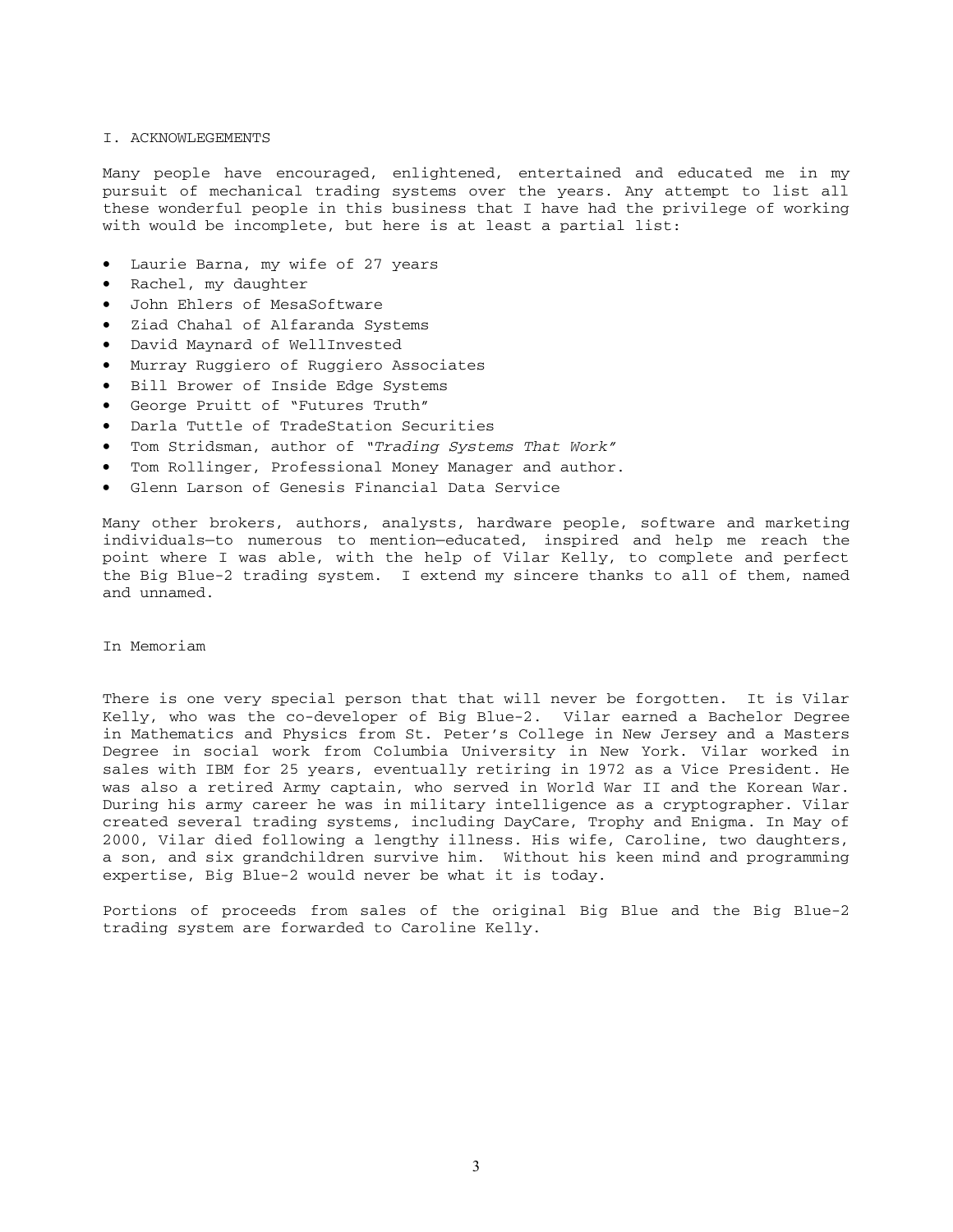#### II. ABOUT THE SOFTWARE DEVELOPER

Mike Barna has been registered with the National Futures Association as a Commodity Trading Advisor since 1977. Mr. Barna and his associates provide more "Futures Truth" top ranked trading systems than any other developer in the country ("Futures Truth" Rankings are based on annual percentage returns on 3 times margin required or one-half of three times margin requirements for daytrading systems). Money managers, institutions, brokerage houses and individual traders worldwide use his systems. His associations include MESA SOFTWARE, ALFARANDA SYSTEMS and WELLINVESTED. Mr. Barna has been programming for over 30 years, has been developing trading systems for over 14 years and has been managing money since 1998. One more notable international fund where several of his systems are being traded is the REFCO-CANADA FUND. He is the sole Managing Member of Aaron Asset Management, LLC, a firm employing his mechanical trading systems. Previously, he was Vice President for Trading and Systems with Regency Stocks and Commodities Fund, L.P. You may know of him as the author of the successful and popular R-MESA trading system. His original BIG BLUE trading system is listed as one of the Top Ten Trading Systems of All Time in the Hill/Pruitt/Hill book "The Ultimate Trading Guide". Articles, written with associates such as John Ehlers of MESA SOFTWARE and Murray Ruggiero of Ruggiero Associates, have appeared in "Futures Magazine" and "Technical Analysis of Stocks and Commodities". Paul Leo and Peter Temple interviewed Mr. Barna for the book "The Ultimate Technical Trading Software".

Mr. Barna is known for his tough on robustness approach to system development. Mr. Barna's research areas employ state of the art technology used in his prior career as an Astronautical Engineer. His current research includes an options back-testing engine using the Bjerksund-Stensland Options Model (among others) integrated with mechanical trading systems that are capable of producing "Options Trading Systems" backtest equity streams. Mike received a Master of Science in Astronautical and Aeronautical Engineering from Stanford University and a Bachelor of Science in Mathematics from Arizona State University. Mike holds or has held 2 commodity licenses, 10 FAA pilot ratings and licenses and a California State Realtors license. He is also a current Boeing 727 airline captain with a major US airline.

Mike is also the current 2003 USHA California State Golden Masters Singles Indoor 4-Wall Handball Champion.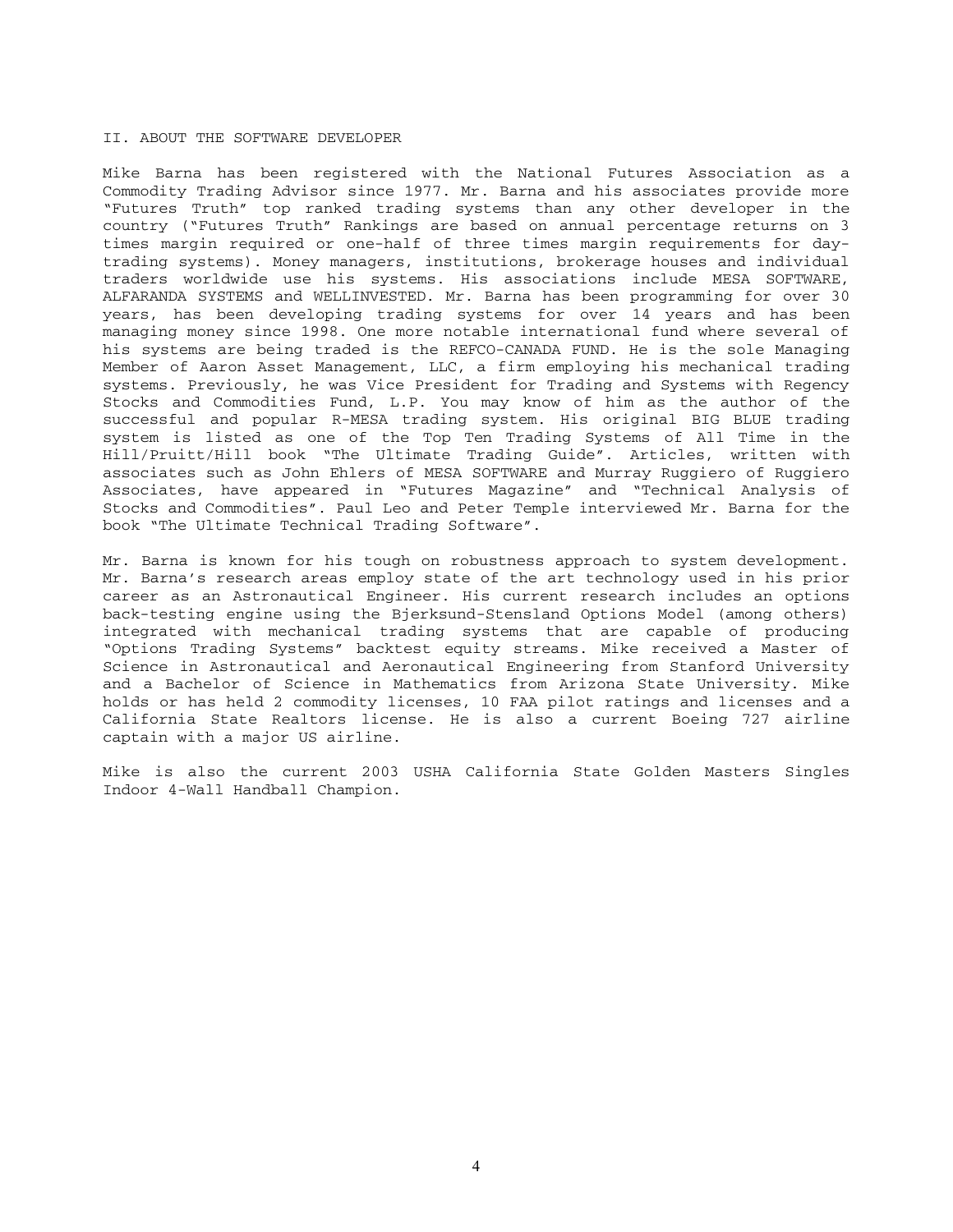#### III. INTRODUCTION TO TRADING SYSTEMS

Before I get into a detailed discussion of trading systems, it is important to put them into perspective. There are more people involved in the markets today than ever before in the history of the markets. These individuals are generally categorized as investors or traders. Understanding what these terms really mean and who is truly an investor or trader is critical to understanding the value and usefulness of trading systems, particularly mechanical trading systems.

Investors are generally thought of as people who invest for the long haul. This could be for months, years or even decades. A typical investor may be putting aside money for retirement, using a qualified (IRA, 401(k), pension plan, etc.) or unqualified (mutual fund, annuity, trading account, etc.) plan. This type of person has been educated by the securities industry to think long-term. The general theory pounded into these investors is that over the long haul, the stock market always goes higher and can be expected to average something in the neighborhood of 10% to 12% per year on a long term basis.

This may be true for certain periods of time, say 1950 through 2000. Since this encompasses more than one generation, it has become an accepted truth by many currently in the market. It is also true that "averages lie and liars average," meaning that to defend this argument it is important to select the specific time frame when illustrating the amazing returns the stock market "guarantees" investors.

For those who have really studied the American stock markets performance over its lifetime understand that timing is everything. A mutual fund begun in 1930 would have taken a good deal of time to generate a 10% or 12% per year average return in its first decade of in business. Therefore, is successful trading a function of timing, luck or something else? This line of thought takes us to the question of exactly what is an investor and who should be truly called an investor.

In my opinion, the term "investor" is one of the most misused and abused terms in the English language. A stockbroker gets a hold of a car mechanic making \$30,000, \$40,000 or even \$50,000 a year with some overtime hours. The mechanic signs up to invest \$50 per month for 10 years in a mutual fund. Or what about the administrative assistance that signs up for a 401(k) at work and arbitrarily selects an investment vehicle from the five choices she is given. Are these investors? By Wall Street's standards they are, but not mine.

An investor does his homework. He or she spends time studying whatever is to be invested in. Warren Buffet is an investor, not Joe or Jane Average. Someone like Mr. Buffet starts with a detailed financial analysis. He dissects the company, the industry and the overall investment climate. Then he visits the company and sounds out the management team. Once assured the company, products, industry, people have long-term potential, he is comfortable moving ahead. Two of his hallmarks to successful investing are 1) never buy anything that you do not understand or 2) never buy anything that is over priced.

Compare that with a hotshot sales person or lawyer who jumps on a tech stock that is selling for 120 times earnings because of a news story about earnings that are expected to beat the Street's estimates. This is gambling in its purest form. To me, there is no difference between this and pulling the arm of a slot machine in Los Vegas, except in Vegas you would get a little exercise in the process and a few free drinks.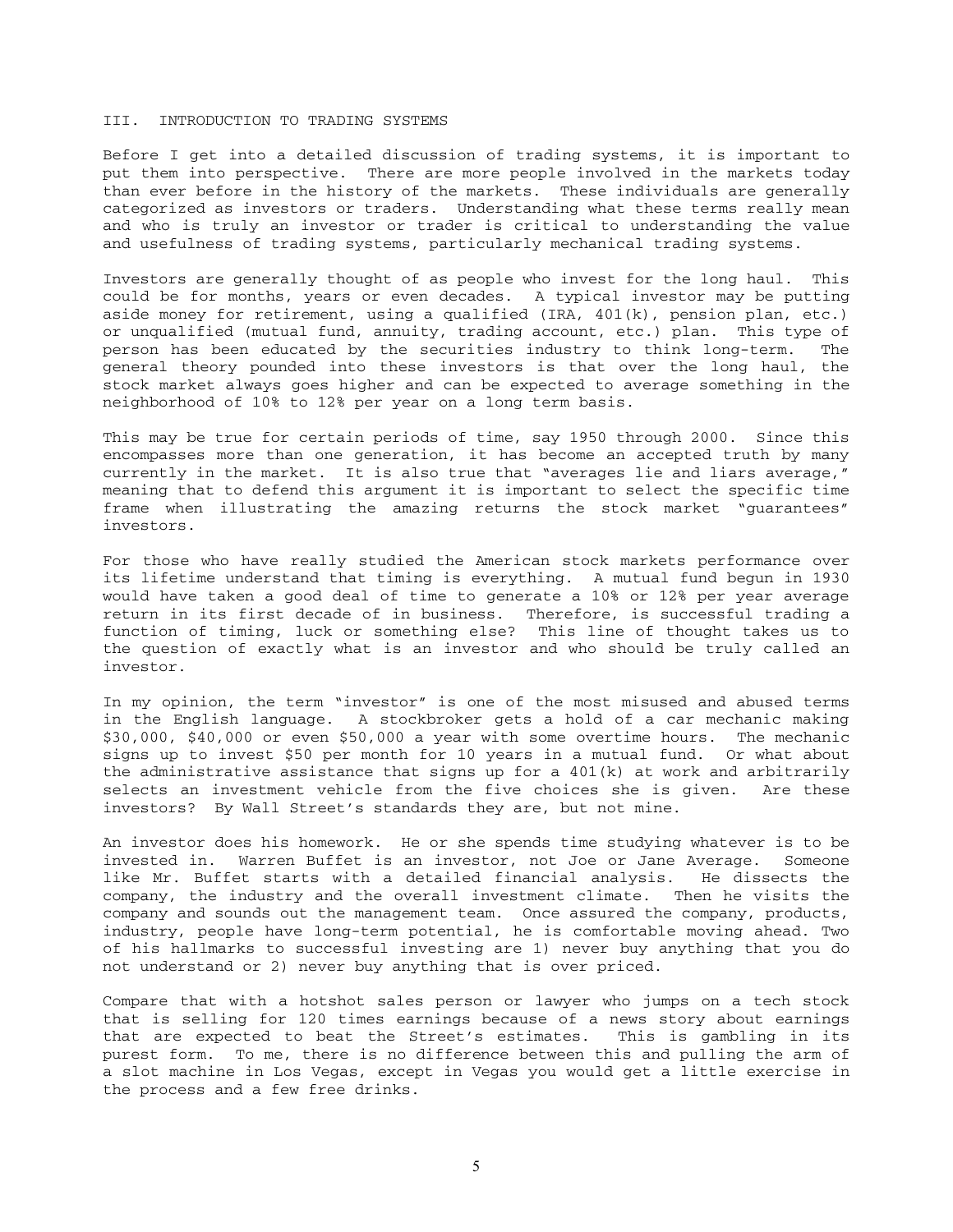Also keep in mind, that the "investor"—or sucker, schmuck, patsy, whatever—that buys tips usually has no exit strategy. They buy something with the idea it is going higher, but no thought is given to determine how much higher and when is it time take profits. Equally, they do not protect themselves from the downside risk they have exposed themselves to by taking a long position. By this I mean they do not trade using protective stops. If this isn't gambling, I don't what is.

In the last year or so, this concept of gambling on the market has become even more apparent due to all the scandals from corporate fraud, to deceptive trading practices by mutual funds, like allowing big customers to make illegal timing trades. Not only does the average chump investing neglect to do the homework required to make solid decisions, he or she is cheated by both the company selected as an investment and the firm that sells it. It has come to the point that the investor cannot count on world-renown accounting firms to protect their meager interests. Gambling is risky enough, but having the deck stacked against you adds insult to injury.

Before I leave this subject, I just want to make it clear that there are successful investors, just as there are successful traders, which I will get to next. Some of these are like Mr. Buffet, who crosses all his "T's" before he opens his wallet. Others are lucky in their timing or sensible enough to employ honest, professional assistance. My point is simply, as an investor or trader you must do or be one or the other. The higher risk, of course, is assuming that you were born lucky and will remain so for all your days.

Now let's turn our attention to discussing the concept of being a trader. It sounds simple enough. To become a trader of securities, you buy and sell stocks, options or futures contracts—but so does the investor type individual. How are these two different? There are several ways of distinguishing the trader from the investor. One is the duration of the holding period of trades. An investor generally holds positions for much longer periods than a trader does. An investor has a long-term perspective, say holding positions for weeks, months, and even years. The trader plans to flip positions in minutes, hours, days and occasionally weeks.

Where the investor's objective is building wealth, the trader is thinking of ordinary income. One is after long-term capital gains, the other short-term.

The time frame of each defines the amount of risk each type of player is willing to accept and, this in turn influences the size of positions taken. Remember, there are certain parts of a trade or investment you can control and others that are completely out of your control. For example, you have absolute control of what entity you select to trade, be it a stock, option or futures contract. Or you can discriminate by type—some being more volatile than others, or offering more leverage or representing much larger commitment in margin money.

You also have absolute control over which side of the market you enter your position. Basically, you can be long or short. Most people consider being short as a higher risk position than being long. This is because the majority of people, particularly novices, do not fully understand shorting and its special rules, for example the uptick regulations. Also, downward moving markets seem more risky because they tend to fall faster than bull markets rise. People in the market lose faith in an entity that is plunging into oblivion, yet these same individuals will tend to continue to support an entity that is struggling to stay above water.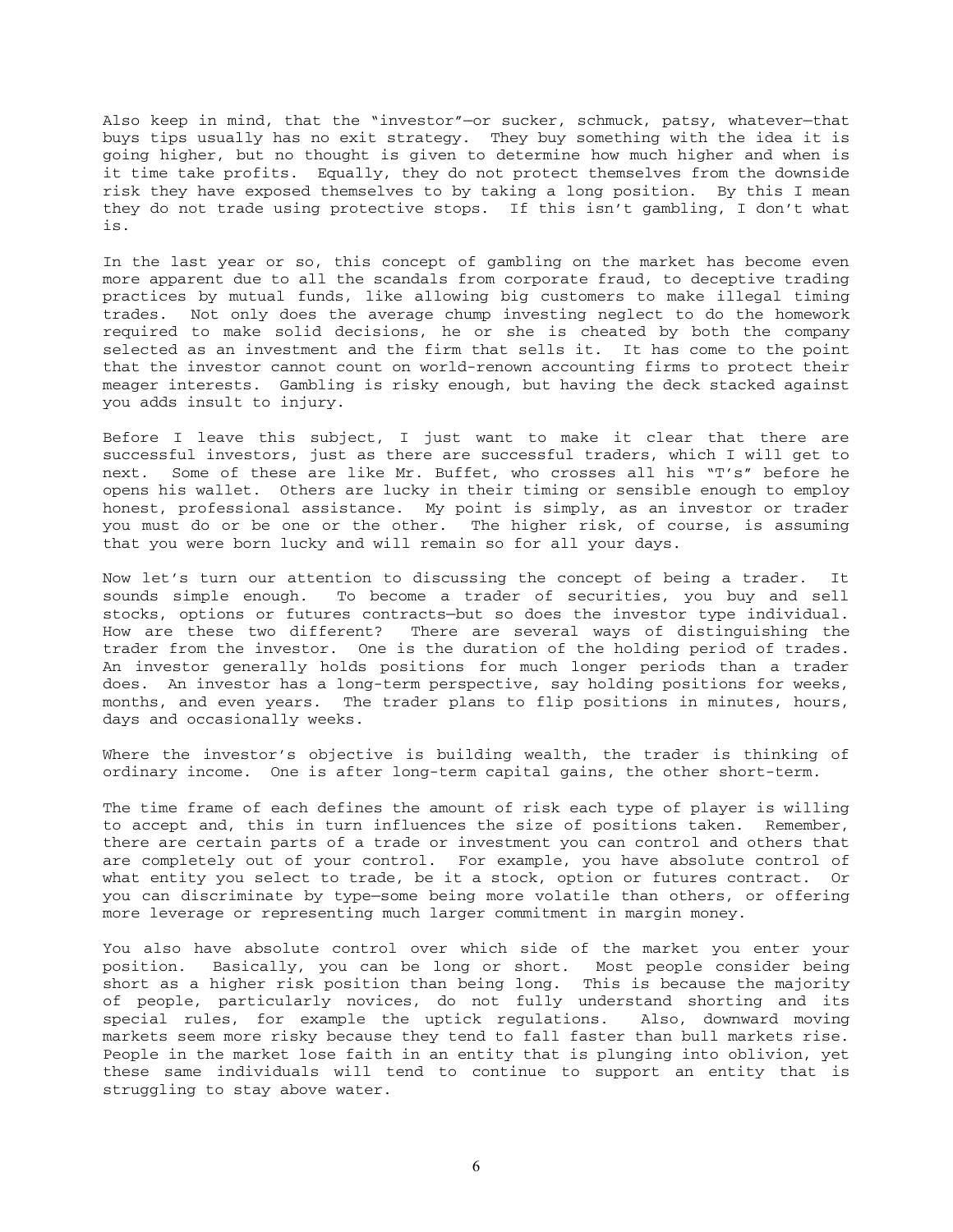And, you have control of how long you hold a position. The only times this is not true is when a futures contract, for example, is caught in a limited move or expiring. Some futures contracts can fall a specified amount, called the limit move, at the open without executing any trades and then not trade for the rest of the day. Or a limit move, up or down, can occur within a trading session. Limit moves can go on for multiple trading sessions in a row, but it is very rare. Nevertheless, if you are long and you're in a futures position that is limit down against your position for even one session, it is a terrible feeling. I liken it to being in a car sliding out of control on ice. On the other hand, the limit move can be in your favor—that feels like hitting the jackpot on a \$10 slot. A stock trader can experience a similar sensation when a stock is sinking like the Titanic and you get your fill on a market order \$15 lower than when you entered it.

You also have no control over market direction and volatility once you initiated a position. You can do all the analysis in the world, but you have no assurance as to accuracy. Thus trading or investing is risky business.

Where the trader and investor often differ is as to the size, the duration of their positions, and the size of the anticipated profit. You, of course, have complete control of size. Do you buy or sell 1, 10 100, or 1000 lots?

The sizes of positions are often influenced by the amount of time you plan to hold them. Since investors choose to stay longer in a position, to compensate for being in the market indefinitely, he or she often decides to trade smaller size and would expect a much larger gain per share or futures contract. The day trader or short-term trader uses larger size trades (or higher leverage) seeking smaller profits, but more of them. Where an investor plans to make \$10, \$20 or a hundred dollars or more per share or thousands per contract, the day trader is looking at a few cents or points per trade but many more of them while avoiding the risk of "always" being in the market.

Size, by the way, is a very relative term. To Mr. Buffet, an investment of 100% of a company's stock may be reasonable. To Joe Average, 100 shares may be pushing the envelope.

Obviously, the investor and the trader are substantially different types of market players with different goals, time horizons, trade objectives and risk tolerances. But, to be successful, they must have at least one thing in common. And that is they must have a dependable approach to their activities. The investor, because of the long time horizon, must have a way of evaluating the future. What is the economy going to be like 3, 6, 12, 24, or 60 months ahead? Are the company and its products built for the long haul? Many of these types of questions are best answered by fundamental analysis.

The trader, on the other hand, cannot make decisions based on long-term trends developed by fundamental analysis because they do not provide specific timing signals. The focus must be on the here and now—the next ten minutes, hours or days. This is where technical analysis comes into play. It shines when it is used to tell the trader what is expected to happen in the short-term based on the immediate psychology and momentum of the market. Is the momentum bullish or bearish? Is volatility increasing or decreasing? Are there any important signals other technical traders are likely to see and react to? Technical signals often become self-fulfilling prophecies when enough players see the same thing.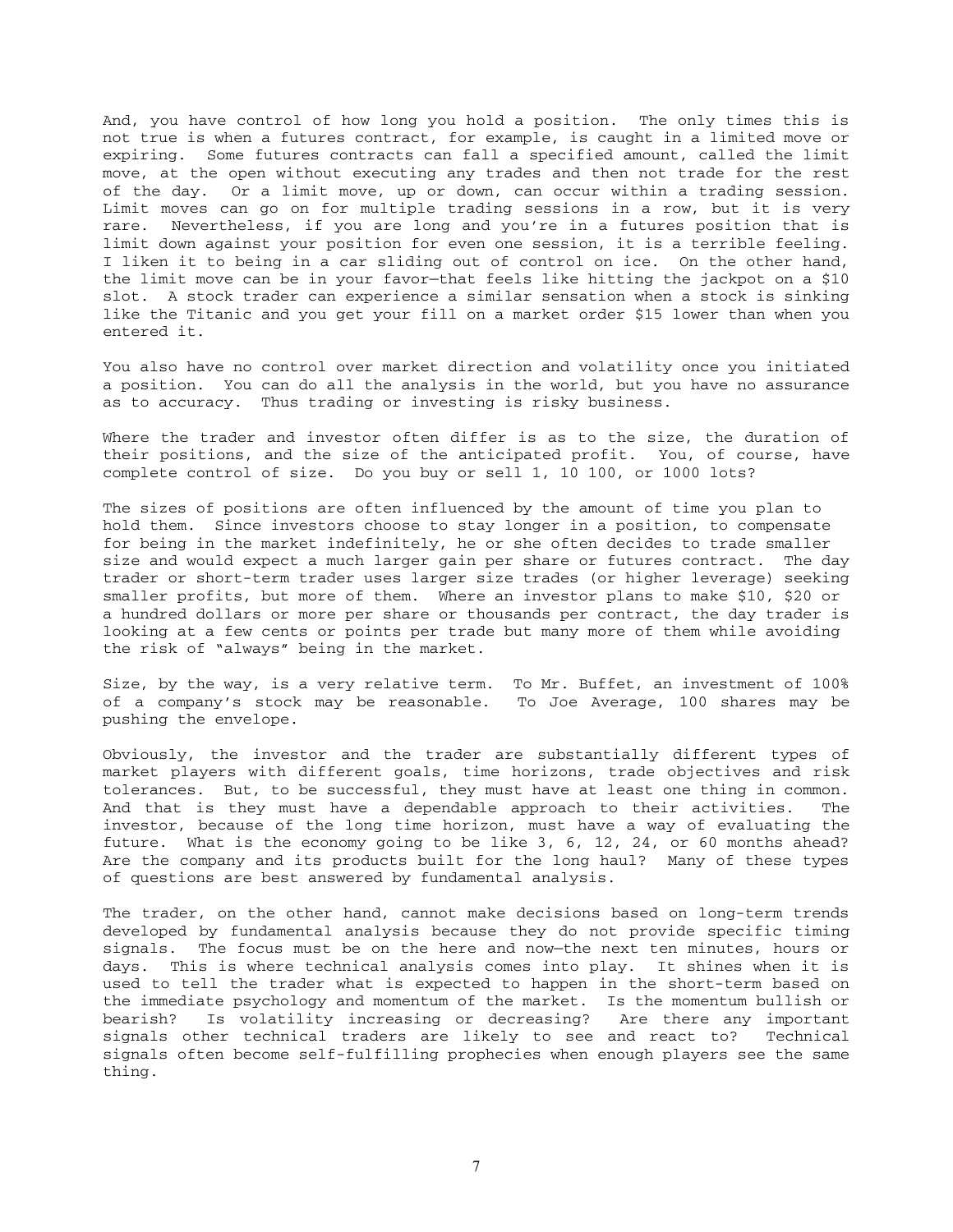The whole key is that technical analysis alerts you to what is expected, which is different than what is absolutely going to happen. Obviously, there is no known method of predicting exactly what will happen in the future. Therefore a trader must trade defensively, which means the use of stop loss orders that prevent major setbacks.

One other characteristic distinguishing an investor from a trader is how much they monitor the market. An investor, trading for the long-term, tends to put a position and let it cook for a substantial period of time. He or she checks on it perhaps daily, weekly or even on less frequency. A day or swing trader follows his or her positions in real time or at least using 15-minute delayed quotes. They are on top of the market like a buzzard over road kill.

Keep in mind, there are only five possible outcomes to any trade. You can have a big winner, a small winner, a break-even trade, small loser or a large loser. You can be a very successful trader if you do any of the five, except taking a large loss. Again, this is the argument for using stop loss orders. For example, the Big Blue-2 utilizes 5-point protective stops.

For traders the trick is to have your stop trail your position as it moves up or down depending whether you are long or short. As soon as it retraces 5 points you are out. What you must be careful of is not overly reacting when you are whipsawed. That is when a long positions moves higher by say 10 points. They retrace 6 points, taking out your 5-point trailing stop loss order, only to immediately retrace higher 20 points. You were just whipsawed out of a 20-point profit. The danger is to let this type of incident weaken your discipline. Using stops is critical to long-term success. After being whipsawed, inexperienced traders often stop placing stop loss orders in the market. They say they will use mental stop loss orders and when a position reverse 5 points they will enter a sell order or look at the specific situation and decide to exit or not. This is very dangerous territory, often leading to serious drawdowns of capital.

When you commit to the mathematics of risk management, you will be on your way to becoming a successful trader. As you can see from the Loss-Recovery Table below, the deeper hole you put yourself in, the more difficult it is to recover. More importantly, there is a trading axiom that is worth remembering, "Scared money never wins." In this case, it simply means that if you lose too much money or more than you can afford to lose, you put so much pressure on yourself; you no longer make good, rational decisions.

| % Loss | % Needed to Break-even |
|--------|------------------------|
| 5      | 5.26                   |
| 20     | 25.00                  |
| 30     | 42.85                  |
| 40     | 55.57                  |
| 50     | 100.00                 |
| 70     | 233.33                 |
| 90     | 900.00                 |
| 100    | You're busted!         |

#### Loss-Recovery Table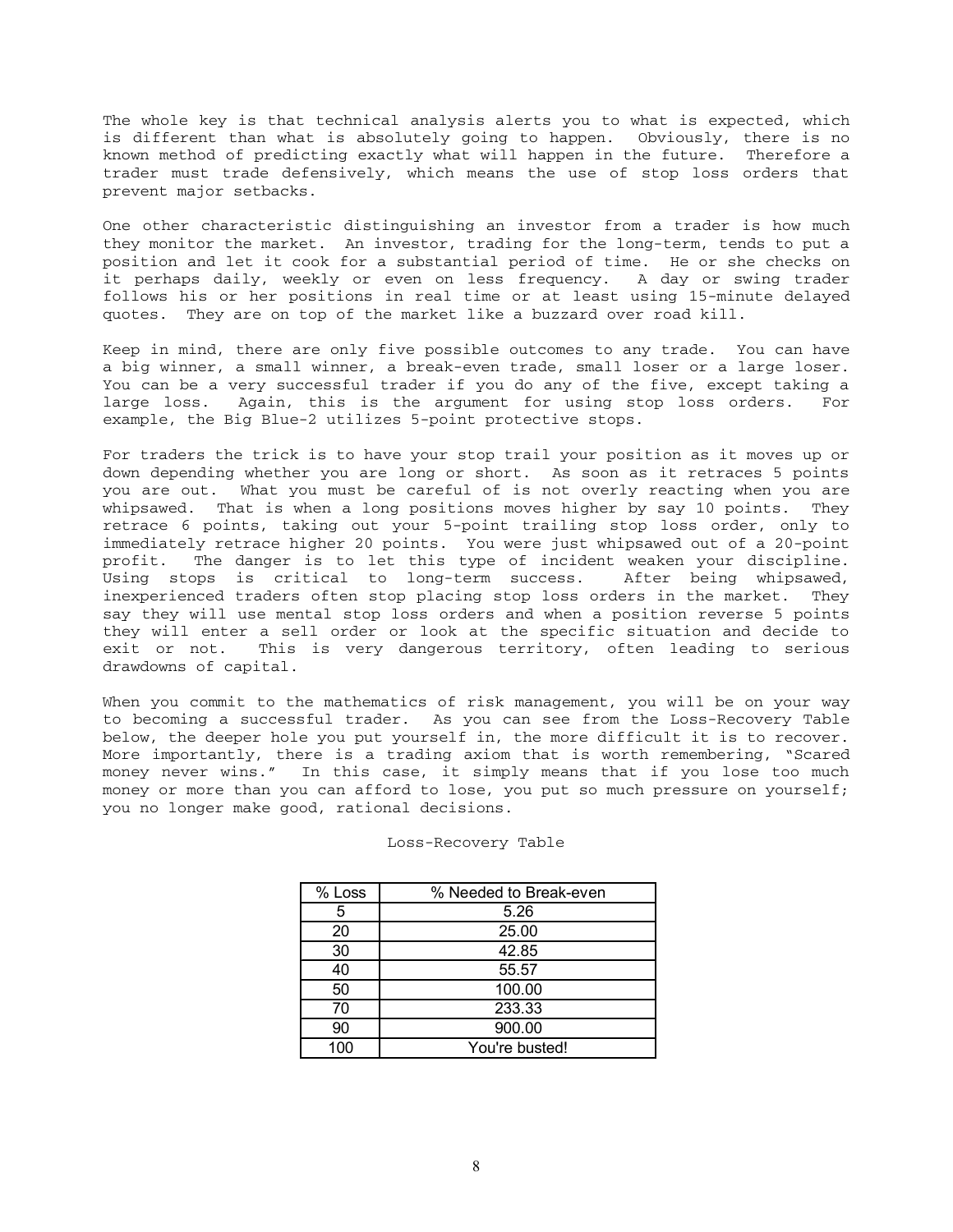Here is another way of thinking about the percentage of winning trades you need to break-even or make money. It is usually nowhere near 100%. It does not need to be even 50%. I have seen traders make money with only a third of their trades profitable. The trick is to keep losses small, which keeps you in the game when the market runs in your favor. If your average loss is kept to 5 points and your average win is 6 points and only half your trades are winners, you will make money in the long run.

Experience has proven that traders who have good money management systems are successful because they are in the market when the entity they trade makes a substantial run. The nature of trading is taking what the market gives you rather than trying to force your opinion on the market. That is the essence of Big Blue-2.

You will see later in this manual when you study the hypothetical performance records of Big Blue-2 that the winning trade percentage figure is usually just above 50%, yet the hypothetical returns average over 69% per year with a maximum drawdown (no slippage and commission) of approximately 26% (12,900), based on a \$50,000 account size. Successful trading is about discipline, which I discuss later in more detail. Discipline means faithfully following your trading plan, particularly with regards to cutting losses short. You cannot leave this up to chance or your emotional state when you are experiencing a loss.

Next, a little understanding of asset allocation is critical to our discussion on employing a mechanical trading system that trades the S&P Futures. Most investment portfolios are diversified, meaning composed of a blend of different classes of equities. The purpose is to smooth out returns and preserve net worth. The classic example is adding bonds to a portfolio of stocks. Historically, bonds do well when stocks are in trouble—thus one compliments the other. Bonds are said to be negatively correlated with stocks.

But negative correlation is not the only issue you should be looking at in your investment portfolio. Actually, you want a blend of various classes of securities that give you the maximum return regardless of the economy. For example, you want good performance in both bullish and bearish economies. This is what the Modern Portfolio Theory calls the Efficiency Frontier. There have been several studies that suggest that a portfolio composed of stocks, bonds and a small percentage, say in the 10% to 15%, of managed futures is an excellent mix.

This brings us to the question of exactly what is a mechanical futures trading system?

Mechanical trading systems are hard coded rule sets programmed in a computer language and applied to single or multiple time series data sets. Creators of trading system are called system developers. Specifically, system developers create programmed logic, in software, as opposed to hardware system developers whose attention is directed to the processor, network, storage units, etc., to be used in Information Technology (IT) and IT Management applications. Trading system developers are, in essence, "applied data miners" in that their goal is to determine efficient rule sets that produce a robust equity stream when applied to actual market data under actual market conditions. System developers use a variety of techniques to determine underlying inefficiencies in the data under study and then write code to exploit those new founded inefficiencies.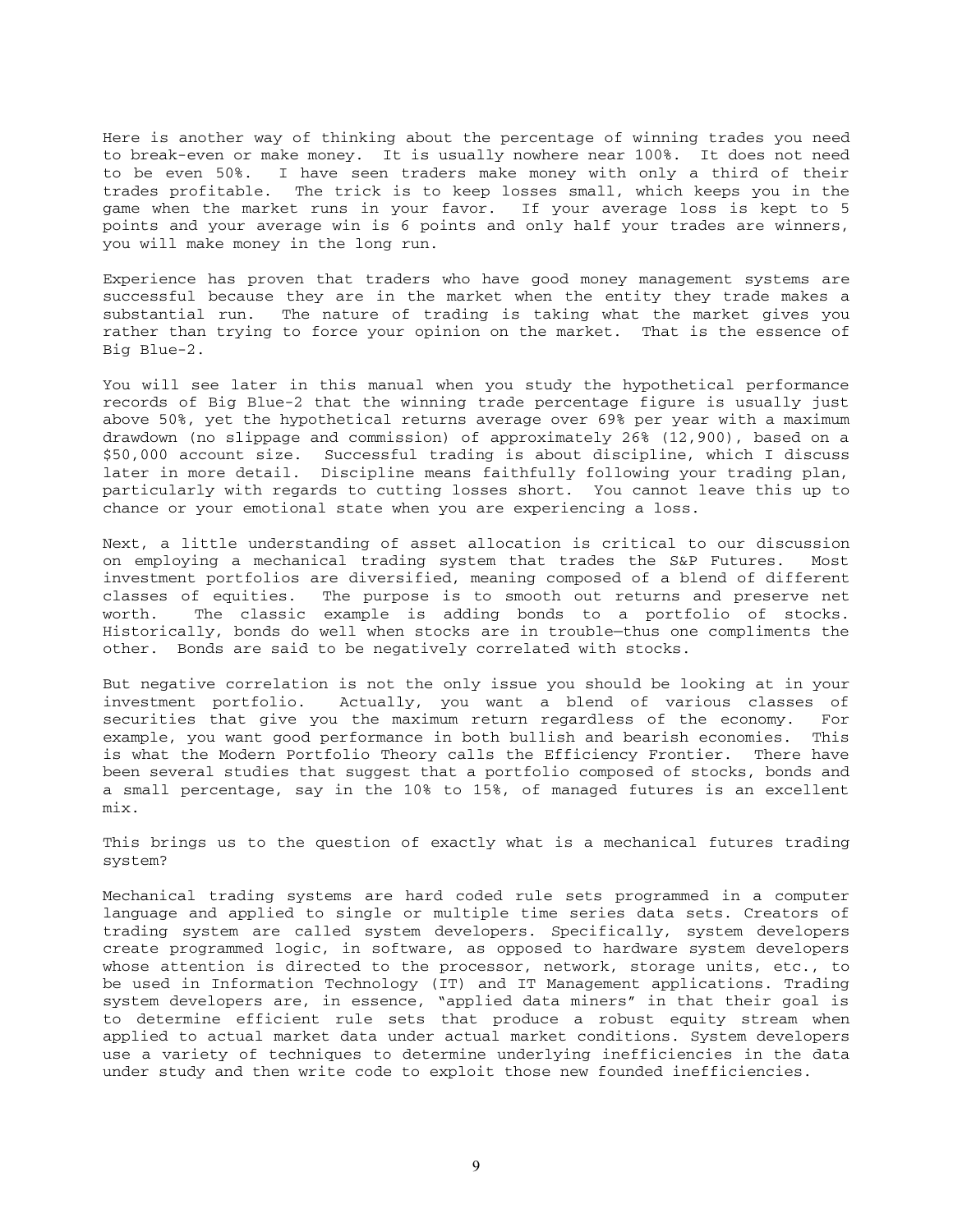It often thought that markets are so random and non-predictive that creating a mechanical trading system that actually produces a profit is a futile exercise. System developers obviously do not prescribe to this "Pure Random Walk" hypothesis, and, it seems, neither do most brokers, money managers, institutions, banks and individual clients as evident by the large use of trading systems in almost every corner of the trading world. In the early 1990's, my associates and I had a difficult time in convincing brokers to offer mechanical trading system to their clients. Now, almost every major commodities brokerage firm and many stock brokerage firms offer a large "shopping list" of mechanical system to their clients and have spent equally large amounts of capital in developing complete trading system divisions.

As was briefly discussed above, trading systems can be less than 50% accurate. You might ask then: How can a trading system be any better than a coin toss? Well, we have spent a great deal of time analyzing the coin toss scenario just to understand the dynamics of "biased random walk" models. Let's just study a "Tossing a Coin Scenario" for a second, using a heads you win \$1 and tails you lose \$0.5 criteria. Tossing the balanced coin a sufficient number of times produces \$0.25 profit per toss, since the results are a 50-50 split between heads and tails. The governing equation for this coin toss equity curve is:

# $EV = PW*AW - PL*AL$

Where: EV = Expected Value PW = Probability of a win AW = Amount to win PL = Probability of a Loser AL = Amount to Loss

# **HOW DO TRADING SYSTEMS** WORK?

Consider a Coin Toss Game: Toss heads you win \$1 Toss tails you lose \$0.5  $FV = PW*AW - PI*AI$ Average Trade =  $$0.25$ Trading Systems may have PW<50% You may have runs of losers Over time you should see a positive outcome

Figure 1. The Coin Toss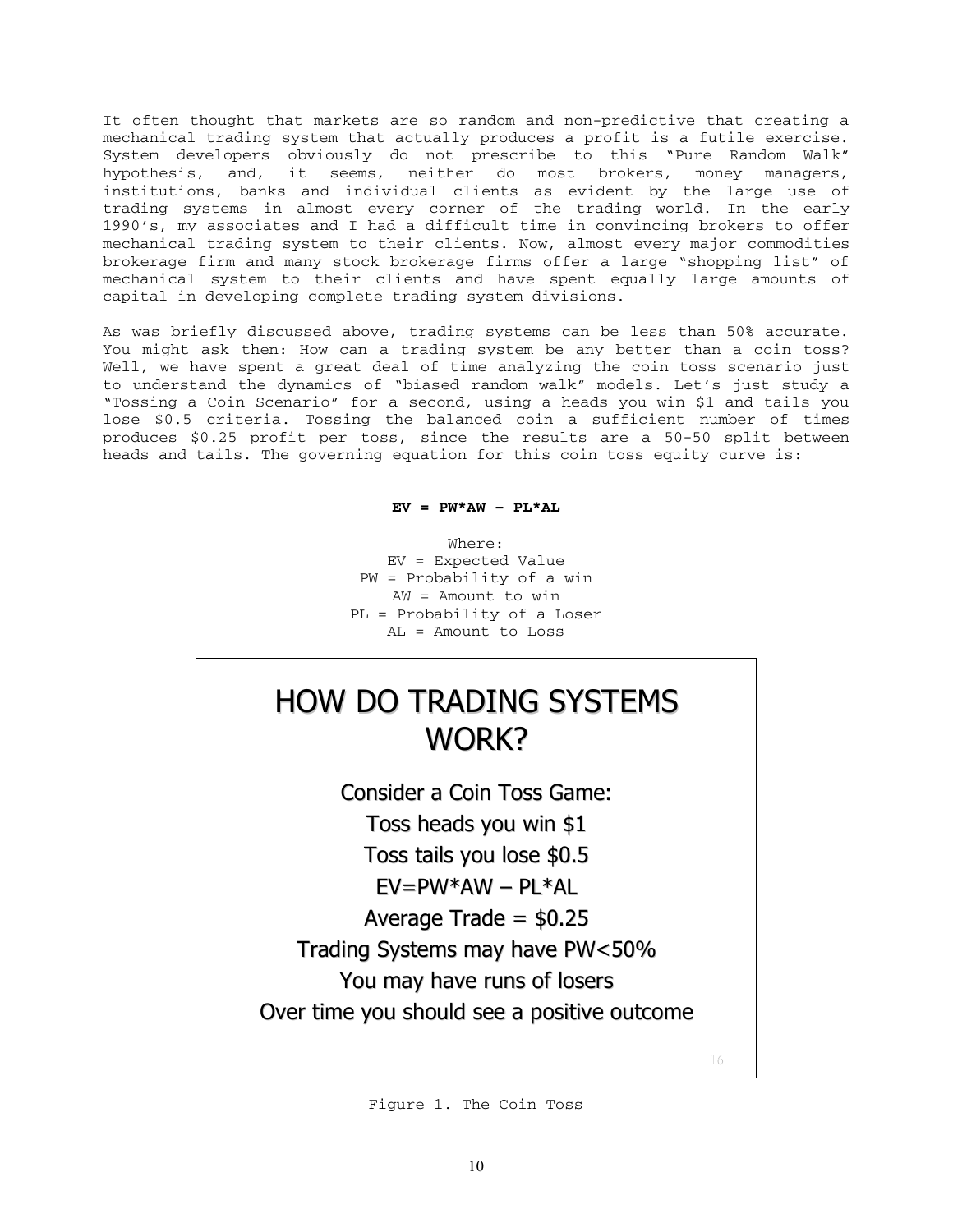Of course you may have 10 losers in a row and thus lose \$10 right from the start. If you quit at that point, you will have lost money even though the overall long-term outcome is profitable based on the coin toss equity curve. If however, you were to continue to play this game, statistically you have the odds in your favor. This is basically how a trading system with less than 50% accuracy can make money by simply winning a lot more money on winning trades than losing trades. (Remember our Loss-Recovery Table.) Figure 1 summarizes the key principles of the coin toss scenario. The key point to this is to remember that an equity curve is produced by flipping coins with a defined payout, and that the equity curve will be slanted upwards if the Expected Value of the toss is positive.

At this point, I'd like to warn you regarding the "Gambler's Fallacy," which has been the ruin of thousands of traders. Some gamblers believe that their odds of winning improve each time they lose. You see it when a gambler doubles up, in say roulette, after each loss. It is their contention that each spin of the wheel is somehow related, meaning that if black comes up twice in a row—then red is more likely to come up next. Therefore, they increase their bets based on their wrong thinking that each event (the spinning of the roulette wheel) influences the next spinning. If fact, each event is totally unrelated. With each spin, there is an equal chance for red or black. Or, back in our coin flipping scenario, there is always an equal chance for a head or a tail.

Many gamblers get totally busted by increasing their bets each time they lose, believing their odds of winning are increasing. The same goes for traders, especially short-term traders who trade very frequently. Just because a trader has 10 losing trades in a row or 10 consecutive tails have been flipped, there is no greater probability of the eleventh trade being a winner than the next flip coming up heads. You may well run out of money before you hit the jackpot. When trading any system, such as Big Blue–2, you need to avoid the Gambler's Fallacy. System traders need to be focused on trading the system as it is and not "second-guessing" the systems' signals. System traders must be "systematic traders" and not discretionary traders". Of course we can evaluate the system equity curves and attempt to begin trading when the system is showing an equity curve drawdown of say, two standard deviations below its mean. My studies have shown that this type of trading system Improvement is not as efficient or as easily implemented as it may seem at first.

Before comparing discretionary traders with systematic traders, a brief explanation of each is in order. A discretionary trader is one who appears not to be following a strict set of rules that govern how he or she enters and exits positions. This type of trader appears, at a distance, to be trading from the seat of his paints. And, some actually are. For example, a trader who trades tips, jumps on momentum moves after they begin, or trades favorites regardless of the circumstances, is considered a discretionary trader.

There were some valiant attempts to create systematic, fundamental trading systems. They were known as econometric models, which attempted to project supply-demand numbers and thus price projections. All the known fundamental information about a commodity (carryover from previous years, planting intentions, acreage, expected yields, weather at planting and harvest, disappearance rates, etc., etc.) were plugged into a computer program and endless variations run. Similar attempts in the area of economic planning were also tried. All were virtually unreliable. There were just too many variables having to do with decisions made by humans that were unpredictable, not to mention all the little tricks (flood, draught, pestilence, etc.) that Mother Nature played on the computer models. About as close as you come to a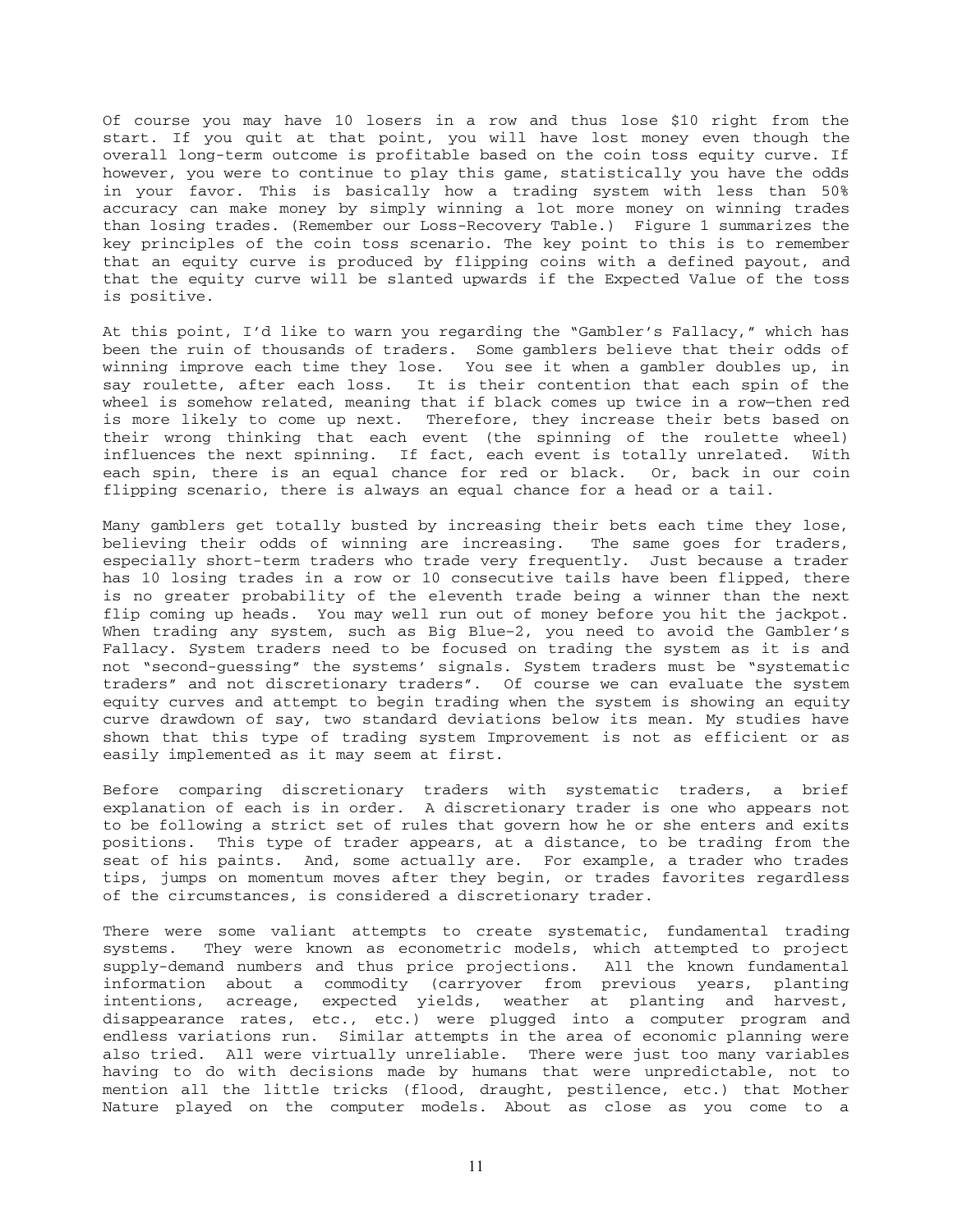fundamentally based systematic trading program are commodity traders who automatically buy or sell a commodity when certain price levels is hit or penetrated. For example, buy copper when it hits 60-cents, which signals high demand and low supply. Or when prices of one commodity get so low and another commodity that is interchangeable with it is too high, the former will be bought driving up prices to replace the latter which will go down in price a demand wanes. In cases like these, traders do not need computerized systems; they just track the spreads.

On the completely opposite spectrum, there are traders who have developed very specific trading rule, which they follow religiously. These are usually technical in nature, since technical signals are easier to spot and usually more consistent compared to fundamental signals. This type of technical trading lends itself to computerization.

The evolution from discretionary trading to systematic trading usually moves through the methodological approach, as a trader becomes more acceptant of hard and fast rules to direct their trading. Figure 2 illustrates the evolution from discretionary to systematic trading. Eventually traders become more comfortable with using rules to manage their trading. It should be pointed out that diversification across time frames, trading systems and markets, offers considerably more variations of risk reduction.

| <b>EVOLVING TO SYSTEM TRADING</b>             |                                                                                     |  |  |  |
|-----------------------------------------------|-------------------------------------------------------------------------------------|--|--|--|
| <b>TRADER STYLE</b>                           | <b>TRADER</b><br><b>COMPLEXITY</b>                                                  |  |  |  |
| <b>DISCRETIONARY</b><br>No system testing     | HIGH<br>Multiple time frames, indicators, conditions,<br>interpretations and setups |  |  |  |
| <b>METHODOLOGY</b><br>Minimum system testing  | <b>MEDIUM</b><br>Uses computers to simplify observation of<br>setups                |  |  |  |
| <b>SYSTEMATIC</b><br>Extensive system testing | LOW<br>Authorizes broker to trade system                                            |  |  |  |

Figure 2. Trading Style Evolution

Professional Money Managers have found that their trading performance can be enhanced using a systematic approach to trading the markets. Barclays, an admired financial services organization who tracks the performance of discretionary verses systematic Commodity Trading Advisors reported the trading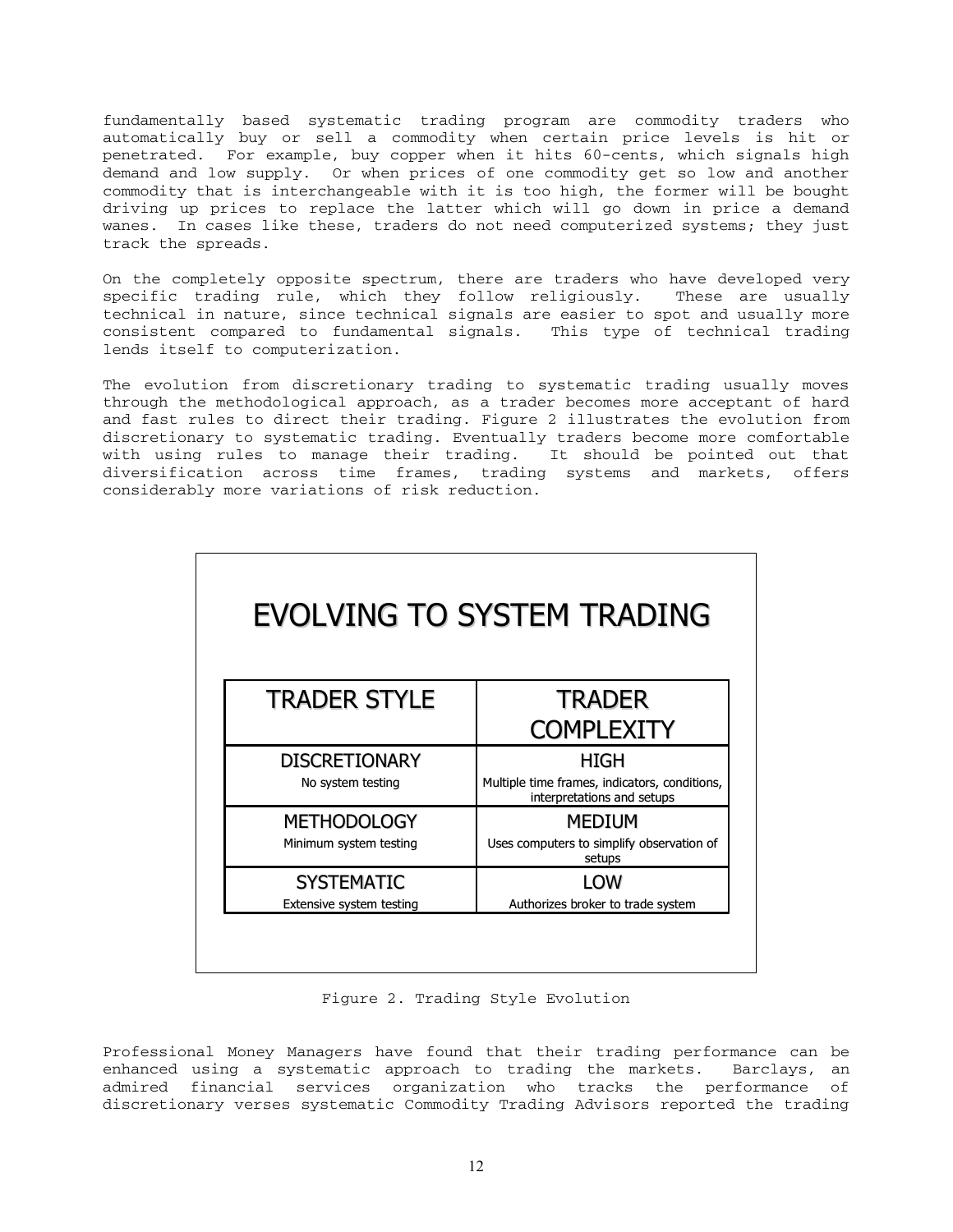performance of discretionary and systematic advisors for the past 10 years. Those CTA's that identified themselves as systematic out performed those CTA's that identified themselves as discretionary by nearly a factor of 4. Figure 3 shows this large difference in performance between the two advisor types.



Figure 3. CTA Performance vs. Trading Approach

When I first started developing trading systems (over 14 years ago) it was very evident that there were many brilliant people involved in trading who understood the many aspects of the markets. It was also quite evident that there were many people who understood technology, mathematics, artificial intelligence, financial engineering and other disciplines. Unfortunately, there was also a lack of individuals who possess both sets of disciplines and skills. One element I worked very diligently at was to be able to simply talk to people about their trading approach then go and immediately write code embedding the essence of their "brain based" trading rules into mechanical rule structures. I would then test these rules and get a sense as to the efficiency of that trading approach. What continues to surprise me is that there remain individuals who can trade quite well looking only at a few indicators (all of which lose money when tested) and at a few prices. Any attempt at coding their trading style, even if they agree that the code is correct, fails miserably. Some good traders simply cannot communicate any rule sets in any form, but they continue to survive as traders. They just "have a feel" for the markets. Recently, these people have been using mechanical trading systems as an adjunct to their style, enhancing what they already had as a skill set in a sort of "hybrid" trading style. In the near future, man will make even more use of machines to assist them in trading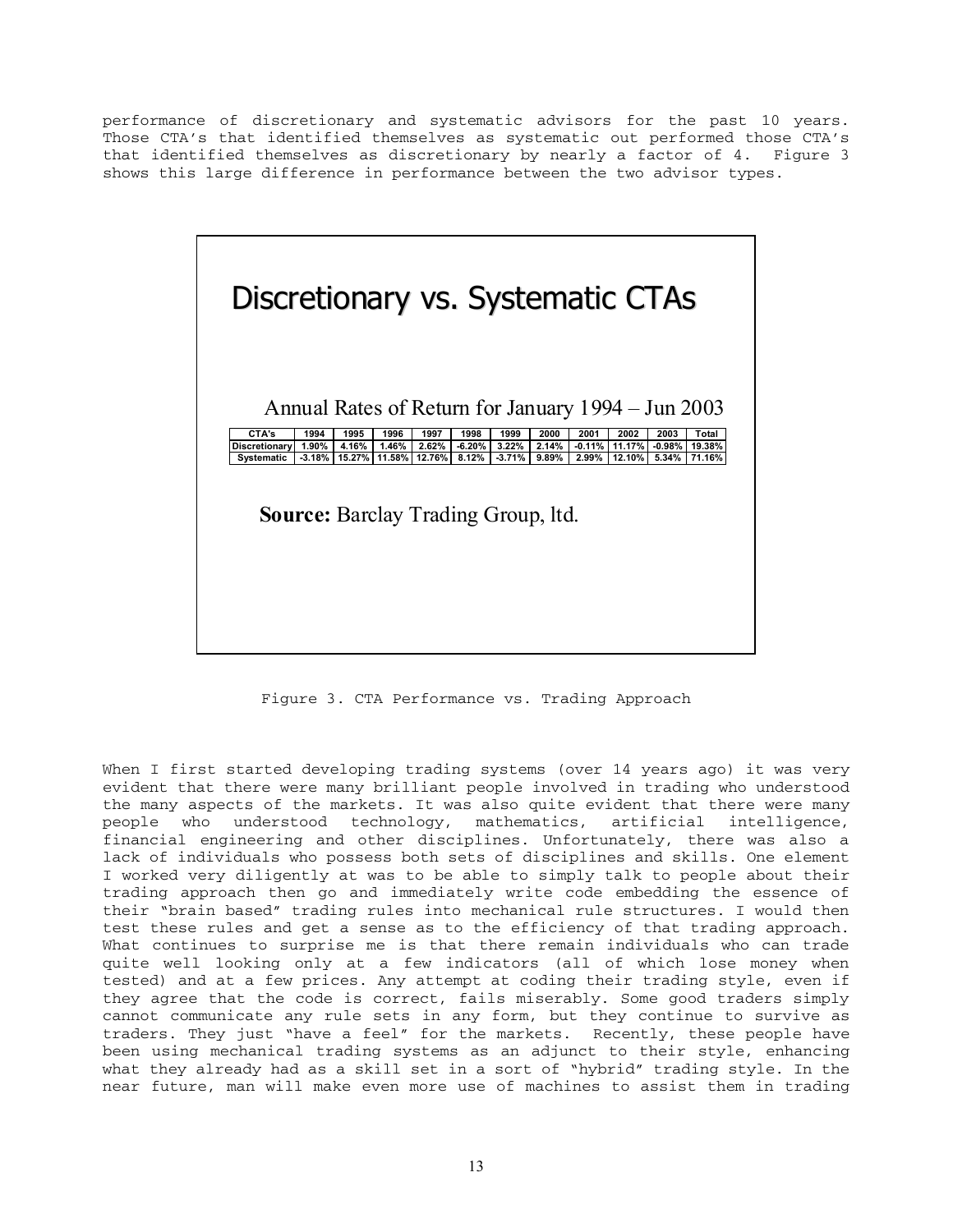the markets. To be without algorithms in the future when trading the markets will be like riding a motorcycle without a helmet.

After creating, studying and testing thousands of trading systems many fundamental-technical aspects of markets have become evident to me. This understanding of the "blocking and tackling" of trading system is critical to the system developer. What works in the YEN will not work on the S&P and knowledge of these facts and relationships are central to developing the correct code. Many, many trading systems litter the alleys around Wall Street and the Chicago exchanges, written by well intentioned system developers who made several fatal errors along the way in their system's development. After many years of actually trading my own systems with my own hard earned money the main elements of trading system blocking and tackling have rung through loud and clear. There is no "magic black box" or "hidden underlying order" to the markets. No one should "guarantee" that any system, methodology, technique, program, or training school will produce riches beyond your wildest dreams, although some still do. What trading systems do for you that no other technique will do as well, is to control your emotion, focus your energy and allow you to be a "Master Monitor" of your "Soldiers of Trading" as you go about applying an already well tested, well developed mechanical trading system.

There is no subjectivity when using a mechanical trading system. There are no variations of methodologies, no interpretation of signals, no fuzzy or gray areas to enter and exit a trade. While "Trading Methodologies" may have many interpretations making learning of the approach difficult and the implementation even more difficult, a mechanical trading system has a much lower learning curve and presents to the user only pure and clear signals. The purely mechanical trading system will tell you precisely what to buy or sell, when to buy or sell and when to exit the market. Of course, mechanical systems must be robust, that is, they must continue to perform outside of the development or "back-test" window.

This "forward-walk, acid test" is what further separates the mechanical system from the discretionary or non-mechanical methodology in that a mechanical system will have repeatable signals produced exactly the same way, whereas the discretionary methodology will sometimes enter the market this way and other times enter the market that way. Methodology advocates are quick to state that trading systems must take losses along the way. This is very true since no approach is 100% accurate. If the much-touted "methodology" was robust, then why not code rules around it and then create a mechanical system out of the methodological rules and test them to see if they really work.

#### **IF YOU THINK IT WORKS, THEN WHY NOT CODE IT AND TEST IT!**

There is no doubt in my mind that mechanical systems work best. Being an engineer, I even go as far as to say that the successful discretionary traders actually have mechanical systems. They just have not taken the time to program their "real" thought process. If you watch successful traders, they invariably trade using a much disciplined, methodical approach. No one consistently takes money out of the markets without doing his or her daily homework. This is one of the most obvious differences between winners and losers.

Doing one's homework every single day is part of a mechanical system. Every winning trader I have ever met has had a repeatable routine that he or she follows before each trading session. Some are so ritualistic you would compare them to a bullfighter preparing to enter the ring. Others will only trade a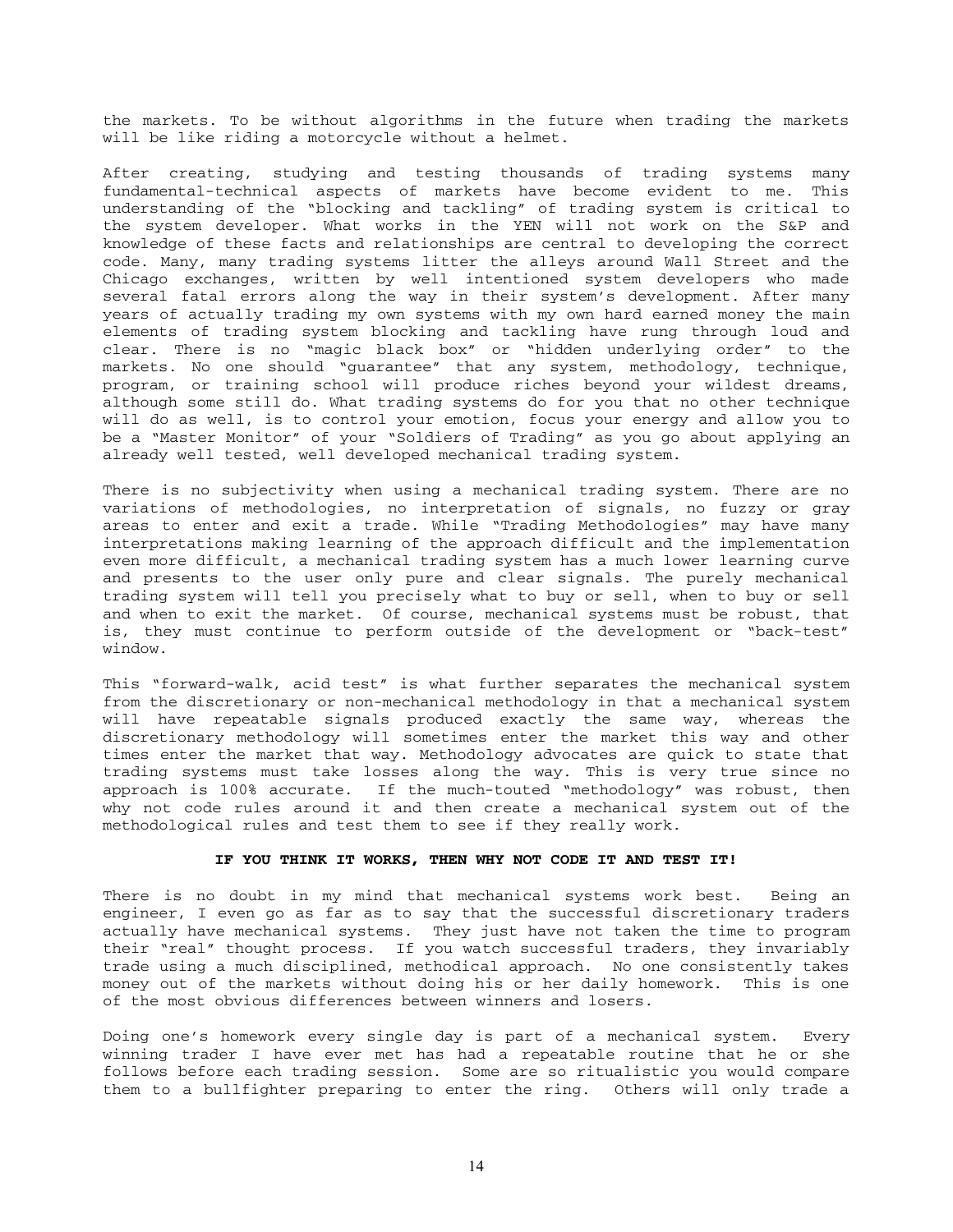certain times of the day or only respond to specific technical patterns, like trading breakouts or reversal chart patterns.

Much research has and is being done on how the brain functions. Researches are learning that much of what we do and how we act is based on neural pathways that are hard to reprogram once established and that is possible to rebuild them after a serious accident. Being an engineer, I think traders' minds work the same way. Trading patterns, which I think of as mechanical trading systems, are imprinted on the brain. My point is simply that consistency and repeated behavioral patterns are critical to successful trading in my opinion, no matter how it is achieved.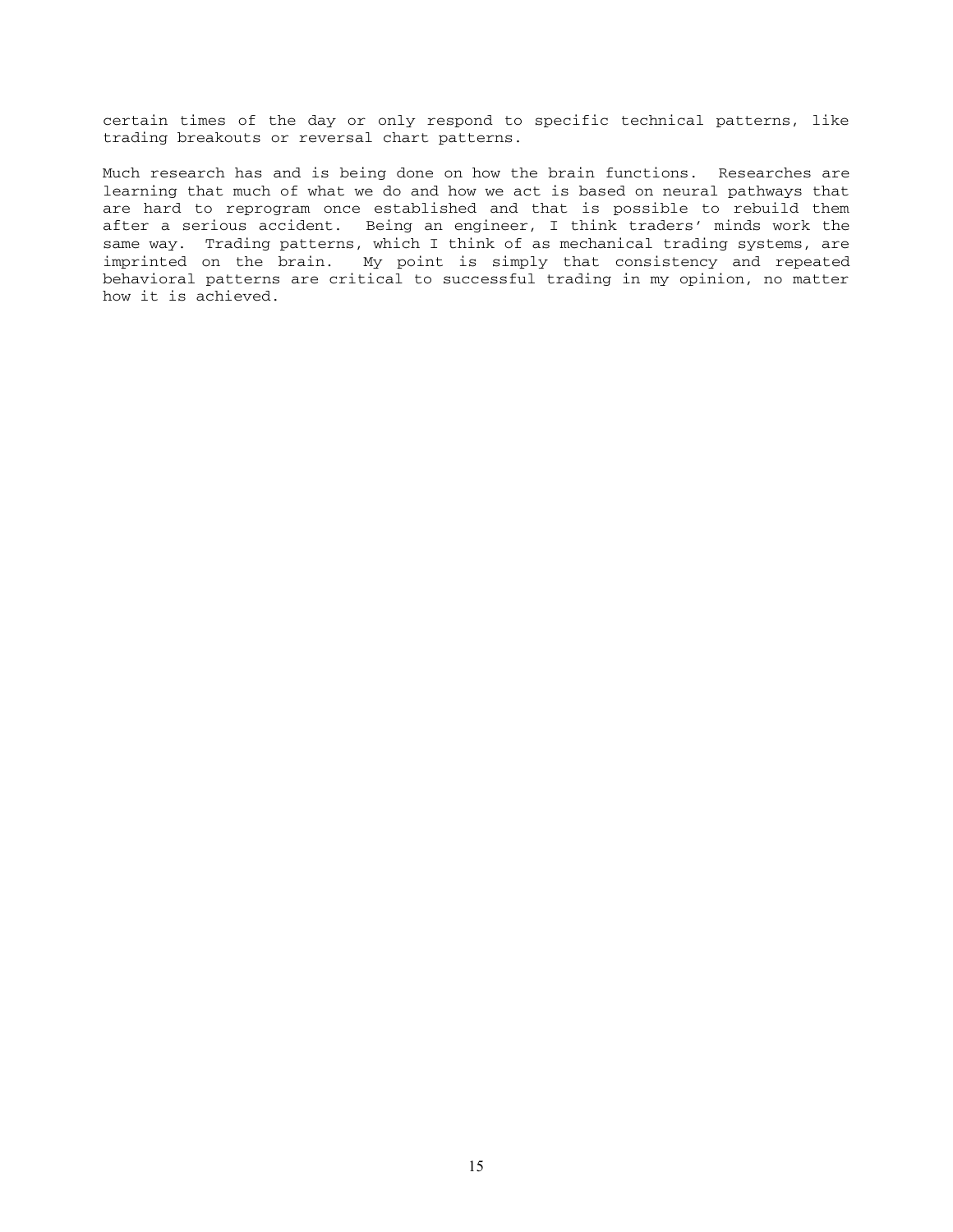#### IV. THE HISTORY OF BIG BLUE

In early 1996, Vilar Kelly approached me regarding a re-programming consulting project of a day trading system called Trophy. My task was to convert the existing program into a DOS based non-real time trading system, which issued only signals and no back-testing capabilities. The effort seemed straightforward enough so I agreed and completed the project in short order. Shortly after that Vilar indicated to me that he had another system he needed help improving and updating since it was just not working as well as it did in the past. The name of that system was called DayCare and it was an S&P intraday system using simple 1 pattern, retracement logic and no adaptive rule sets. After testing and evaluating the system I concluded that although I could re-write the system and improve it considerably, it would not look at all like the original DayCare system. Vilar agreed to allow me to basically start over with a blank slate and gave me free reign to develop any system approach that had sense and kept the basic premise of the DayCare system intact. At the time I was deep into the development of my own day trading systems and had a large set of rules that looked interesting. This was an excellent chance to try out these new rules while building improvements on an existing system.

The original Big Blue system was partly based on the intraday pivot point calculation so my first goal was to keep this original equation set intact. Daycare used a fixed retracement level in its single pattern so finding an adaptive solution that would enhance the future robustness of the system was a goal. Additionally, a second pattern would have to be added to provide for a smoother equity curve and more diversified rule set. Further volatility filters would need to be added to allow the system to adapt to the ever-changing index markets.

The original Big Blue system was written to be a top 10 trading system. That is to say, I wrote it to compete with the top 10 S&P day trading systems currently tracked by "Futures Truth". Due to its simple 2-pattern approach, I would have been very happy to see it ranked #8 or #9 out of all the S&P day trading tracked by "Futures Truth" and in the top 50 or so out of all the systems tracked by "Futures Truth". Big Blue was originally released in August of 1996.

At its peak, the original Big Blue trading system was ranked as followed by "Futures Truth":

- The #3 day trading system (Feb/Mar 1998) since release date (release date more than 18 months prior) out of ALL the day trading systems tracked.
- The #4 trading system (Feb/Mar 1998) since release date out of ALL the systems tracked.
- The #10 in its prior year (Jan 1997-Jan 1998) performance out of ALL the Trading systems in ALL markets tracked.

John Hill, George Pruitt and Lundy Hill added the Big Blue to their Top Ten Systems of All Time in their book "The Ultimate Trading Guide" published by John Wiley and Sons in 2000. The robustness of adaptive systems was made very clear with this success in "out of sample" testing of this new system. Remember that "Futures Truth" does not report actual trading results, but out of sample results, or "forward walk" hypothetical testing over data that neither the developer nor the trading system have been exposed to. A poor system usually fails very soon after exposure to new "un-seen" data in forward walk testing and that point has become and still remains painfully obvious to numerous system developers. Armed with the success of the original Big Blue Trading System, it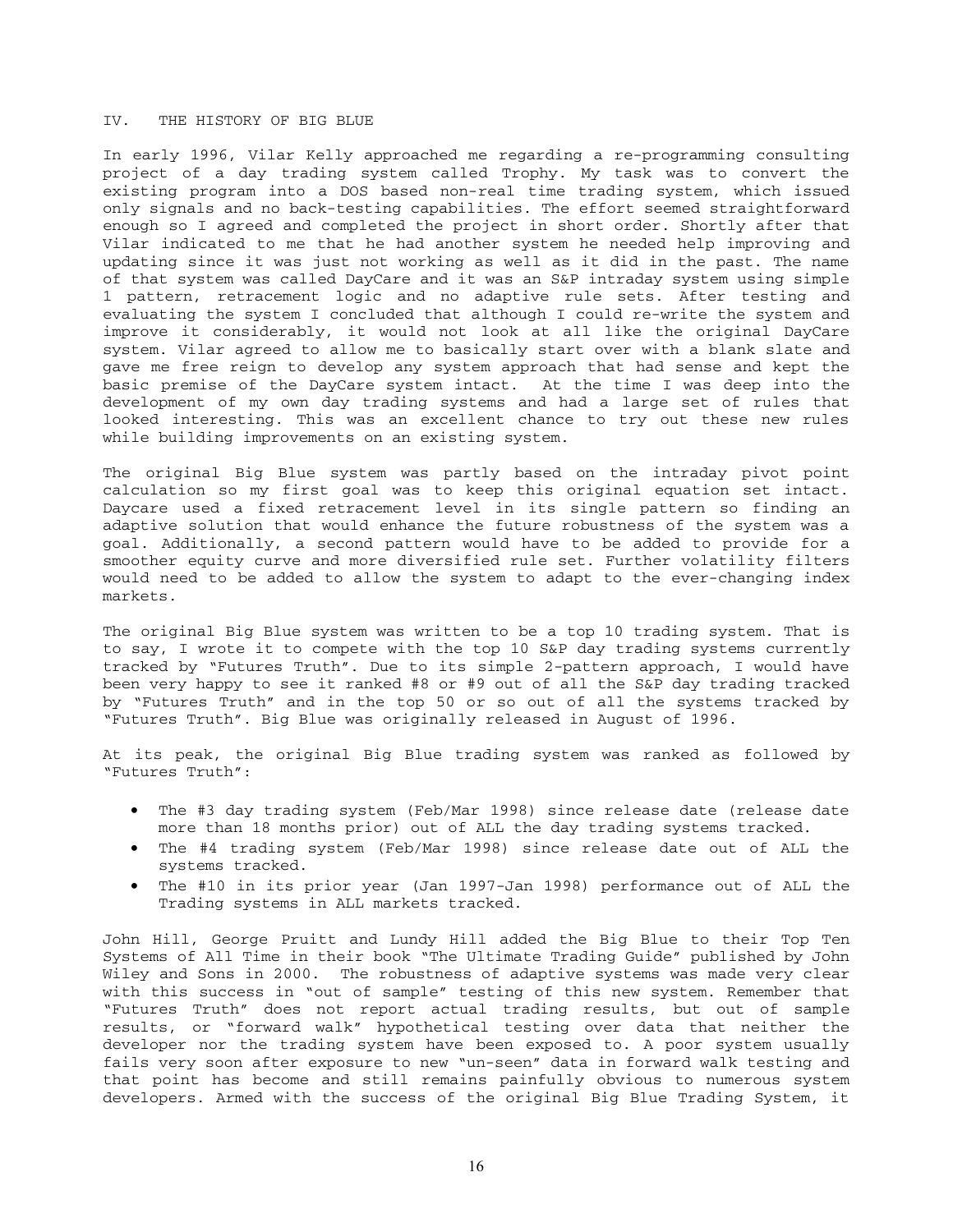was my intention to enhance an already good system with newer, yet still simple, analytics capable of being competitive in this difficult trading market.

Thus this effort towards the development of the Big Blue-2 trading system began. This manual is not intended to be for programmers. It is not intended for a user to be able to trade the Big Blue-2 trading system by performing manual calculations derived from this manual. The logic, rule sets and calculations are too complex to be able to be accomplished without the aid of a computer. The Big Blue-2 trading system has been programmed into the TradeStation™ platform and has been made available to an experienced brokerage firm operating a system assist department.



*Illustration of the cover of "The Ultimate Trading Guide"*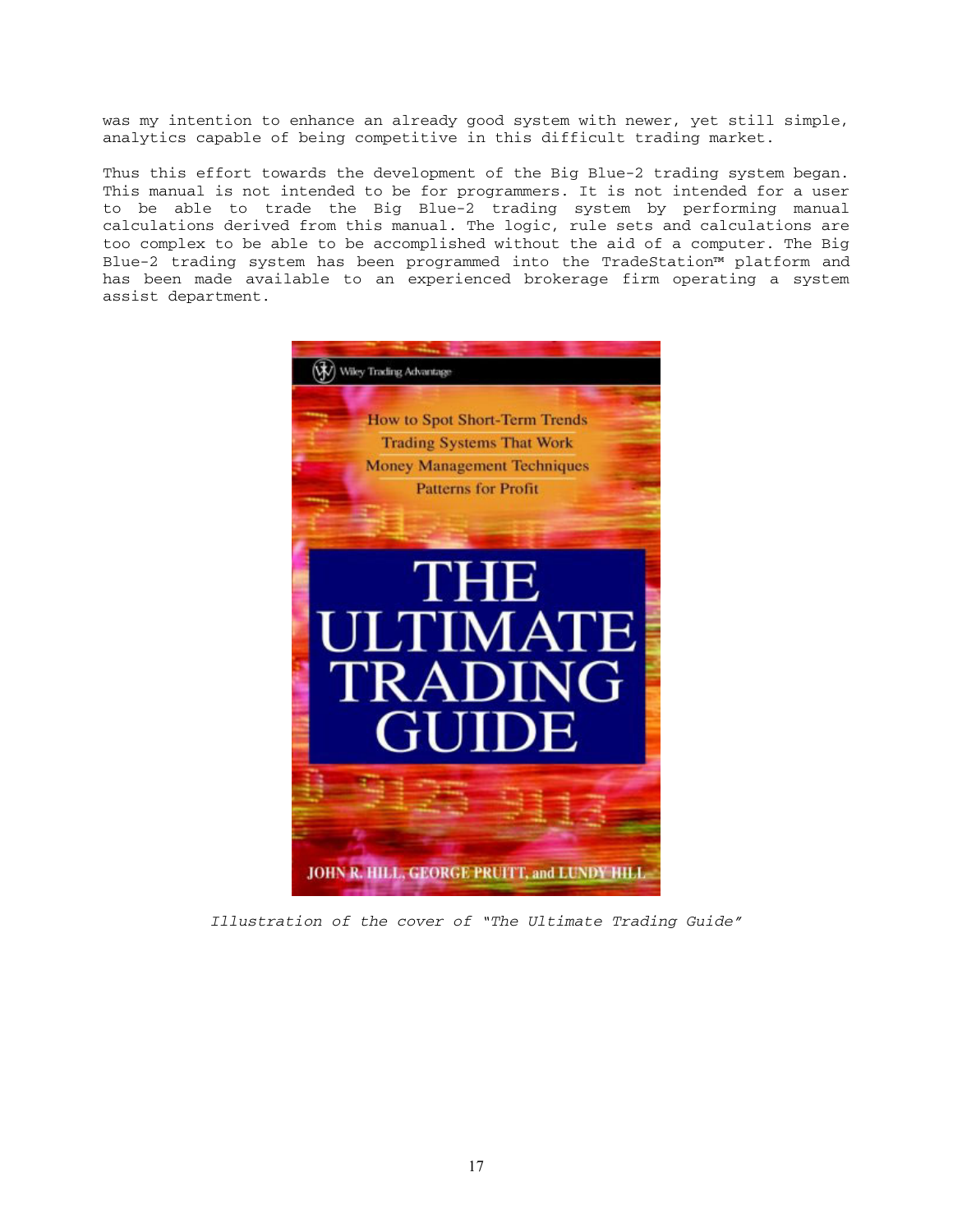#### V. INTRODUCTION TO INTRADAY TRADING

Since the Big Blue-2 trading system is a day trading system, you should have a sound understand of day trading, especially if you are not familiar with the concept. In the late 1990's day trading received a lot of notoriety due to its popularity just before the market for tech stocks disintegrated. For a while, day traders executed more daily volume than institutional investors. That made the headlines.

Nevertheless, day trading was not a new phenomenon by any stretch of the imagination. It actually dates back at least 200 years to the early days of exchange traded stocks.

The primmer stock exchange in the United States, and the world for that matter, is the New York Stock Exchange. Founded in 1792, it was the second exchange in the United States; the Philadelphia Exchange opened a year earlier. In the beginning all the exchanges were listed exchanges, meaning all the companies whose stock was to be traded on the exchange had to go through a listing process. That process was to establish the firm's financial soundness, so the members of the exchange and the general public investing in those businesses would a certain amount of protection. For example, to become listed a company has to have a market value of its publicly traded stock of over \$18 million, over a million shares in the hands of the public, over 2,000 shareholders with over 100 shares a piece, and income for income tax purposes must be over \$2.5 million.

Listed exchanges use a specialist system and this is where day trading first started. The stock of each firm had a specialist responsible for creating a fair and equitable market in that stock. To accomplish that goal, the specialists are granted substantial powers, which are:

- Determining the opening and closing prices
- Delay the opening if the market is disorderly
- Halt trading if major supply-demand imbalances occur
- Trade for his or her personal account
- Trade for special accounts of clients or relatives
- Trade the stock out of supply-demand imbalances
- Buy and sell from his or her personal inventory of stock

Basically, the specialist is the policeman on the floor of the exchange and is placed there to maintain an orderly market. Every trade goes through the specialist hands and every filled or unfilled order appears on the special's book of trades (now a computer). This gives the specialist great power to influence the market and profit from it. If you are trading the stock, it is like playing poker where one of the players has access to the cards in all the other players' hands.

Do you think you could make money in the stock market knowing the intentions of every one and every institution trading a specific stock? It must be a good business because it is almost impossible to become a specialist unless you inherit the position from a family member. Unfortunately, like other types of policeman, many of the specialists have abused their trust. It has long been one of the dirty little secrets of Wall Street that specialist traded ahead of customers to profit from run-ups or to dump their stock when negative news hits the floor. These abuses are finally coming to a head. Hopefully, some of the corruption will be corrected.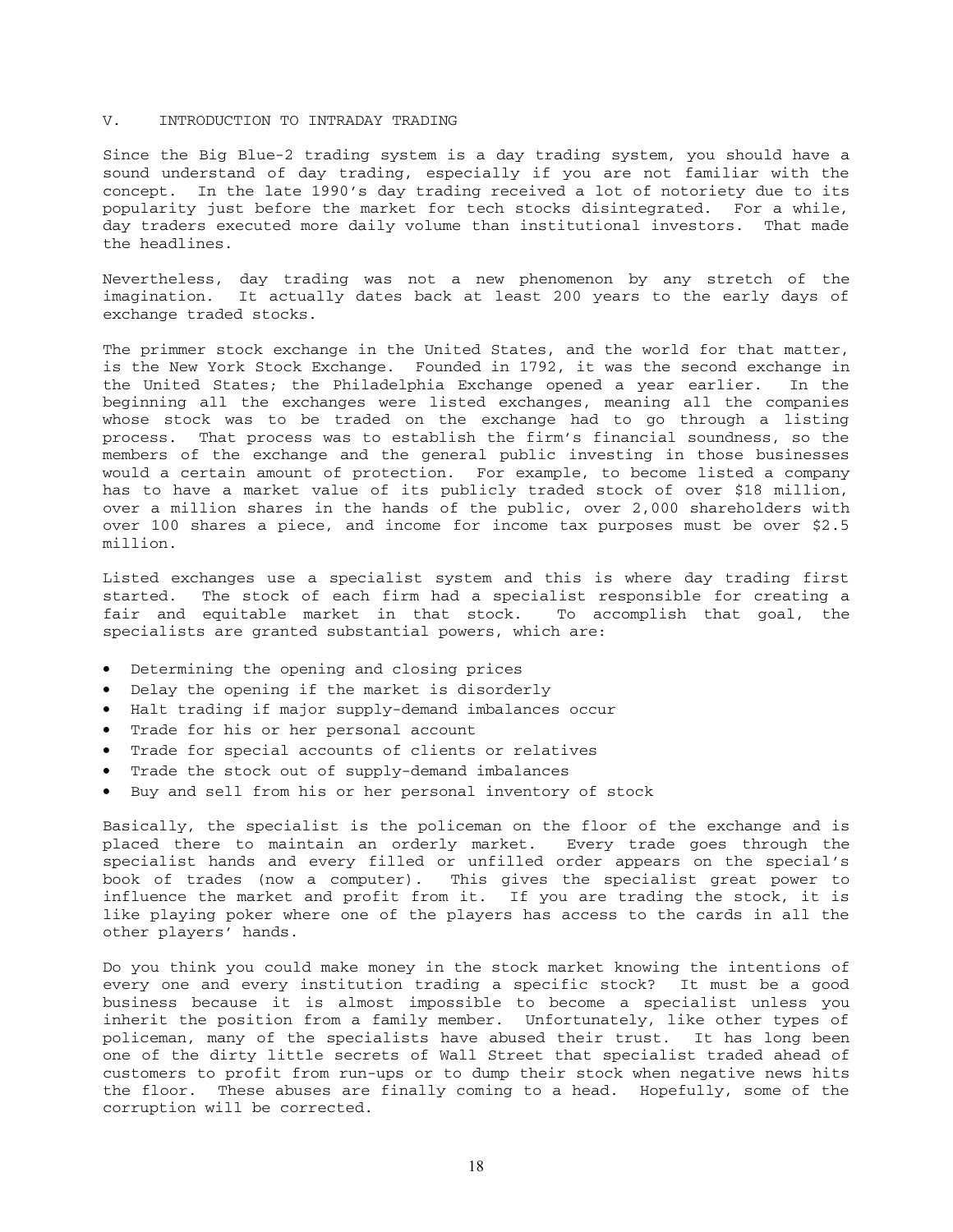From just about the beginning of exchange trading, the specialists were day traders. Knowing the risk of overnight news that can substantially affect the price of their stock, the specialists prefer to be flat at the end of each day.

There have also been other types of day traders around for quite a while. There is what is known as the two-dollar broker. That is an independent floor trader. These brokers trade for many of the smaller brokerage firms that cannot afford a booth on the floor of the major exchanges. Since these traders have a good feel for the flow of the market, they often day trade for their own account. This type of trading is often referred to a scalping and is prevalent on both stock and futures exchanges. Scalpers look for short-term imbalances in prices and attempt to take advantage of them.

Another type of day trader that existed long before the general public type day trader became fashionable is the professional day trader. Let's make a distinction between the professional working for a brokerage firm and the retail day trader who is a client of a brokerage firm. Technically, the retail day trader could be making a living trading and therefore be considered by some to be a professional. But the day trader working for a brokerage firm still has some advantages over his or her retail counterpart. The advantages of the professional are usually better equipment, support, information, financing, more leverage and training.

The professionals work for broker-dealers that maintain their own trading floor or are market makers. I'll get to the market making in a second, when I discuss the OTC markets. The professional day traders have been with us just about as long as the exchanges. Once brokerage firms realized that they had a distinct advantage over all outsiders, they began trading for themselves. Outsiders became known as "dumb money". They, of course, were the "smart money". And that is how it always has been.

The listed exchanges, NYSE, the American Stock Exchange, Philadelphia, the other regional exchanges, and most of the futures exchanges, are open outcry markets. The means that floor traders gather in a "crowd" around the booth (a pit in the case of futures exchanges) on the floor of the exchanges and call out their orders, which are fill or entered into the book of the specialist running that booth. There is another type of exchange, which is more day trader friendly. It is the screen-based exchanges, like NASDAQ. Where the floor-based changes are open outcry, the screen-based exchanges have buying and selling done by negotiation. Negotiated transfer of stock actually predates the exchanges and was the original way stocks were bought and sold. It is known as the over-thecounter (OTC), since the customer went to the brokerage firm and bought or sold over the firm's counter.

As volume increased, brokerage firms looked for a clearinghouse for the most actively traded stocks, which expedite the creation of the listed exchanges. But there were still a great number of stocks that needed a market that did not qualify for listing on any of the existing exchanges. These stocks were bought and sold via the trading desk at brokerage firms via telephone. As the volume grew, a better method was needed to discover price and display the supple-demand situation.

That better method, of course, was National Association of Security Dealers Automated Quotation (NASDAQ) service. It began quoting prices for all those second tier stocks, many of which out paced the ones on the big board. Besides just quoting prices, NASDAQ also handled the execution of orders. Since it had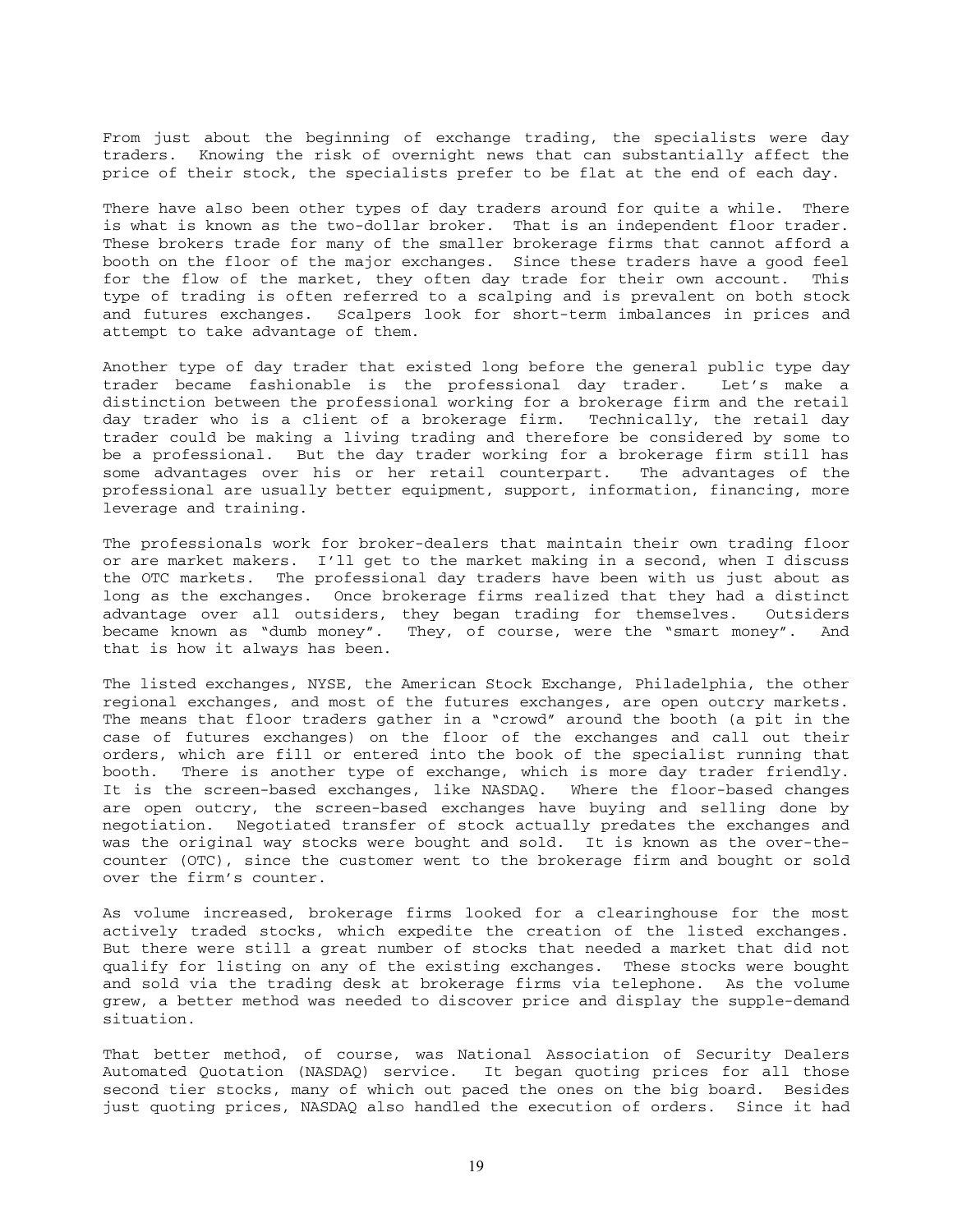no floor, the specialist system was not feasible. In its place, NASDAQ established the market maker system. Brokerage firms became market makers for groups of specific stocks. By accepting the responsibility of becoming a market maker, the brokerage firms agreed to maintain a two-sided market in certain stocks. This means they always had both bids (buys) and asks (sells) prices in the market (posted on the NASDAQ quote screen). If they really wanted to buy, the bid price would be competitive. If they wanted to sell, the ask price would be attractive. If not, the bid or ask price would be out of the market. Stocks, that don't qualify for NASDAQ, are generally classified a pink sheet or penny stocks.

In the NASDAQ, the market makers replaced the specialist. But they did not have all the advantages of their counterpart. A market maker in a specific firm naturally knew all of the buy and sell orders in his firm, since he was the person who executed them. But he or she did not know what any of the other market makers had on their books and there are at least five market makers for each stock. The very active stocks, like Intel, Cisco, Lucent, etc., had dozens of firms ready, willing and able to act as market makers for them.

This creates a situation where many market makers are competing against one another to buy or sell stock for themselves and their customers. This is generally what gave the NASDAQ the reputation of being more volatile than the listed exchanges, which had an omniscient police force (the specialists).

The real excitement began when the retail day trader appeared on the scene, and it took some major changes in the security's industry and technology to make that possible. The industry, as you might have guessed, fought every move that even appeared to attempt to level the playing field for retail customers. They had access to a private feeding ground for two centuries and did not want to give it up.

One of the first holes in the dike occurred on May 1, 1975. This is called Mayday in the industry because for the first time customers could negotiate their commission. Prior to that, commissions were fixed, often as high as \$200 a round turn. No one could day trade at those prices. Institutional traders, specifically large portfolio managers, instigated this change. These guys were executing large block trades of 10,000 shares or more at a time. They had to get their transaction costs down and they did.

The next big event was the Crash of 1987. The DOW dropped 500 points in a single day. Thousands and thousands of retail customers tried to run for cover and exit the market. Phone lines to brokerage firms were jammed, calls were blocked. Some brokers took their phones off the hook and gave up in despair of being able to accommodate the stampede. Other just went home early. The outcry of customers who could not get serviced that day was monumental. In time the Security and Exchange Commission was forced to give retail customers a method of access the market directly.

Some enterprising software developers began modifying order entry programs being used by brokerage firms to be user friendly enough for the use by retail customers. They built into these systems the ability for the retail trader to see NASDAQ's Level 2 page. The NASDAQ system has three levels:

1. Level 1 shows the inside market or the best bid and ask price

- 2. Level 2 shows all the other bids and asks below the inside market with volume
- 3. Level 3 allows market makers of update their bid and ask prices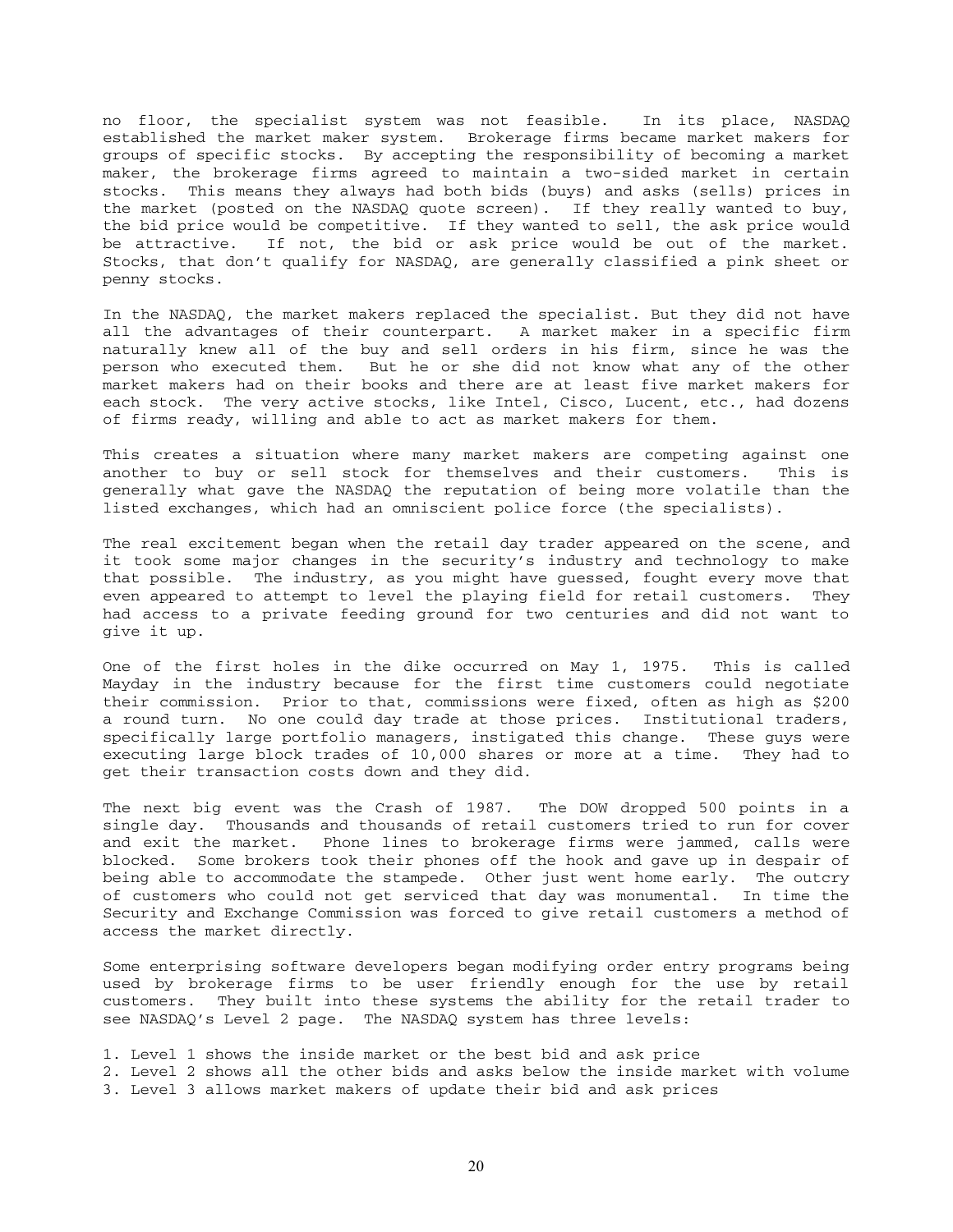For the first time, retail customers could see the depth of the market. By learning to read the momentum of the Level 2 screen, retail traders could identify the "Ax" or lead market maker at any given time. The ax often drives the market up or down depending on its need to acquire or dispose of stock. Fledging day trader could "follow the ax" by piggy-backing on its moves and make easy profits—or at least that is the way it was sold to them.

At the same time some the mountains, built by the security's industry on the playing field, were being leveled, at least a little. The personal computer industry was making incredible strides in developing machines powerful enough to accommodate retail day trading. It seemed like all of a sudden, online trading was a reality. To assist these new online stock jockeys, a wealth of online services providing information, trading advice and education also materialized.

When the term online is used in regards to stock or futures trading, a distinction between online brokerage services and direct access trading needs to be established. The classic online brokerage service is a glorified email service. Traders email their orders to a processing facility that either sells the order flow to a wholesale broker, or broker's broker who fills the order out of its inventory or the retail order is relayed to an ECN or exchange for execution.

The direct access trader (DAT) is a whole different animal. The DAT trader becomes his or her own financial advisor and order desk clerk. The DAT trader makes all his or her own trading decision (symbol, quantity, size, side), enters the order and tracks the progress. If adjustments need to be made, such as changing the type of order from limit to market or the quantity has to be raised or lower or the order canceled before execution, it is all his or her decision and responsibility. The brokerage firm backs up the retail trader by providing accounting and order clearing, but the primary trading responsibility belongs to the trader. This is a massive shift from the good old days.

An ECN, by the way, is an electronic communication network, which acts as an order matching system. Anyone wishing to buy or sell a stock can send his or her order to an ECN and, if the ECN has an offsetting order in its book, the order is filled. If not, it can add the new order to its book or go out and seek an offsetting match from another ECN or relay it to the appropriate exchange for execution. With many very actively traded stocks, like DELL, fills can take place in nanoseconds.

By the mid 1990's, everything was in place:

- Commissions were down to \$15-\$20 a side and even lower
- ECNs were ready for business
- Personal computers were cheap and powerful
- Telecommunications bandwidth was plentiful
- Software became competitive, even free with enough trades per month
- Too much information was within a few key strokes
- And the stock market, particularly the tech sector, was on fire

By the first quarter of 2000, online brokerage firms had 15,000,000 stock trading accounts holding over \$1 trillion in assets. Online trading outpaced institutional trading and accounted of over a third of combined volume of the NYSE and NASDAQ combined. What about futures day-trader? Let's talk about them now.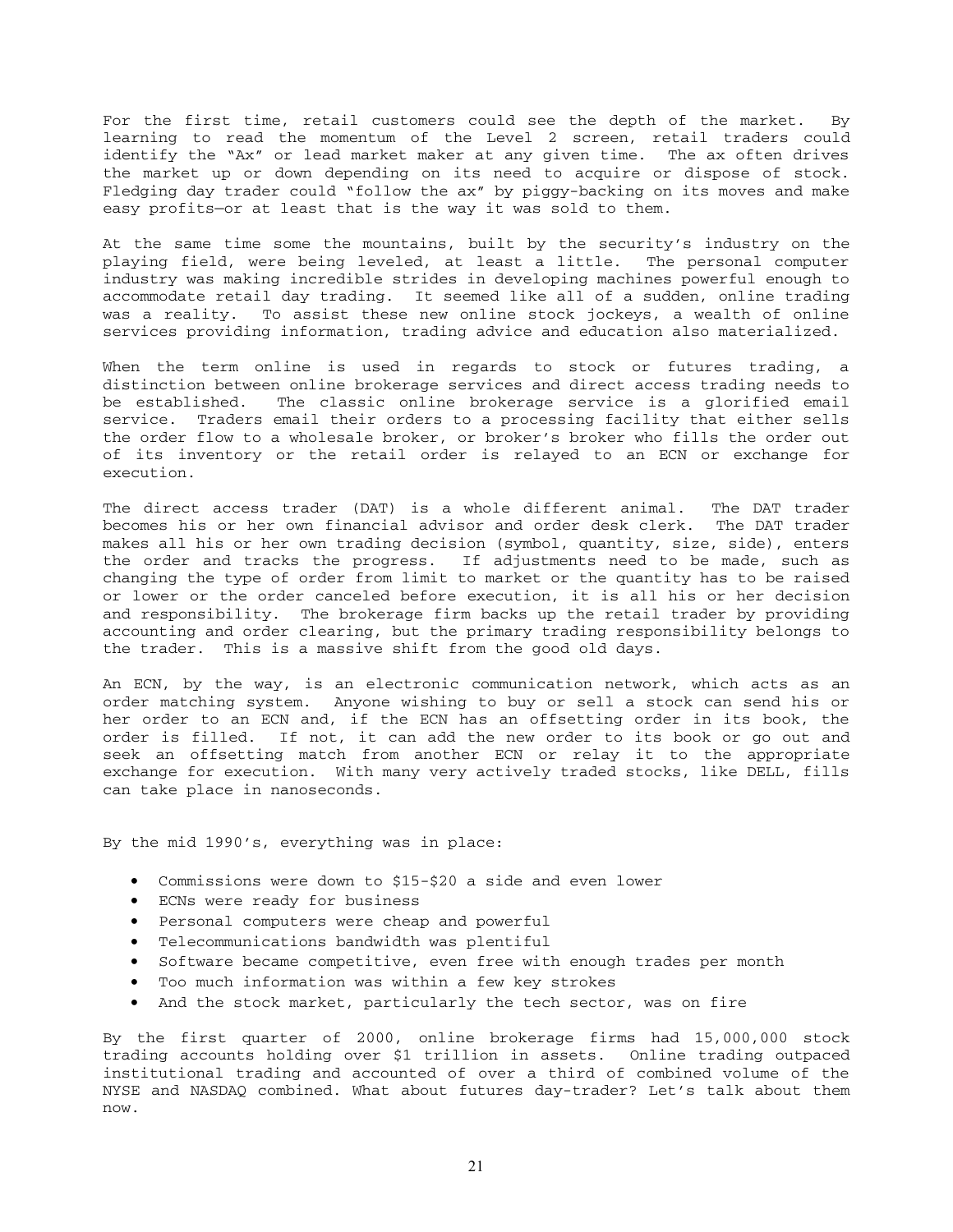#### VI. INTRODUCTION TO FUTURES DAY TRADING

Much of what has been covered so far regarding trading and day trading the stock market also applies to futures trading, but there are some very important differences you need to understand. The first is that futures contracts are called derivatives. The futures contracts derive their price and volatility from what is called the underlying entity. The Big Blue-2 trading system trades the S&P 500 Futures Contract. The S&P Futures Contract attempts to anticipate the price of the S&P 500 Index Cash Contract at some time in the future, specifically the expiration date of the contract. S&P futures contracts expire quarterly (March, June, September and December). Multiple forward futures contracts are continuously traded so whenever a contract expires, trading is "rolled over" to the next contract. The heaviest trading and the most liquidity are usually in the nearby contract, which is the one to expire next. Price discovery and volatility levels of the stock market normally occur first in the futures market, since it structured to project what the stock market will be priced at sometime in the future.

Fundamentally, futures contracts are hedging tools, having a history dating back hundreds of years. In the merry old England of the middle Ages, there was a flourishing futures market in wool and wheat. Physical commodities, like grains, cattle, coffee, sugar, cotton, etc., have an innate problem regarding their production. For example, harvest occurs once a year. At that time there is normally too much production, causing prices to collapse. Later in the year, there can be a shortage, sending prices into orbit. The producers cannot manage financially with this feast and famine seasonality. In addition, storage is often a problem which affects price. Wheat, corn and barley merchants came up with the idea of staggering the delivery of these commodities over the year and making partial payments to farmers in advance. Thus the payment and flow of the commodities stabilized somewhat. These agreements were known as forward contracts.

The merchants who owned these forward contracts began speculating among themselves by buying and selling the contracts. If the planting season was wet or the summer too dry, prices of the forward contract soared. When weather cooperated, down the tube went the prices. Next thing you know, there was a futures market and farmers learned to participate by selling a portion of their crop on this market when prices were high. Then they would deliver cash grain against that futures contract. When they had sold a futures contract to cover their cash entity, they were hedged. The risk of producing the crop was passed to the owner of the futures contract.

To make this work, it was very important to set standards for the product so that each contract represented a specific amount and quality of the underlying entity. For example, a contract of corn specifies the amount (5000 bushels), the quality (moisture content + kernel quality) and storage location (bonded facility approved by the exchange). Thus each contract is interchangeable or fungible. Obviously, this is a simple thing with the financial futures contracts, a T-bill is a T-bill. For the S&P Futures Index, it is possible to buy during regular trading hours on the floor of the exchange and offset the position after trading hours on the Globex electronic exchange. I'll explain Globex in more detail shortly.

The idea of passing the risk of ownership or price fluctuation to speculators became very popular. Commercial users of grains or metals can lock in prices a year in advance and eliminate one important variable of their business. Pension funds, brokerage firms, banks, etc. can protect stock portfolios from negative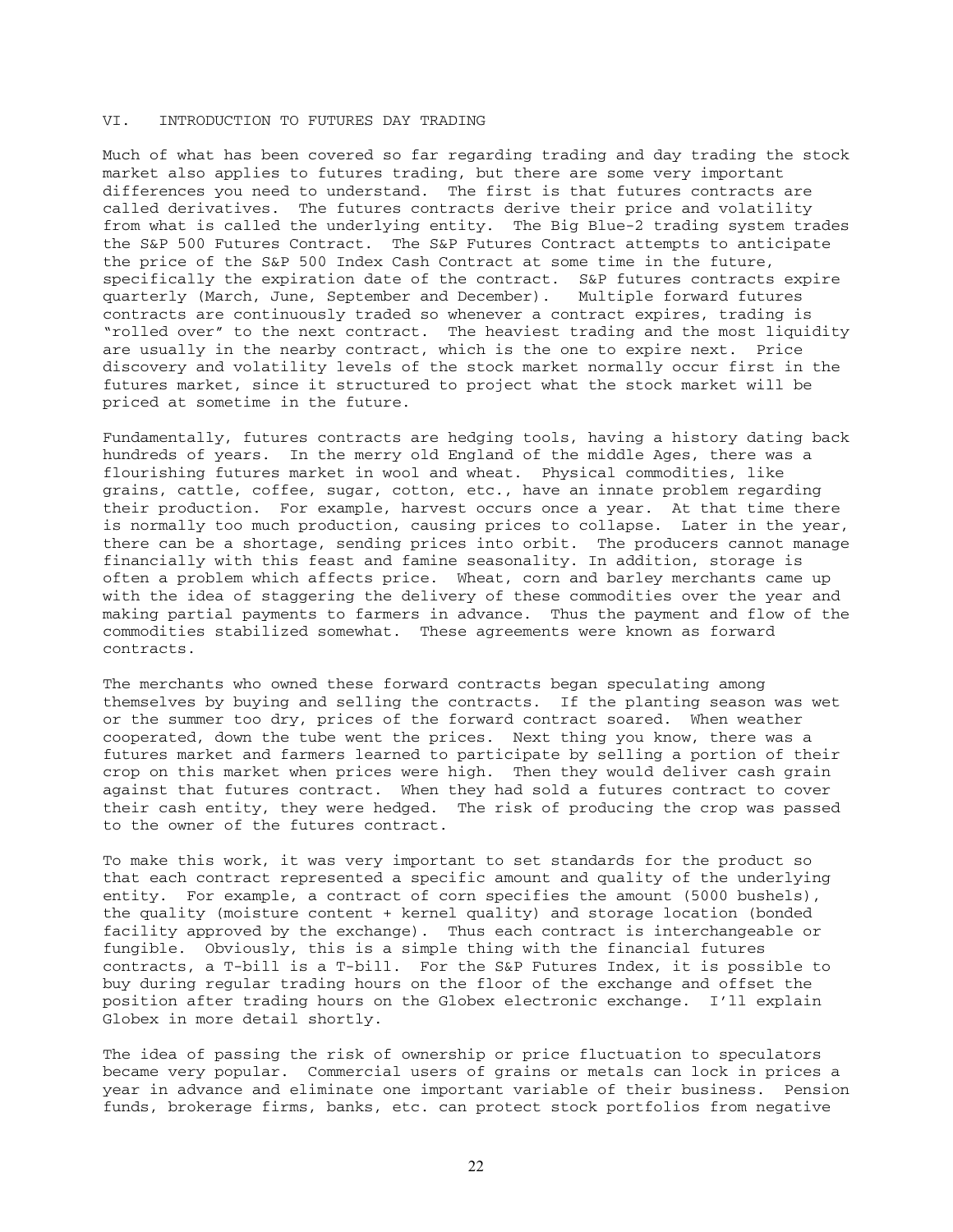movements of the stock market. The uses of futures as a hedging tool are endless.

The vortex of modern futures trading is Chicago, Illinois. It is in the center of hundreds of thousands of acres of excellent farmland, plus it has excellent transportation capabilities. The Chicago Board of Trade (the Board) was opened in 1848 and the forerunner of the Chicago Mercantile Exchange (The Merc) in 1874.

Next came some creativity on the part of the exchanges. If the risk of ownership of physical commodities can be hedged, why not hedge the risk of owning financial entities? The Merc began trading currencies in 1972. The Board followed in 1975 with interest rate futures. The Merc countered in the same year with T-bills. So the Board started trading T-bond futures two years later. This competition continues to today and you can trade or hedge just anything from disaster insurance to shrimp with futures contracts.

Let's look a little closer the futures contract to be traded by Big Blue-2, which is based on the Standard & Poor's 500 stock index. The index is comprised of approximately 400 industrials stocks, 20 transportation stocks, and 40 each of financial and utility stocks. These are not necessarily the largest 500 companies, but rather the most widely held. Plus consideration is also given to market size, liquidity and how well the company reflects its market sector. The purpose of this index is to provide a much broader coverage of the NYSE than the 30 stocks of the Dow Jones Industrial Averages. About 20 to 30 stocks change each year to keep the index reflective of the overall stock market.

The S&P 500 Index is the underlying entity of the S&P Futures Contract. The S&P 500 Index is a weighted index meaning that each stock's weight in the index is proportionate to that stocks market value. The futures contract value takes into account the risk free interest rate and the days to contract expiration to come up with a theoretical value for the futures. The contract value of the S&P futures contract is calculated by multiplying \$250 times the underlying index price. Futures contracts are highly leveraged. If you bought the index as shares of stock in a margin account, your leverage would be only 50% or 2:1, with the normal brokerage margin and would always subject to change. By buying futures contracts, the amount of leverage would be much higher and would vary by the price of the index. For example:

|        | S&P Price Contract Price | Margin Money | Leverage |
|--------|--------------------------|--------------|----------|
| \$1100 | \$275,000                | \$20,000     | 13.75:1  |

If the index goes up to 1200, the leverage increases to 15:1. Of course, if the index drops to 1000, then leverage becomes 12.5:1. The margin requirement can also fluctuate. It is set and reviewed daily by the Margin Committee of the exchange the futures contract is trading on, the Merc in this case, and adjusted depending on market conditions.

Some traders, particularly retail traders, cannot afford the initial margin requirement of the S&P 500 futures contract. For this reason, a smaller contract, named the E-mini S&P 500, was develop. Its initial margin is only \$4000 at the time of this writing. This contract is one-fifth the size of the full size contract or \$50 times the index trading price. Using the example above, the leverage of an E-mini would be the same  $(550 \times 1100 / 54000)$  as the full size contract. The E-mini has become extremely popular with open interest of over 500,000 contracts, and its total liquidity (open interest times the

23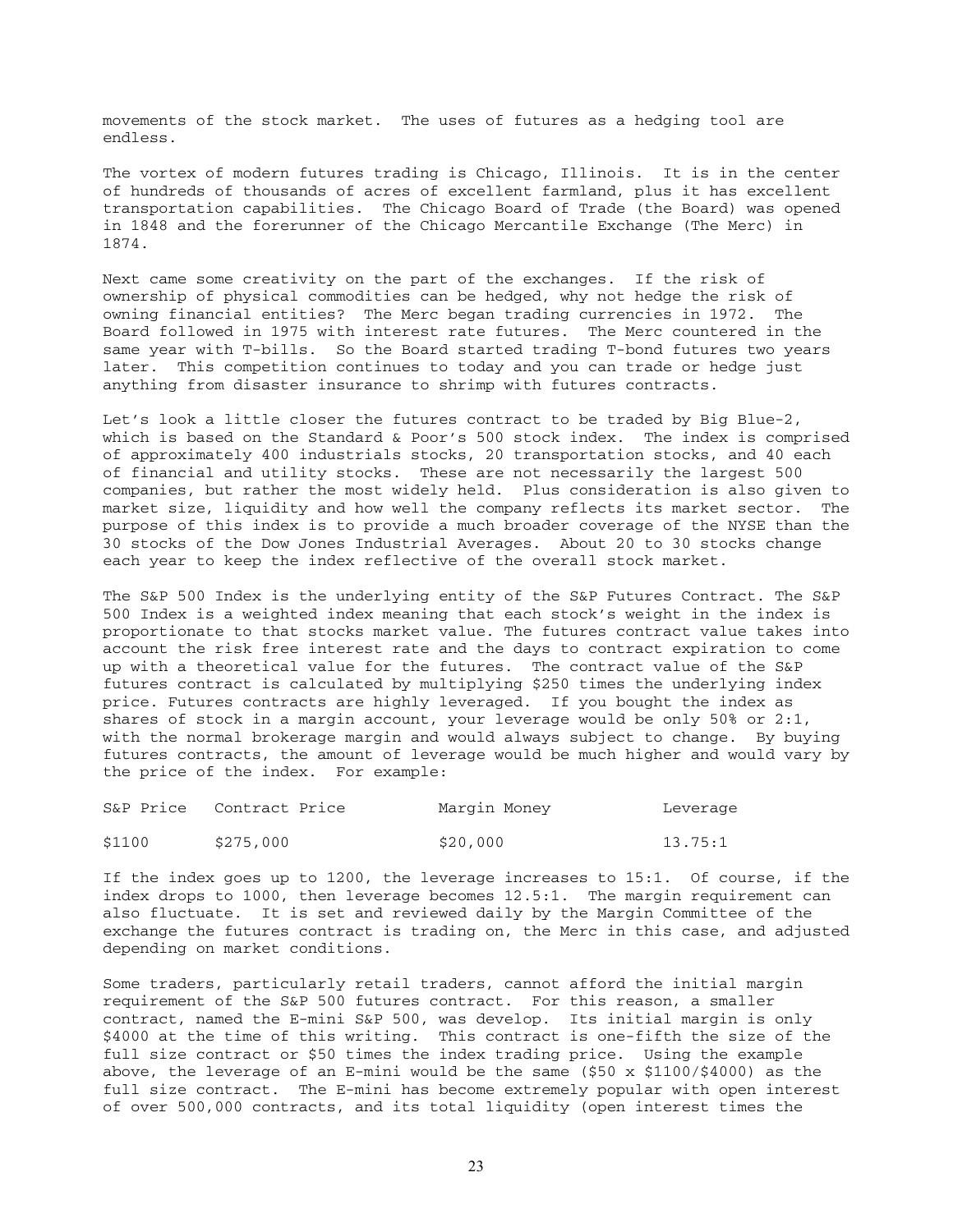value of the contract) is only slightly less than that of the full size S&P contract. Open interest is the number of contracts being traded that have not been offset and is a good measure of liquidity. In other words, both contracts are very liquid.

The commodity exchanges, like The Merc and The Board, are floor based, meaning they have a physical trading floor divided into trading pits, one for each commodity or futures contracted traded. Floor traders circulate in the pits buying and sell contracts. Orders from customers are signaled into the pits by staff on the sidelines, who have received the orders from brokers in the field via telephone or other electronic means.

The Merc also has an electronic exchange, call Globex. Generally speaking, the Globex exchange is open when the floor sessions are closed allowing virtually 24 hour a day trading. The flagship contracts on this system are Eurodollar, S&P 500 and the NASDAQ-100 indexes. The E-mini, introduced in 1997, trades only on Globex and is one of the fastest growing contracts of all-time. Globex gives the world's traders, no matter what time zone they are in, access to the futures markets.

Day trading is common in the most actively traded commodities and the most active months, which are the nearby. As a contract approaches expiration, trading activity increases. If someone is long a contract or contracts, that person must do one of three things before it expires, i.e., offset the contract, rollover the contract over into a deferred month or prepare to take delivery. Rollover simply means offset the contract owned and acquire another on the same side of the market (long or short). Very few contracts are taken to delivery. The only traders that take delivery are usually true hedgers, who have bought a long contract and will use the entity in their business. Baking companies buy wheat; jewelers buy gold and silver; refiners buy oil, etc., etc.

Since everyone has to get out of their positions at or before expiration, this is normally the time of the most liquidity and volatility. In other words, it is a day traders' paradise. The futures market is also very responsive to the various government reports, making the time before or after the release volatile or an active trading period. And, there are the floor price police, the scalpers, who day trade all session long in the active pits when ever prices get out of line, never taking a position home.

Which futures contract to day trade is a key question. As you know, the key ingredients are volatility and liquidity. You must trade a futures contract whose daily trading range is large enough to give you a decent profit after commissions, keeping in mind that it is rare that any trade will catch the entire move. Most systems, including Big Blue-2, trigger as a move begins and exit slightly after it stops, pauses or reverses—-catching sometimes 60%, 70% or more of the move. It is also obvious that there must be enough trading activity allowing you to enter and exit trades quickly with good fills. The S&P 500 futures contract satisfies these two criteria.

Discretionary stock day-traders are very different from Systematic futures daytraders. The term "day trading" conjures up thoughts of traders attempting to scalp a few ticks out the market on each of many trades throughout the day. The sad truth is that most traders attempting to trade in this manner lose money and eventually blow out of trading. In an interview for a book entitled "Day Trading on the Edge", Don Bright, an experienced floor trader, day trader and founder of Bright Trading, stated the "99 percent of today's traders will not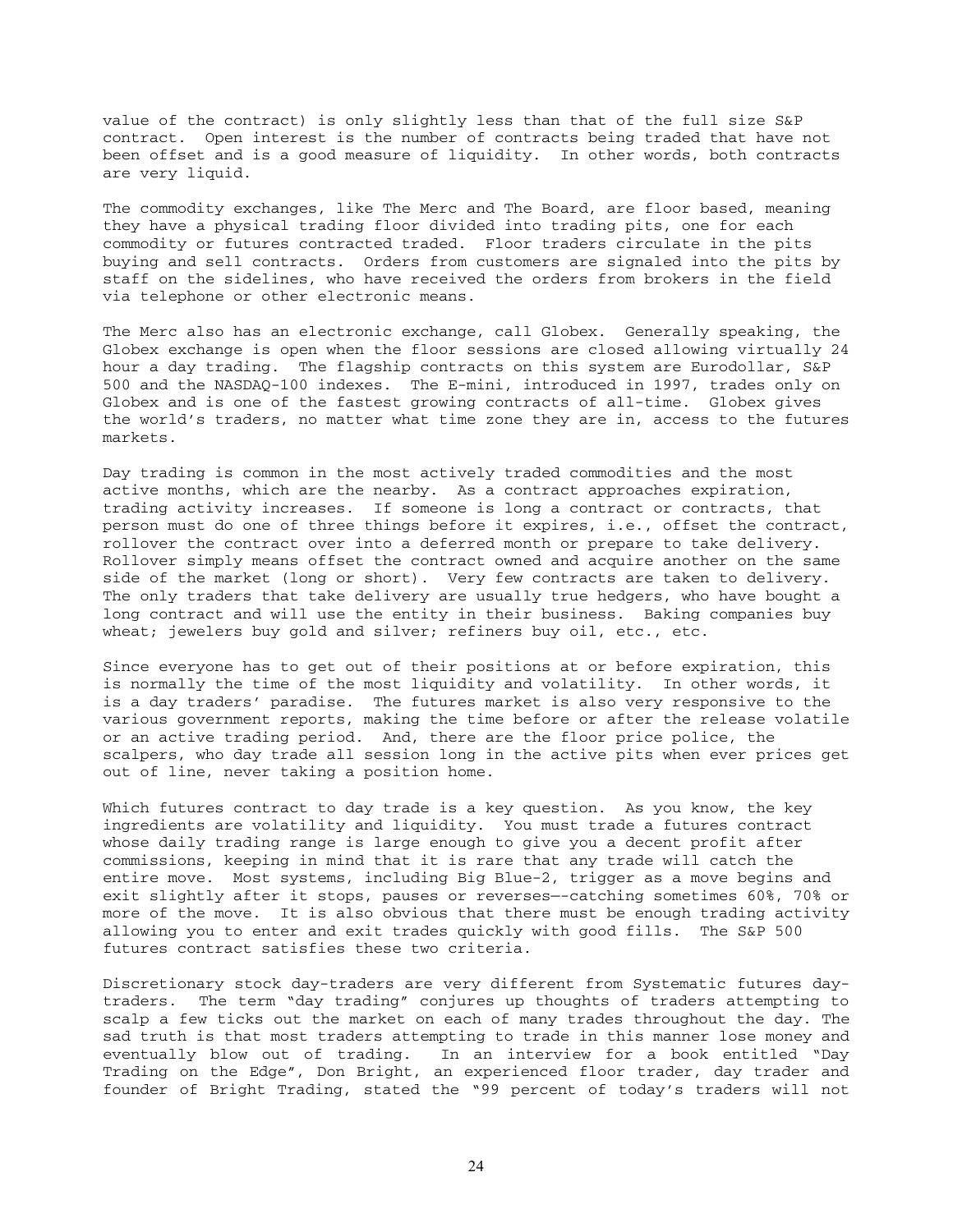make it." It is important to understand why and what it takes to be a successful daytrader.

Humans generally do not make very good traders and in day trading the situation becomes even more difficult due to the increased complexity involved in day trading. Ask a broker you trust at a direct access firm what the longevity of traders are at his or her firm for both the trading systems clients, including day trading system clients, compared to the discretionary clients who are trading without a trading system. Mechanical day trading systems trade at a frequency of usually less than one trade per day. Higher trading frequencies result in lower average trades, higher drawdown and reduced overall profits. It is easy to develop a day trading system that makes a lot of money in a hypothetical back-test over only a few years. This is known as curve fitting and the results of these systems moving forward are dismal.

The Big Blue-2 trading system averages about 2 trades per week, a nominal number for most day trading systems I have developed. As is the case with all day trading, there are no positions held overnight. All trades are exited at the end of the regular trading hours (RTH) session. There are also no entries made during pre-market hours or GLOBEX session hours. Note that trading twice per week means that you are normally exposed to the market for no more than about 15 hours per week.

For the Chicago Mercantile Exchange, the full size S&P market trades from 9:30am ET (8:30am CT) to 4:15 ET (3:15 CT). When trading the e-Mini S&P contract, all trades will also be accomplished during RTH as well. If Big Blue-2 is applied to the DOW or NASDAQ futures, all trading will be done also during RTH. Big Blue-2 uses several types of market orders including stops, limits, market-on-close (MOC) and MOC-OCO (one cancels the other) type orders. Your broker may allow you to use a portion of your account to purchase interest-bearing securities like T-Bills. All trading within this manual is assumed to be in the Full Size S&P futures contract unless otherwise stated.

In order to successfully day trade, the futures markets there has to be sufficient movement during the day to result in a profit after slippage and commission is factored into the trading. Mechanical systems usually capture only a fraction of the total intraday movement of a market. Therefore, the total intraday movement must be several times the expected average trade of the trading system, which must be more than sufficient to cover slippage and commission. Currencies, T-Bonds, Grains, Softs, Metals, etc. simply do not have the intraday movement necessary to produce a profit in the day trading environment.

The only markets that I have found suitable for day trading are the indices like the full size S&P 500 futures contract and the full size NASDAQ futures contract. The e-Mini futures contracts are a good choice as well; however, commissions must be kept low enough to justify trading more contracts to realize the same leverage as is available in the full size contracts. Additionally there is a trade off between slippage due to the sometimes lack of liquidity in the full size S&P contract verses the larger minimum tick size of the e-Mini S&P, its higher volume and potentially lowered slippage.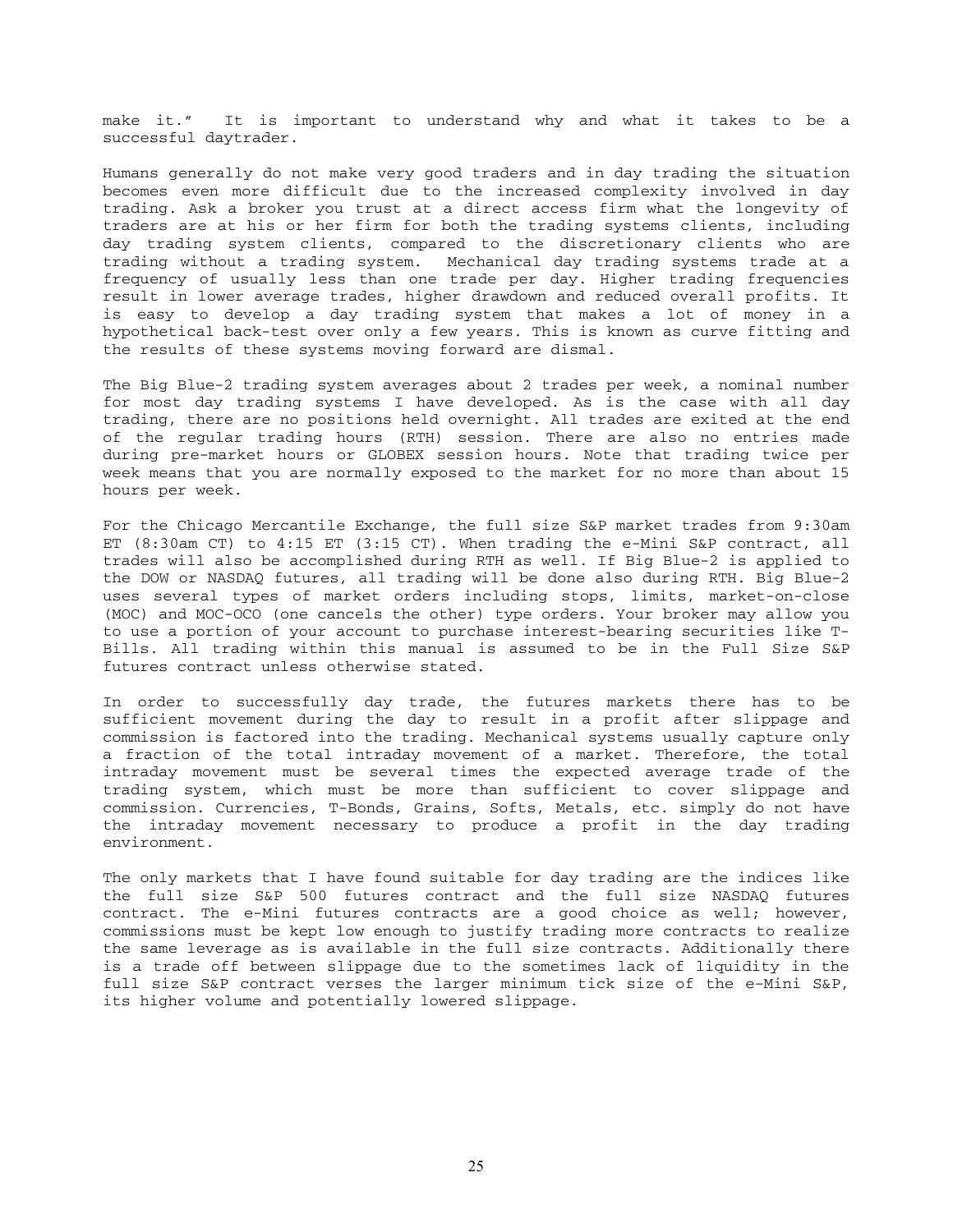# VII. INTRADAY PRICE PATTERNS

Financial markets are generally fractal in nature. That is to say that at various resolutions, one cannot tell a daily chart from an intraday chart if the horizontal axis (time scale) is not shown. There is, however, more information in intraday charts that is not present in longer-term charts. For example, intraday movement throughout the S&P futures trading day is dependent on the trading day of week. Figure 4 shows the movement off of the days opening price normalized to yesterday's range and given as a percent of yesterday's range. Clearly Mondays and Wednesdays have the greatest up movement as a percentage of yesterday's range. Fridays have the greatest down movement. Tuesdays and Thursdays are somewhere in between. On Fridays, note that most of the movement occurs in the mornings and afternoon with flat, directionless trading midday. For this study, approximately 17 years of intraday data was analyzed consisting of, for example, 886 Mondays. Other sample counts are shown in the graph legends.



Figure 4. Day of Week Intraday Movements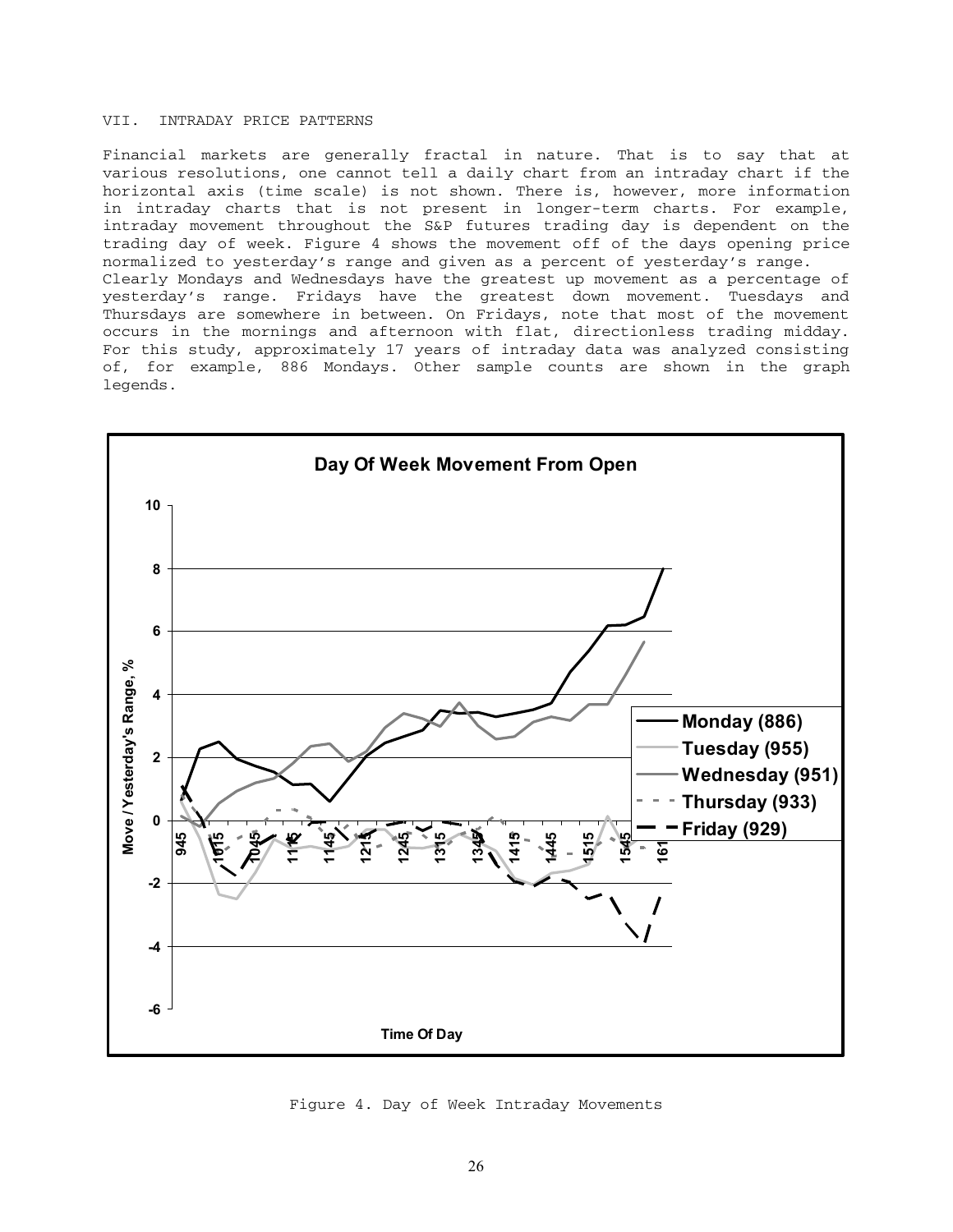Note what happens when a simple volatility filter is added to this study in Figure 5. That filter looks at the 4-day and the 8-day maximum high and low, takes the ratio and looks at only those days whose most recent volatility ratio is narrow, that is, less than 40%. New patterns emerge in this new data set. For example, Mondays have a clearly established low occurring at about 1145 ET, with Wednesdays turning out to be the dominant upward trending day of week. Tuesdays and Fridays turn in an early morning low as well with Thursdays remaining directionless. In this study, following the filter application, 216 Mondays remain with other day frequencies as shown in the graph label.



Figure 5. Day of Week Intraday Movements with Volatility Filter

Continuing in this manner we can apply various filters to the complete set of intraday data available with hundreds of example days that have clearly defined movement statistics. We need, however, to identify several key basic patterns to begin to write our trading system code. We will use 4 primary patterns in the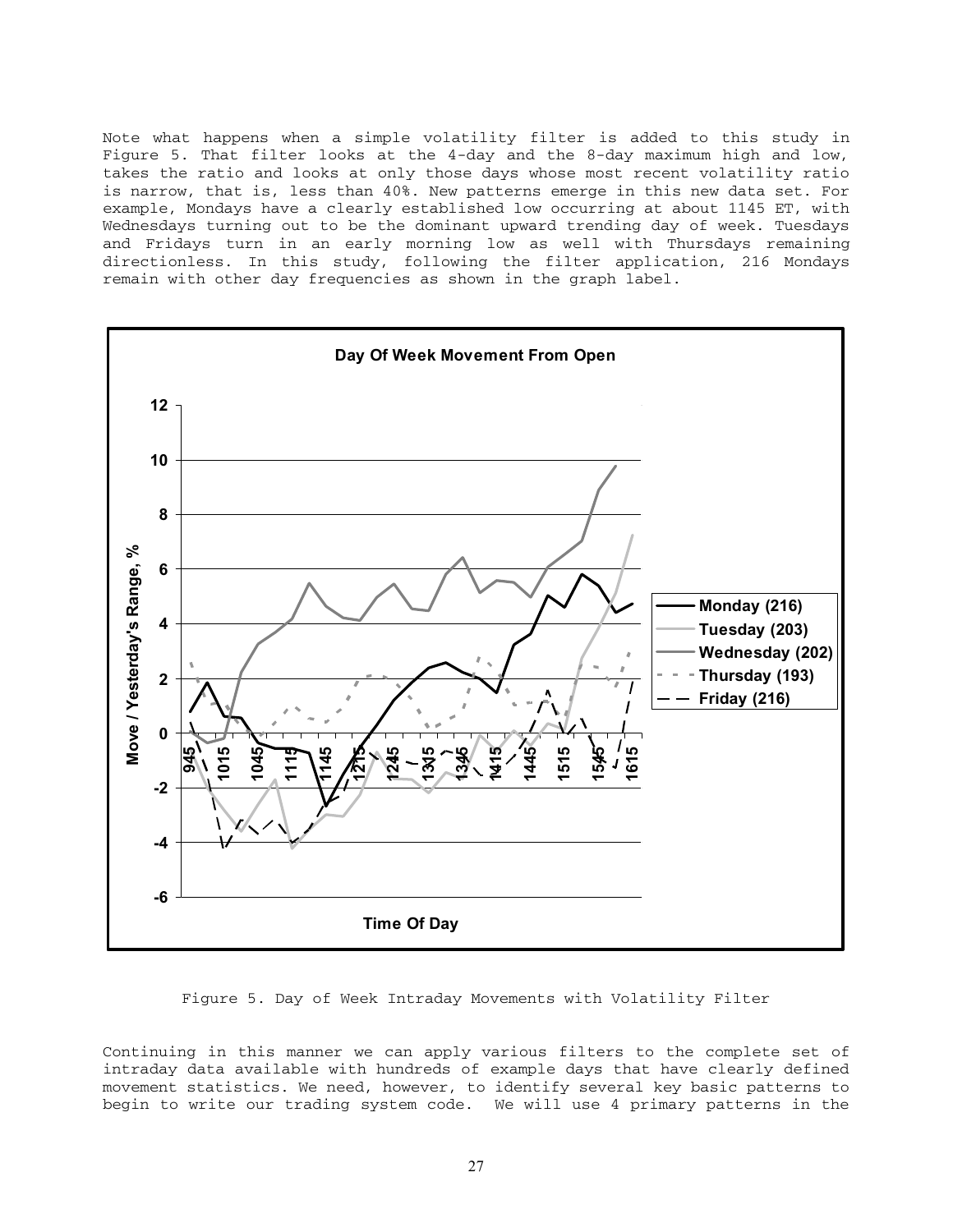BigBlue-2 trading system. Note that the original Big Blue trading system made use of only 2 patterns: a counter-trend pattern and a breakout pattern. If a trading system has multiple patterns embedded in it a degree of diversification occurs similar to trading multiple systems in the same account. When one pattern (or system) is in a drawdown, other patterns (or systems), hopefully, will be in a profitable mode. Simply adding several systems or patterns together is not enough, however. You cannot make a good portfolio of systems or patterns out of bad systems or patterns. The combined portfolio of systems must consist of robust systems to begin with.

#### **THE 4 BASIC BIG BLUE-2 INTRADAY PATTERNS**

#### 1. The Pivot Counter-Trend Pattern

In the basic Pivot Counter-Trend Pattern, prices begin a move in one direction, then reverse and trend in the other direction. The trader watches for movements through the Support or Resistance Pivot Points, then sets a stop on the other side of the Pivot point which will either be filled sometime during the day or canceled Market-on-Close (MOC).

#### 2. The Cluster Counter-Trend Pattern:

This pattern is shaped like a check mark or an inverted check mark. In the buy scenario, the market is seen to move lower in the morning, reverse, and then rally into the close. In the sell scenario, an early morning market rally fizzles and the market moves lower into the close. Although there are many variations to this pattern, this basic scenario will be used as one of our primary patterns. This pattern will be based on an analysis of price clusters. This pattern will enter on a limit order.

#### 3. The Breakout Pattern:

In this scenario, the market moves strongly in either direction and finishes near its low or high of the day. This is the classical trend day with the market putting in a large move either up or down. This pattern will enter on a stop order.

#### 4. The Extreme Pivot Counter-Trend Pattern

Large moves in one direction sometimes follow large moves in the opposite direction, so the Extreme Pivot Counter-Trend Pattern looks for a large move through a second level Pivot Level, then places a stop order on the other side of this Pivot Level and this stop either will be filled, or will be canceled MOC.

These four patterns must work together in the full system and must not result in conflicting signals. Entering on both limit orders and stop orders can be complex since both a stop order above the market and a limit order below the market may exist at the same time. Of course all of these 4 entries filled during the day will be either stopped out at a loss or the position will be exited MOC. Big Blue-2 does not hold positions over night.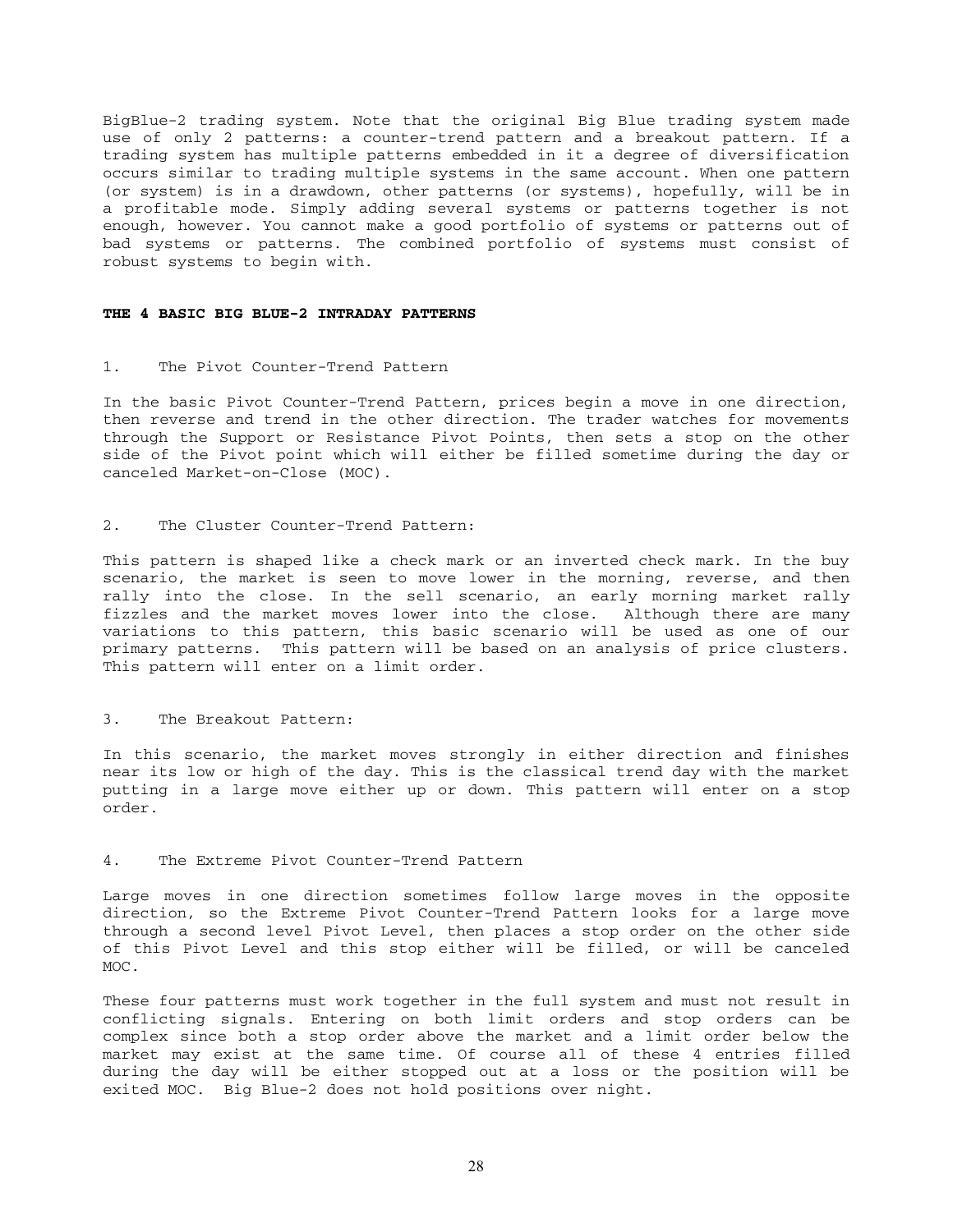Before discussing these patterns in more detail, filters will be developed and used in the Big Blue-2 system. Filters are very important in the development of any trading system, however filters must be used judiciously, since we can "curve-fit" the data using filters as easily as we can curve fit the parameter set or logic of any trading system and purely curve fitting the data is not desirable.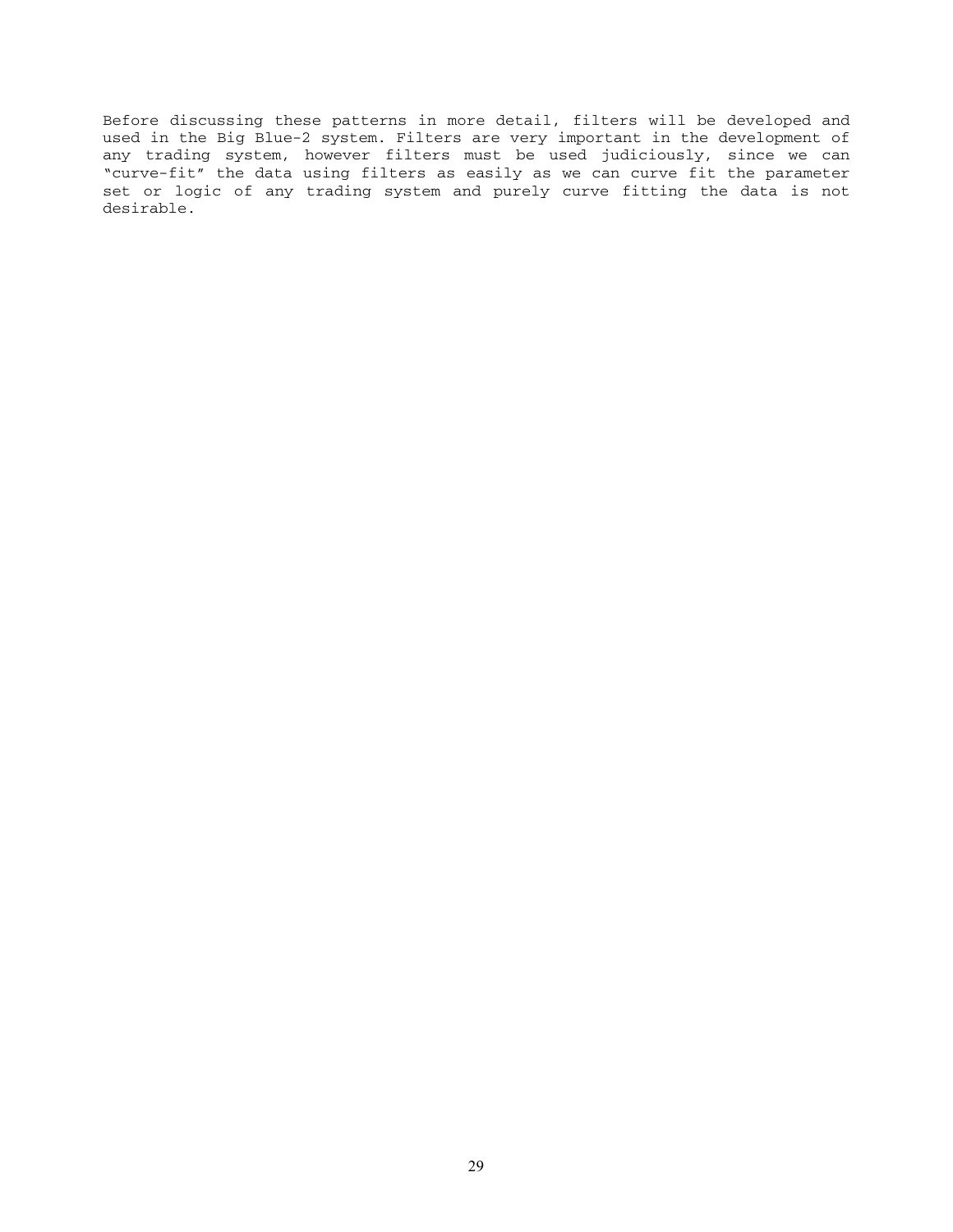#### VIII. INTRADAY TRADING FILTERS

Filters turn on and off trading through the use of logic switches. Big Blue-2 use of the following types of filters:

- 1. Time of Day Filters
- 2. Day of Week Filters
- 3. Day of Week in Month Filters
- 4. Month Filters
- 5. Volatility Filters
- 6. Over bought/Over sold Filters

Although it is beyond the scope of this manual to go into complete detail regarding every filter, we can add the following information regarding these filters (Individual Patterns are discussed in more detail in the following sections):

1. Time of Day Filters. Intraday volatility is normally high in the morning and high in the evening with a midday lull. Some patterns seem to work well in the morning but not well in the afternoon, so although Time of Day filters may screen out a portion of the day, they will still let the predominant pattern emerge without over filtering the data.

2. Day of Week Filters. After significant testing it has been found that the Pivot Point Counter-Trend Short Pattern did not work well on Fridays, which was a surprise due to the downward bias on most Fridays. In addition, both Long and Short Price Cluster Patterns did not work well on Fridays.

3. Day of Week in Month Filters. Certain days in the month, like Triple-Witching and various report days need to be investigated for use as filters. Some patterns seem to be more sensitive to days of the month than do other patterns.

4. Month Filters. November is a difficult month for many day trading systems I have worked with over the years. This is probably due to holiday periods, end of year tax selling, end of year portfolio rotations, etc. This filter is incorporated as needed. It will reduce the number of trades during November. Other patterns will have month filters applied as needed. For example, during the summer month of July, some patterns do not perform well, perhaps due to lack of a particular type of intraday volatility not being present or being present in too large a quantity or possibly due to many traders being on summer vacation.

5. Volatility Filters. In Chapter VI, a simple intraday filter is applied to the analysis of intraday price movements and we observed a substantial shift in the intraday topology. Looking for current market conditions that facilitate a subsequently applied trading pattern we can create an enhancement to an existing pattern.

6. Over Bought/Over Sold Filters. The classical application of a long pattern to a market that has sold off, or a short pattern to a market that has rallied, is effective. Therefore, over bought/over sold filters will be applied to our patterns as applicable. This will again reduce the trading frequency, but increases the average trade and reduces the drawdown of our hypothetical tests.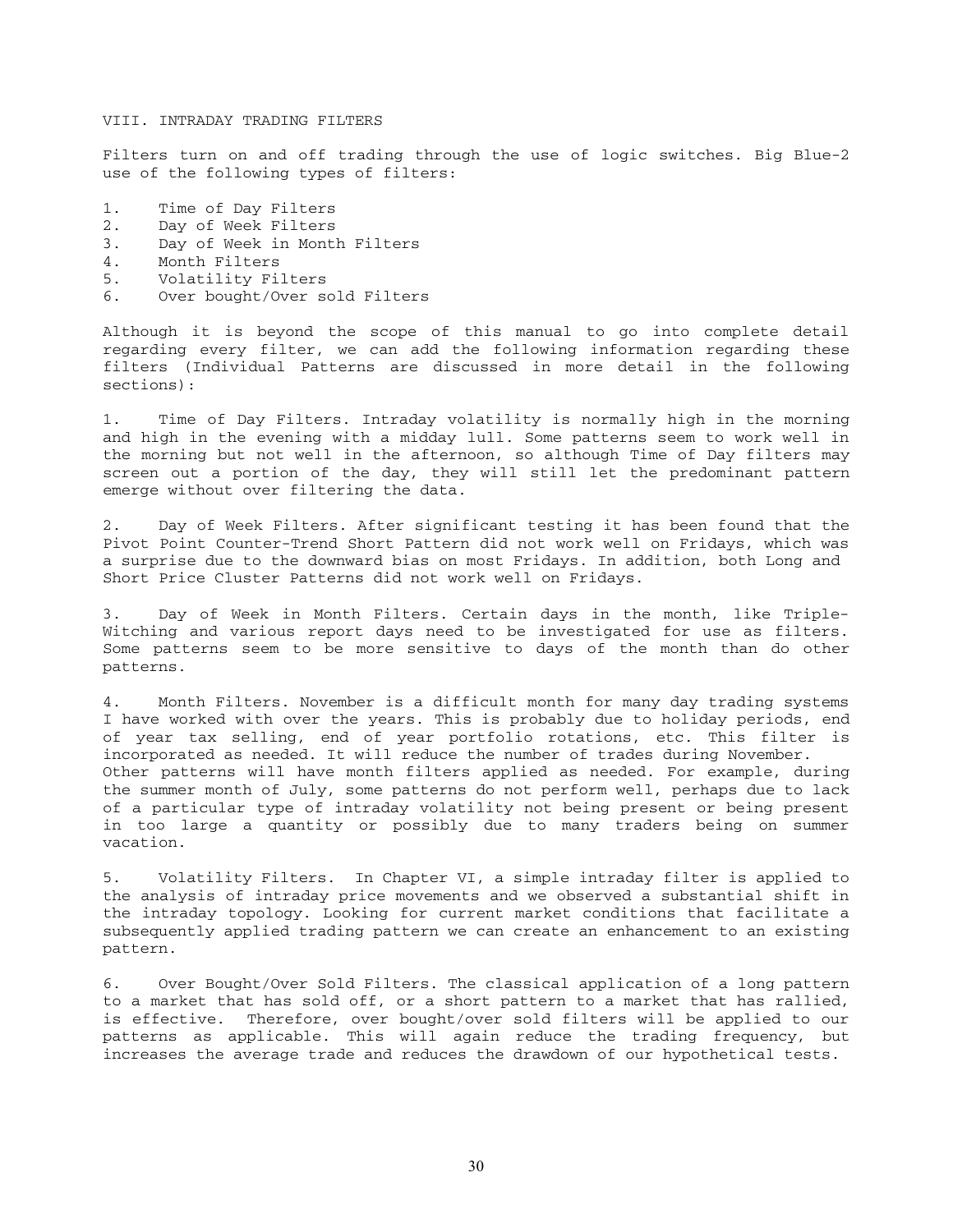#### IX. THE PIVOT COUNTER TREND PATTERN

Traders watch a variety of price levels throughout the day. Yesterday's High, Low, Close, Fibonacci levels, Cycle Clusters, Price and Time Clusters and Pivot Points are typical price points often watched by traders. After testing many combinations of levels and price clusters for efficiency when applied to a trading system, pivot point calculations are among the highest profit yielding price levels to develop systems around. Big Blue-2 makes use of both Pivot Point levels and Price Clusters.

The Pivot Point Calculations

The pivot point calculation results in an infinite series of progressively higher and lower price levels based on an average of yesterday's high, low and close. The calculation is as follows:

 $Pivot = (High + Low + Close) / 3$ Support  $= 2*Pivot - Yesterday's High$ Resistance =  $2*Pivot$  - Yesterday's Low Lowest Low = Pivot – Resistance + Support Highest High = Pivot – Support + Resistance LL2 = Pivot – Highest High + Lowest Low HH2 = Pivot – Lowest Low + Highest High Note that: Resistance - Support =  $2*Pivot$  - Yesterday's Low -  $(2*Pivot$  - Yesterday's High) = Yesterday's High – Yesterday's Low = Yesterday's Range.

Highest High – Lowest Low = 2\*Yesterday's Range

 $HH2 - LL2$  = 4\*Yesterday's Range

The important area is only the movements around the first 2 levels of support and resistance since movement rarely occurs that is greater than twice yesterday's range.

The Long Pivot Counter-Trend pattern occurs when prices fall down below the pivot by a certain threshold, and then begin to rally higher. A stop is set a certain amount above the Support Pivot Price and will either be filled during certain times of the day or canceled at the end of the trading day. The Short Pivot Counter Trend Pattern occurs when prices rally above the Resistance Pivot Pattern by a certain amount, and then sell off. A sell stop is placed below the Resistance Pivot Price and is either filled during the day or canceled.

Figure 6 shows a typical trade made on 4/22/2003 for a Pivot Counter Trend Pattern. The pattern entered long in the morning and exited MOC at the end of the day. You may notice that the price scale is not what the S&P 5-00 futures contract was trading at on 4/22/2003. This is because the data I used in this test was carefully created out of back and forward adjusted continuous contract data. The intraday ranges are correct, however and since % price movement is not use in the Big Blue-2 trading System, this is acceptable. The movement during the day is important, not the absolute number of the price at that moment.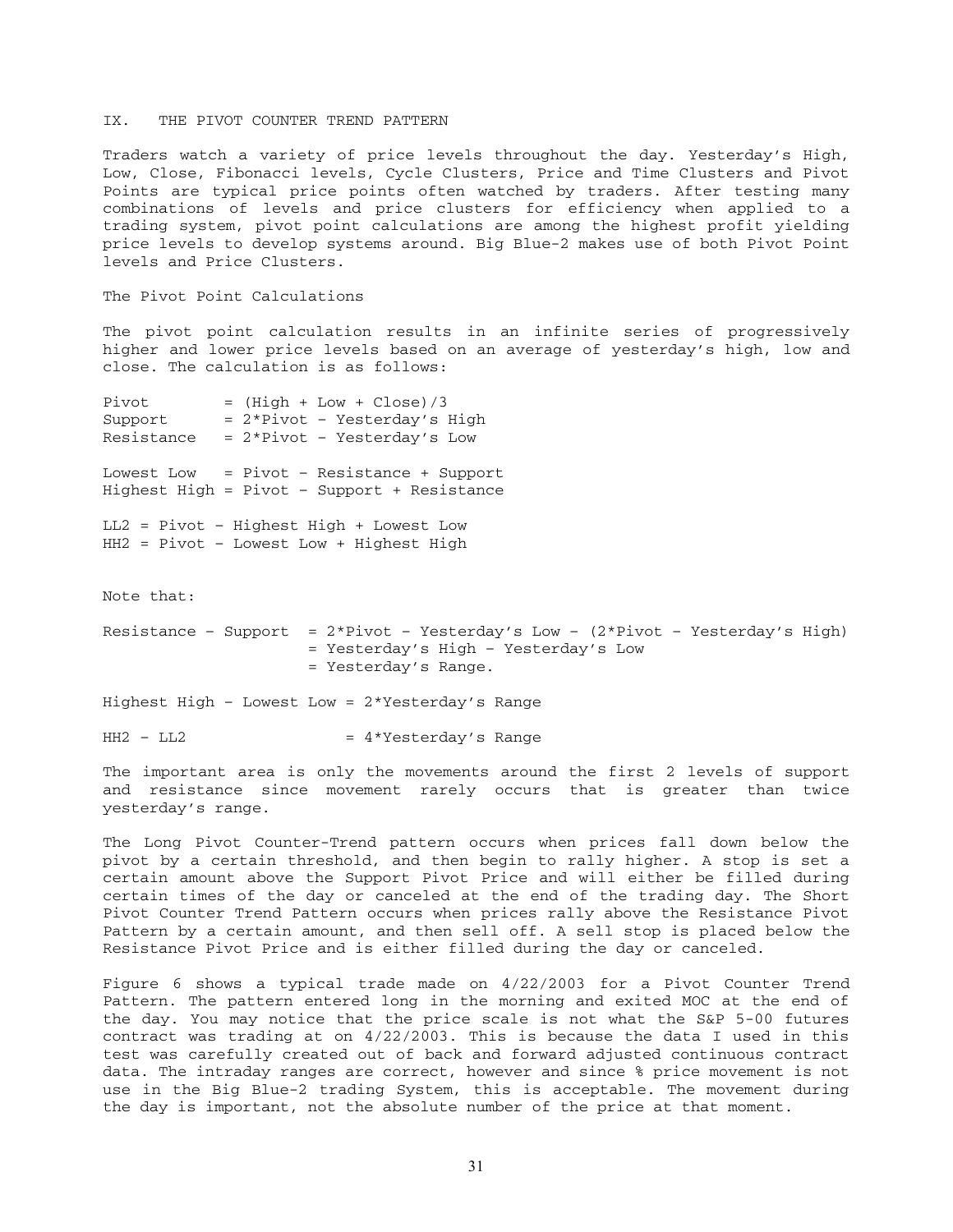On the chart the 5 pivot point levels are displayed. The center line is the pivot point line. The first line above the pivot and the first line below the pivot is the Resistance and Support line respectively. The next levels are the Highest High and the Lowest Low lines.

Figure 7 shows the hypothetical test of the Pivot Counter Trend Pattern from 9/30/1985 to 3/10/2004 with all volatility, time of day and days to avoid filters engaged. This test and all the tests in this guide assume trading using 1 large S&P contract and the point value was set constant at \$250/point throughout the test. There are 989 trades in this single pattern back test. Remember, this is just one of 4 patterns we are developing. Note that there is no slippage or commission applied to this test and the fixed stop loss is set at 5 points.

This pattern trades throughout most of the trading day but avoids some mid-day time periods, avoids all trading in November, and does not go short on Fridays. This pattern must signal the first trade during the day and there must not have been any trades during the day up to the time this trade is activated. This signal exits on a 5 point protective stop or at MOC.



Figure 6. The Pivot Counter Trend Pattern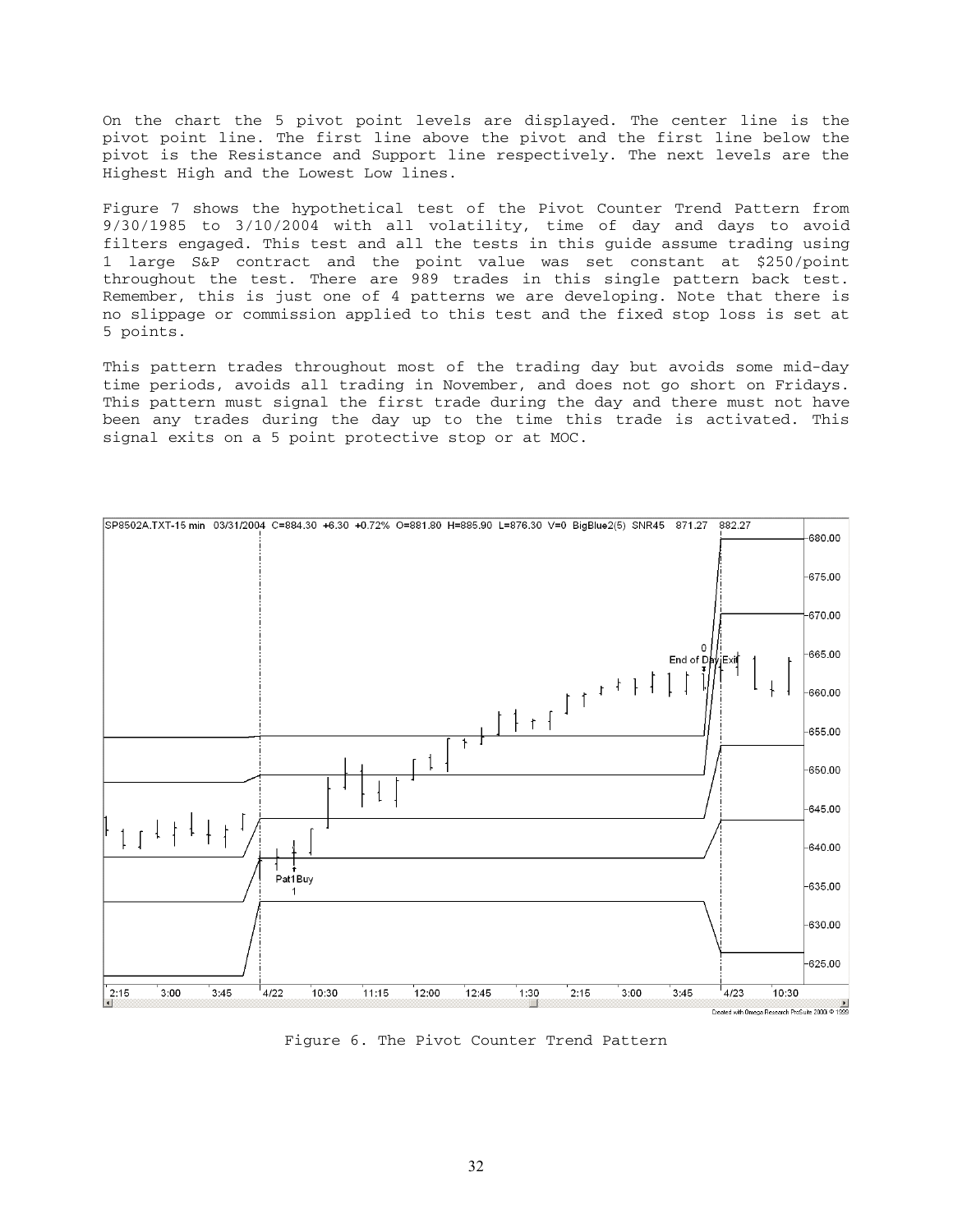| <b>Performance Summary: All Trades</b>         |                              |                                        |                             |
|------------------------------------------------|------------------------------|----------------------------------------|-----------------------------|
|                                                |                              |                                        |                             |
| <b>Total Net Profit</b><br><b>Gross Profit</b> | \$391,450.00<br>\$694,750.00 | Open position P/L<br><b>Gross Loss</b> | \$0.00<br>$($ \$303,300.00) |
|                                                |                              |                                        |                             |
| Total # of trades                              | 989                          | Percent profitable                     | 58.54%                      |
| Number winning trades                          | 579                          | Number losing trades                   | 410                         |
|                                                |                              |                                        |                             |
| Largest winning trade                          | \$13,625.00                  | Largest losing trade                   | (\$1,250.00)                |
| Average winning trade                          | \$1,199.91                   | Average losing trade                   | (\$739.76)                  |
| Ratio avg win/avg loss                         | 1.62                         | Avg trade (win & loss)                 | \$395.80                    |
|                                                |                              |                                        |                             |
| Max consec. Winners                            | 17                           | Max consec. losers                     | 7                           |
| Avg # bars in winners                          | 15                           | Avg # bars in losers                   | 11                          |
|                                                |                              |                                        |                             |
| Max intraday drawdown                          | (\$9,000.00)                 |                                        |                             |
| Profit Factor                                  | 2.29<br>\$9,000.00           | Max # contracts held                   | 4349.44%                    |
| Account size required                          |                              | Return on account                      |                             |
| <b>Performance Summary: Long Trades</b>        |                              |                                        |                             |
|                                                |                              |                                        |                             |
| <b>Total Net Profit</b>                        | \$194,012.50                 | Open position P/L                      | \$0.00                      |
| <b>Gross Profit</b>                            | \$353,025.00                 | Gross Loss                             | (\$159,012.50)              |
|                                                |                              |                                        |                             |
| Total # of trades                              | 503                          | Percent profitable                     | 61.43%                      |
| Number winning trades                          | 309                          | Number losing trades                   | 194                         |
|                                                |                              |                                        |                             |
| Largest winning trade                          | \$13,625.00                  | Largest losing trade                   | (\$1,250.00)                |
| Average winning trade                          | \$1,142.48                   | Average losing trade                   | (\$819.65)                  |
| Ratio avg win/avg loss                         | 1.39                         | Avg trade (win & loss)                 | \$385.71                    |
| Max consec. Winners                            | 9                            | Max consec. losers                     | 7                           |
| Avg # bars in winners                          | 15                           | Avg # bars in losers                   | 10                          |
|                                                |                              |                                        |                             |
| Max intraday drawdown                          | (\$9,225.00)                 |                                        |                             |
| <b>Profit Factor</b>                           | 2.22                         | Max # contracts held                   |                             |
| Account size required                          | \$9,225.00                   | Return on account                      | 2103.12%                    |
|                                                |                              |                                        |                             |
| <b>Performance Summary: Short Trades</b>       |                              |                                        |                             |
|                                                |                              |                                        |                             |
| <b>Total Net Profit</b>                        | \$197,437.50                 | Open position P/L                      | \$0.00                      |
| <b>Gross Profit</b>                            | \$341,725.00                 | Gross Loss                             | (\$144, 287.50)             |
|                                                |                              |                                        |                             |
| Total # of trades                              | 486                          | Percent profitable                     | 55.56%                      |
| Number winning trades                          | 270                          | Number losing trades                   | 216                         |
|                                                |                              |                                        |                             |
| Largest winning trade                          | \$12,100.00                  | Largest losing trade                   | (\$1,250.00)                |
| Average winning trade                          | \$1,265.65                   | Average losing trade                   | (\$668.00)                  |
| Ratio avg win/avg loss                         | 1.89                         | Avg trade (win & loss)                 | \$406.25                    |
| Max consec. Winners                            | 12                           | Max consec. losers                     | 6                           |
| Avg # bars in winners                          | 15                           | Avg # bars in losers                   | 11                          |
|                                                |                              |                                        |                             |
| Max intraday drawdown                          | (\$7,375.00)                 |                                        |                             |
| Profit Factor                                  | 2.37                         | Max # contracts held                   | 1                           |
| Account size required                          | \$7,375.00                   | Return on account                      | 2677.12%                    |

Figure 7. Pivot Counter Trend Pattern Backtest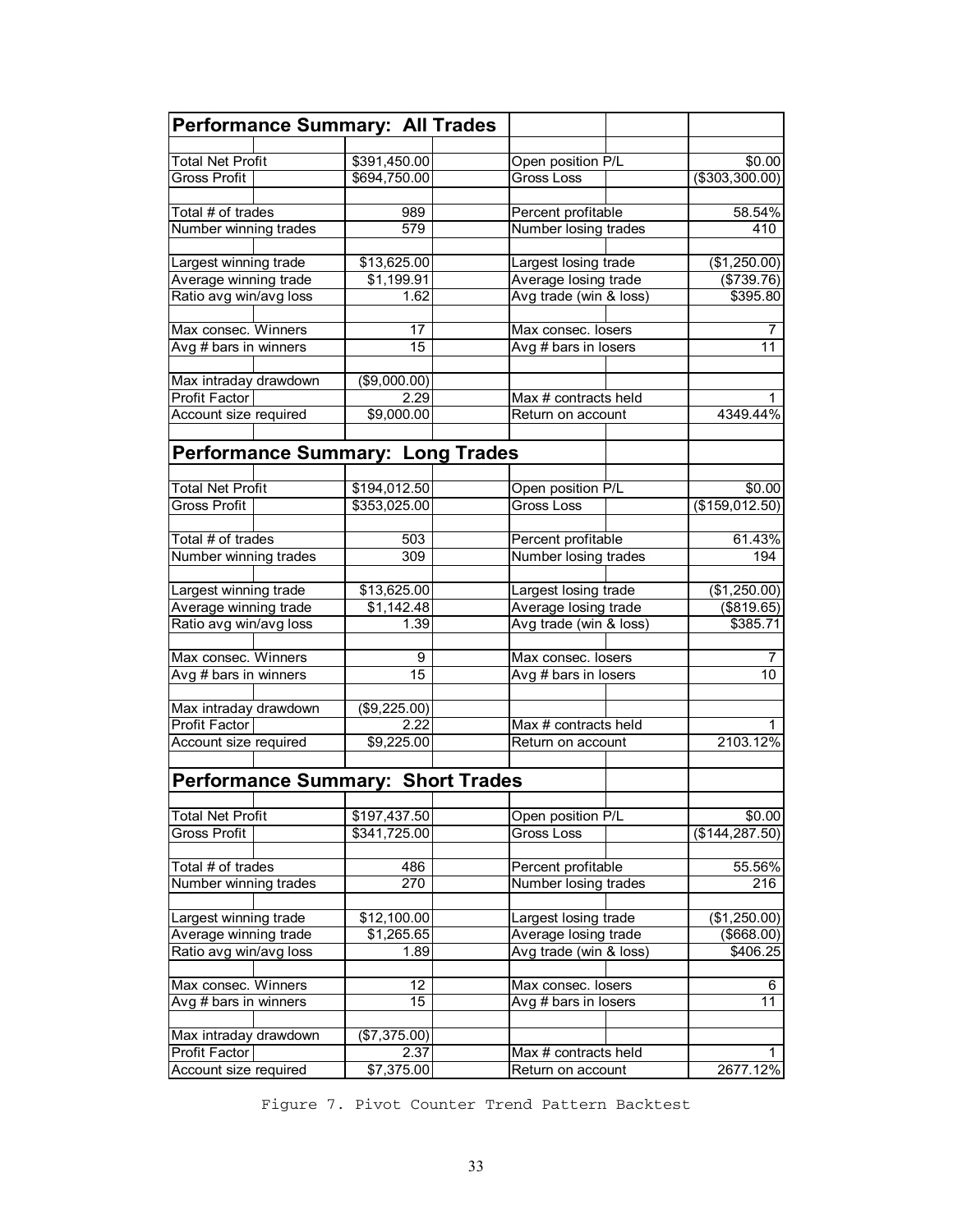Please note also that we are showing trades that were profitable. Not all of your trades will be profitable as we have discussed.

The following defines key terms used in all the reports presented in this guide.

Net Profit Net monies made in this test Profit Factor Gross Profit/Gross Loss

Gross Profit **The Communist Communist Communist Communist Communist Communist Communist Communist Communist Communist Communist Communist Communist Communist Communist Communist Communist Communist Communist Communist Comm** Gross Loss  $\overline{S}$  Cross Loss  $\overline{S}$  Total monies made on all losing trades Total # of Trades Total number of round turns (entry and exit) Avg trade (win & loss) Expected value of the system per trade Max Intraday Drawdown The largest equity dip in the test Account Size Required Equals the Max Intraday Drawdown Return on Account Calculated from Net Profit and Account Size

Note: The Account size required and Return on account is not computed correctly so ignore these numbers. In our trading Big Blue will require a minimum account size of approximately \$35 000 for the large S&P or \$7,000 for the e-Mini S&P, Therefore, the Percent Return on Account would be approximately 1100% over a 19 year period or approximately 58% per year, however the percent per year over the past 5 years has averaged 158% per year, not including slippage and commission for this hypothetical test. Note that the smaller the initial account size, the greater the theoretical drawdown as a percentage of the initial account size. The reason why recent years have resulted in larger returns is due to the fact that in the 80's and early 90's the total daily range of the S&P was just a fraction of what it is today. It is for this reason that short term S&P systems, including day trading systems have become so popular over the past decade. Again, please note that these tests are hypothetical tests and do not include slippage and commission.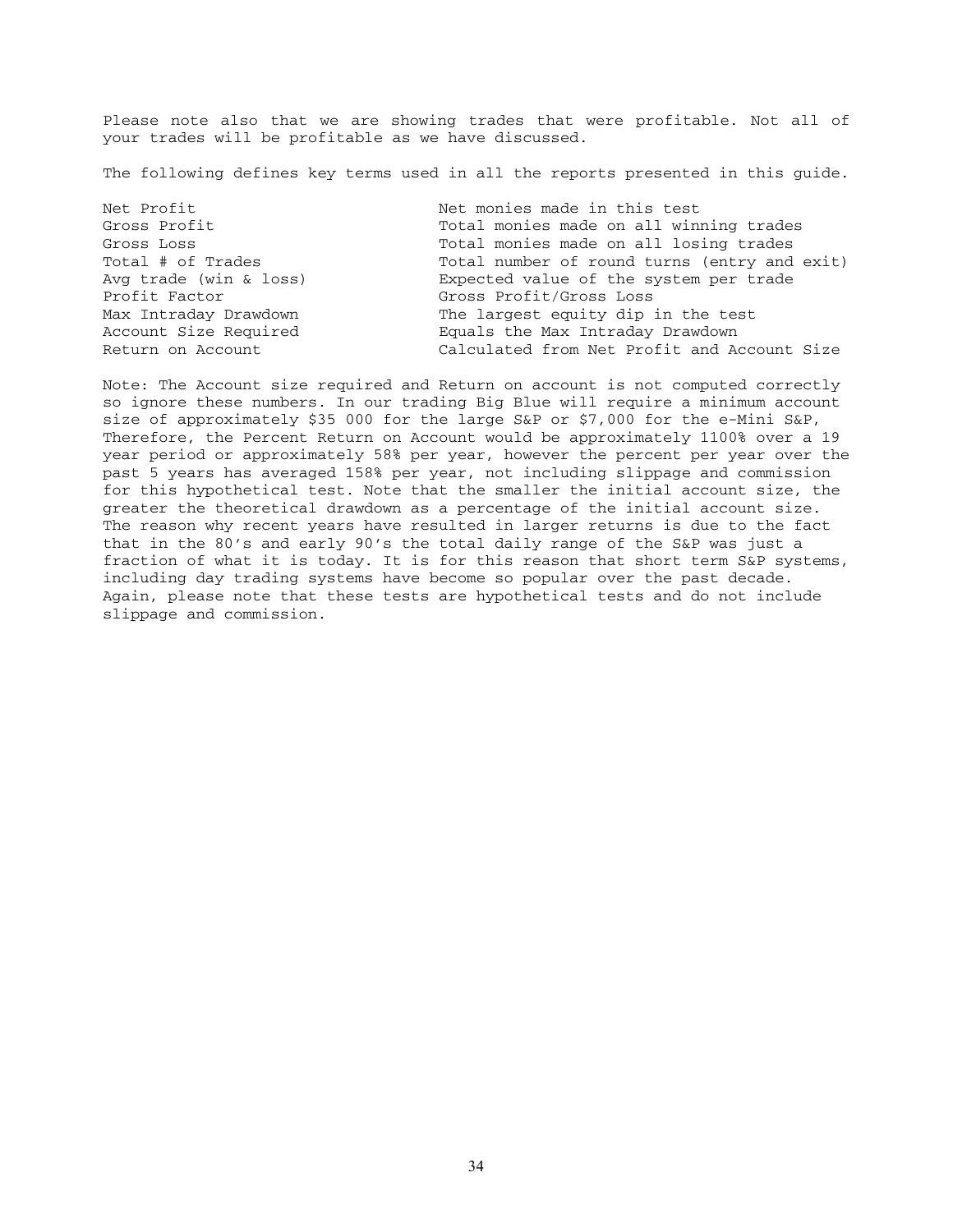## X. THE CLUSTER COUNTER TREND PATTERN

In intraday trading, prices often rally from clusters or prices that occur during the formation of an intermediate term low. Prices are also often seen falling after forming a cluster of prices at an intermediate term high. If the underlying market is becoming weak, often times a rapid move higher will be followed with massive selling which will push prices down as traders sell into strength or buy into weakness.

In order to capitalize on this pattern, the first step is to identify the basic price cluster to be used.

LL = The Lowest Low of the past N bars HH = The Highest High of the past N bars.

This trade will be set up by moving a limit entry to go long a certain amount below the LL point and by setting a limit to go short a certain amount above HH. Should the market spike upwards leaving this price cluster, you would be filled on the limit order to go short. Of course, this pattern must distinguish itself from the breakout pattern. A limit-based pattern will lose money in the cases where, for example, a short entry is made in a roaring bull breakout pattern. To avoid this scenario, we will apply this pattern during particular periods of intraday patterns and end of day patterns and with key filtering components engaged.

Figure 8 shows a typical chart for a day that the Cluster Counter Trend Pattern traded.

Figure 9 shows the hypothetical test of the Cluster Counter Trend Pattern from 1985 to 2004 with all volatility, time of day and days to avoid filters engaged. There are 716 trades in this single pattern back-test. Note that there is no slippage or commission applied to this test and the fixed stop loss is set at 5 points. This is the second of 4 patterns we will be including in the overall BigBlue-2 trading system.

The Cluster Counter Trend Pattern will be applied to go long during periods of intraday weakness, avoiding certain times of the day, avoiding recent strong intermediate moves, when intraday volatility is less than daily volatility and will not trade at all on Fridays. Additionally, this pattern will have reduced trading during several months of the year.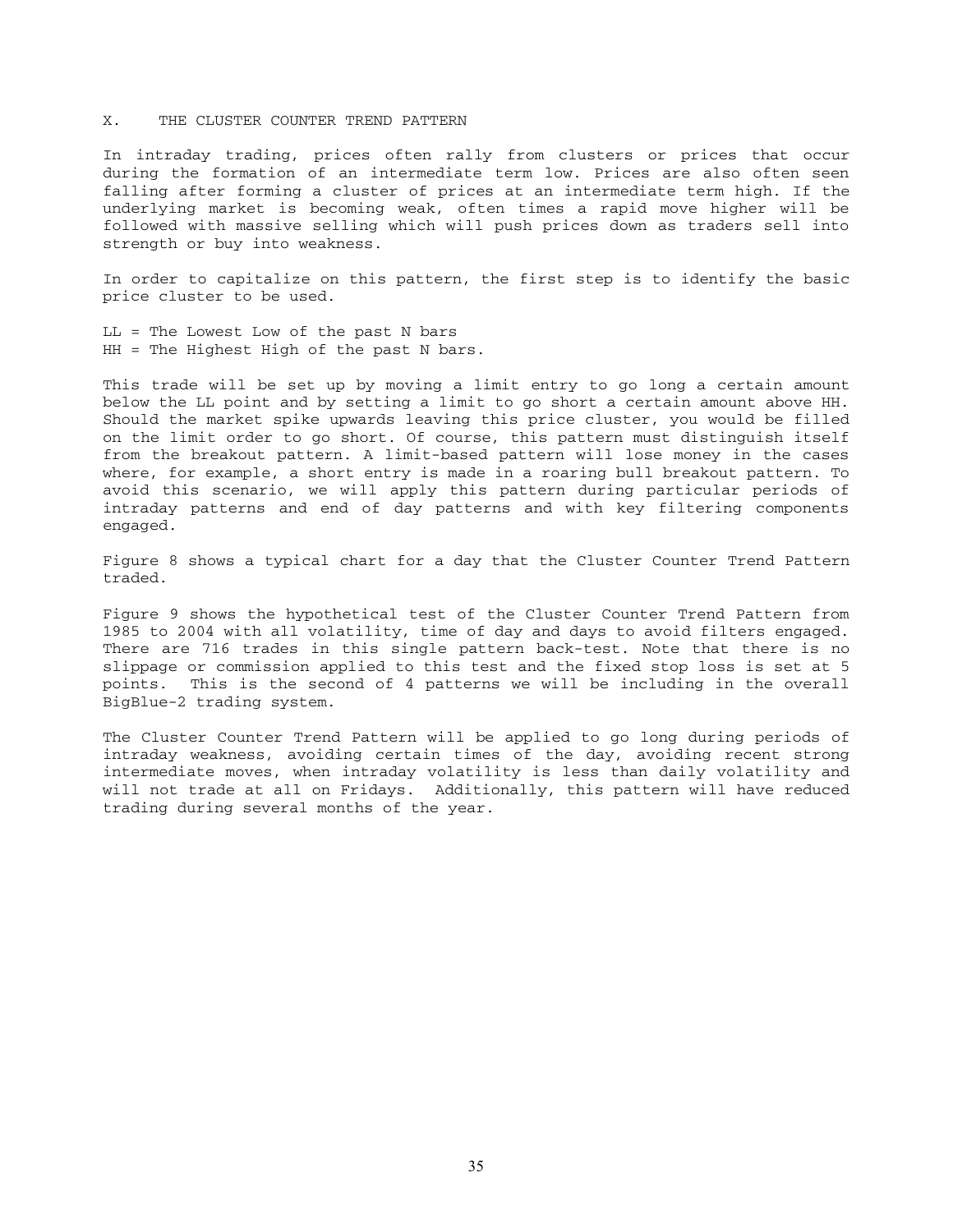

Figure 8. The Cluster Counter Trend Pattern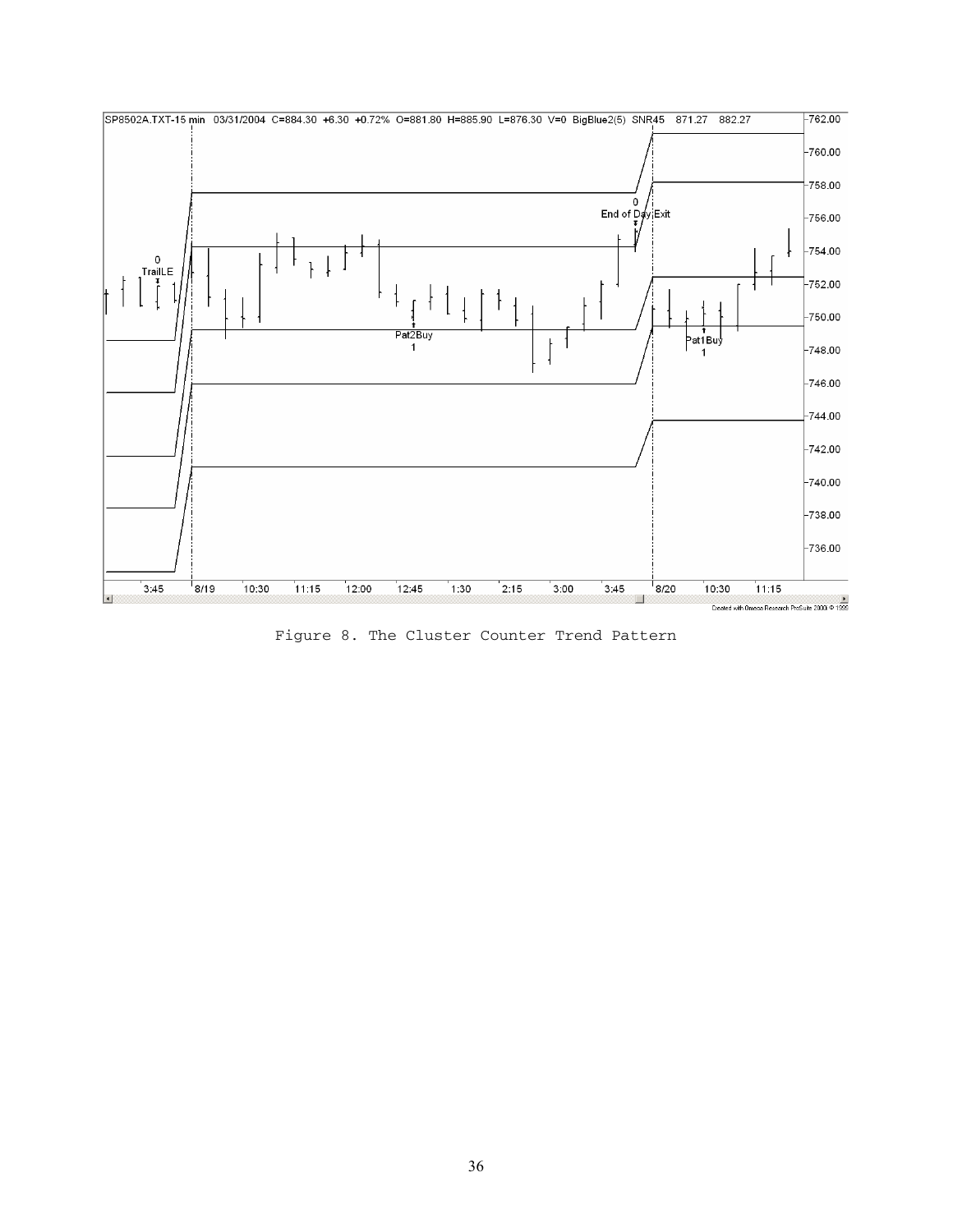| <b>Performance Summary: All Trades</b>   |               |                                 |                   |
|------------------------------------------|---------------|---------------------------------|-------------------|
|                                          |               |                                 |                   |
| <b>Total Net Profit</b>                  | \$217,262.50  | Open position P/L               | \$0.00            |
| <b>Gross Profit</b>                      | \$427,787.50  | <b>Gross Loss</b>               | (\$210,525.00)    |
| Total # of trades                        | 716           | Percent profitable              | 56.70%            |
| Number winning trades                    | 406           | Number losing trades            | 310               |
|                                          |               |                                 |                   |
| Largest winning trade                    | \$10,350.00   | Largest losing trade            | (\$1,250.00)      |
| Average winning trade                    | \$1,053.66    | Average losing trade            | $($ \$679.11)     |
| Ratio avg win/avg loss                   | 1.55          | Avg trade (win & loss)          | \$303.44          |
|                                          |               |                                 |                   |
| Max consec. Winners                      | 13            | Max consec. losers              | 7                 |
| Avg # bars in winners                    | 12            | Avg # bars in losers            | 10                |
| Max intraday drawdown                    | (\$9,600.00)  |                                 |                   |
| Profit Factor                            | 2.03          | Max # contracts held            |                   |
| Account size required                    | \$9,600.00    | Return on account               | 2263.15%          |
|                                          |               |                                 |                   |
|                                          |               |                                 |                   |
| <b>Performance Summary: Long Trades</b>  |               |                                 |                   |
| <b>Total Net Profit</b>                  | \$112,725.00  | Open position P/L               | \$0.00            |
| <b>Gross Profit</b>                      | \$205,887.50  | Gross Loss                      | (\$93,162.50)     |
|                                          |               |                                 |                   |
| Total # of trades                        | 332           | Percent profitable              | 61.75%            |
| Number winning trades                    | 205           | Number losing trades            | 127               |
|                                          |               |                                 |                   |
| Largest winning trade                    | \$5,400.00    | Largest losing trade            | (\$1,250.00)      |
| Average winning trade                    | \$1,004.33    | Average losing trade            | (\$733.56)        |
| Ratio avg win/avg loss                   | 1.37          | Avg trade (win & loss)          | \$339.53          |
| Max consec. Winners                      | 10            | Max consec. losers              | 7                 |
| Avg # bars in winners                    | 12            | Avg # bars in losers            | 10                |
|                                          |               |                                 |                   |
| Max intraday drawdown                    | (\$9,000.00)  |                                 |                   |
| Profit Factor                            | 2.21          | Max # contracts held            |                   |
| Account size required                    | \$9,000.00    | Return on account               | 1252.50%          |
|                                          |               |                                 |                   |
| <b>Performance Summary: Short Trades</b> |               |                                 |                   |
|                                          | \$104,537.50  |                                 | \$0.00            |
| <b>Total Net Profit</b><br>Gross Profit  | \$221,900.00  | Open position P/L<br>Gross Loss | (\$117,362.50)    |
|                                          |               |                                 |                   |
| Total # of trades                        | 384           | Percent profitable              | 52.34%            |
| Number winning trades                    | 201           | Number losing trades            | 183               |
|                                          |               |                                 |                   |
| Largest winning trade                    | \$10,350.00   | Largest losing trade            | (\$1,250.00)      |
| Average winning trade                    | \$1,103.98    | Average losing trade            | $($ \$641.33) $ $ |
| Ratio avg win/avg loss                   | 1.72          | Avg trade (win & loss)          | \$272.23          |
| Max consec. Winners                      | 12            | Max consec. losers              | 7                 |
| Avg # bars in winners                    | 12            | Avg # bars in losers            | 11                |
|                                          |               |                                 |                   |
| Max intraday drawdown                    | (\$12,225.00) |                                 |                   |
| Profit Factor                            | 1.89          | Max # contracts held            |                   |
| Account size required                    | \$12,225.00   | Return on account               | 855.11%           |

Figure 9. The Cluster Counter Trend Pattern Backtest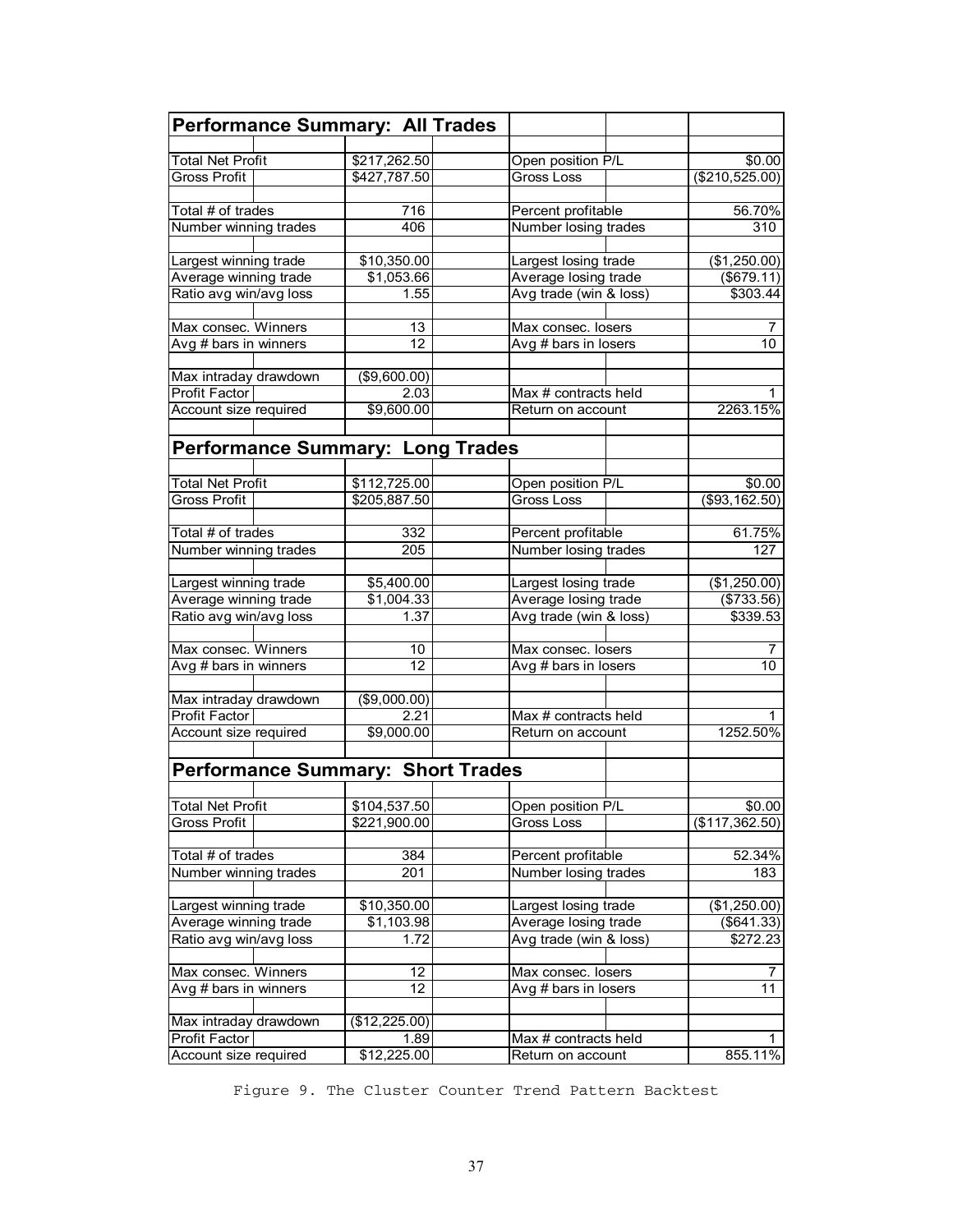#### XI. THE BREAKOUT PATTERN

Occasionally, the market simply takes off running in one direction or another without much in the way of retracements. When this type day occurs, you want to participate in it but you need to add some filtering logic to ensure that you do not trade it too frequently and that you do not trade on days that are really just a "head fake".

Again, you will begin with the second level Pivot Points and set stops a predetermined amount above the Highest High Pivot Point and below the Lowest Low Pivot Point. The market may get filled in one or the other direction, however if it is not filled by the end of the day, the order will be canceled. Add the following filters to enhance the performance of this pattern: Time of Day, Day of Month, Month, and Volatility filters. Figure 10 shows a day that the BreakOut Pattern was traded.

Figure 11 shows the hypothetical test of the Breakout Pattern from 1985 to 2004 with all volatility, time of day and days to avoid filters engaged. There are 867 trades in this single pattern back-test. Again, there is no slippage or commission applied to this test and the fixed stop loss is set at 5 points. This is the third of 4 patterns that we will be including in the overall Big Blue-2 trading system.



Figure 10. The BreakOut Pattern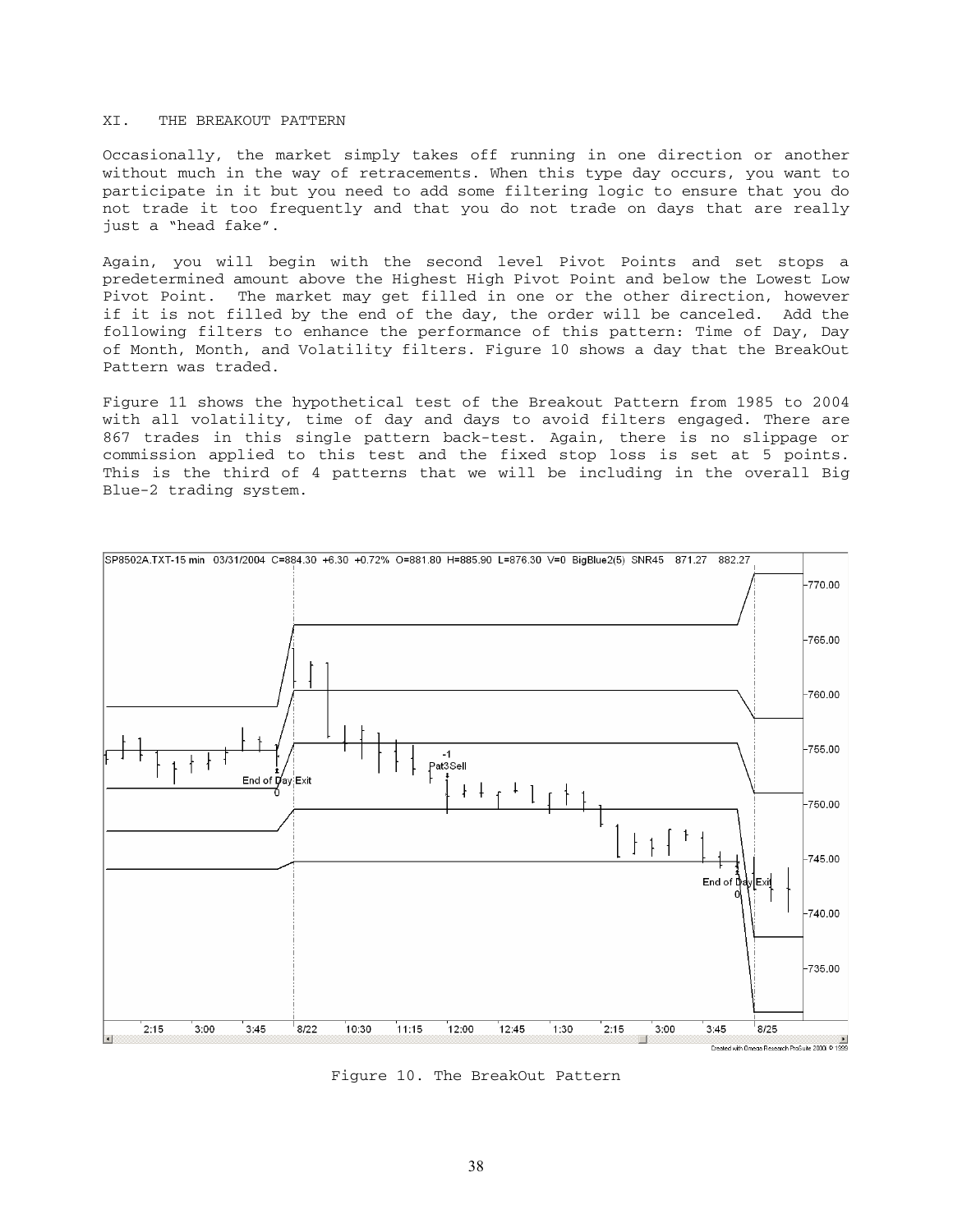| <b>Performance Summary: All Trades</b>   |                           |                        |                    |
|------------------------------------------|---------------------------|------------------------|--------------------|
|                                          |                           |                        |                    |
| <b>Total Net Profit</b>                  | \$258,737.50              | Open position P/L      | $\overline{$}0.00$ |
| <b>Gross Profit</b>                      | \$584,362.50              | Gross Loss             | $($ \$325,625.00)  |
| Total # of trades                        | 867                       | Percent profitable     | 53.17%             |
| Number winning trades                    | 461                       | Number losing trades   | 406                |
|                                          |                           |                        |                    |
| Largest winning trade                    | \$11,775.00               | Largest losing trade   | (\$1,250.00)       |
| Average winning trade                    | \$1,267.60                | Average losing trade   | (\$802.03)         |
| Ratio avg win/avg loss                   | 1.58                      | Avg trade (win & loss) | \$298.43           |
|                                          |                           |                        |                    |
| Max consec. Winners                      | 10                        | Max consec. losers     | 10                 |
| Avg # bars in winners                    | 19                        | Avg # bars in losers   | 14                 |
| Max intraday drawdown                    | (\$16,425.00)             |                        |                    |
| Profit Factor                            | 1.79                      | Max # contracts held   |                    |
| Account size required                    | \$16,425.00               | Return on account      | 1575.27%           |
|                                          |                           |                        |                    |
| <b>Performance Summary: Long Trades</b>  |                           |                        |                    |
|                                          |                           |                        |                    |
| <b>Total Net Profit</b>                  | \$129,600.00              | Open position P/L      | \$0.00             |
| <b>Gross Profit</b>                      | \$295,487.50              | <b>Gross Loss</b>      | (\$165,887.50)     |
|                                          |                           |                        |                    |
| Total # of trades                        | 446                       | Percent profitable     | 54.93%             |
| Number winning trades                    | 245                       | Number losing trades   | 201                |
|                                          |                           |                        |                    |
| Largest winning trade                    | \$9,925.00                | Largest losing trade   | (\$1,250.00)       |
| Average winning trade                    | \$1,206.07                | Average losing trade   | $($ \$825.31)      |
| Ratio avg win/avg loss                   | 1.46                      | Avg trade (win & loss) | \$290.58           |
| Max consec. Winners                      |                           |                        |                    |
|                                          | 10<br>19                  | Max consec. losers     | 7<br>14            |
| Avg # bars in winners                    |                           | Avg # bars in losers   |                    |
| Max intraday drawdown                    | (\$13, 175.00)            |                        |                    |
| Profit Factor                            | 1.78                      | Max # contracts held   |                    |
| Account size required                    | \$13,175.00               | Return on account      | 983.68%            |
|                                          |                           |                        |                    |
| <b>Performance Summary: Short Trades</b> |                           |                        |                    |
|                                          |                           |                        |                    |
| <b>Total Net Profit</b>                  | \$129,137.50              | Open position P/L      | \$0.00             |
| Gross Profit                             | \$288,875.00              | Gross Loss             | (\$159,737.50)     |
|                                          |                           |                        |                    |
| Total # of trades                        | 421                       | Percent profitable     | 51.31%             |
| Number winning trades                    | 216                       | Number losing trades   | 205                |
| Largest winning trade                    |                           | Largest losing trade   | (\$1,250.00)       |
| Average winning trade                    | \$11,775.00<br>\$1,337.38 | Average losing trade   | (\$779.21)         |
| Ratio avg win/avg loss                   | 1.72                      | Avg trade (win & loss) | \$306.74           |
|                                          |                           |                        |                    |
| Max consec. Winners                      | 9                         | Max consec. losers     | 8                  |
| Avg # bars in winners                    | 19                        | Avg # bars in losers   | 14                 |
|                                          |                           |                        |                    |
| Max intraday drawdown                    | (\$14,100.00)             |                        |                    |
| Profit Factor                            | 1.81                      | Max # contracts held   |                    |
| Account size required                    | \$14,100.00               | Return on account      | 915.87%            |

Figure 11. The BreakOut Pattern Backtest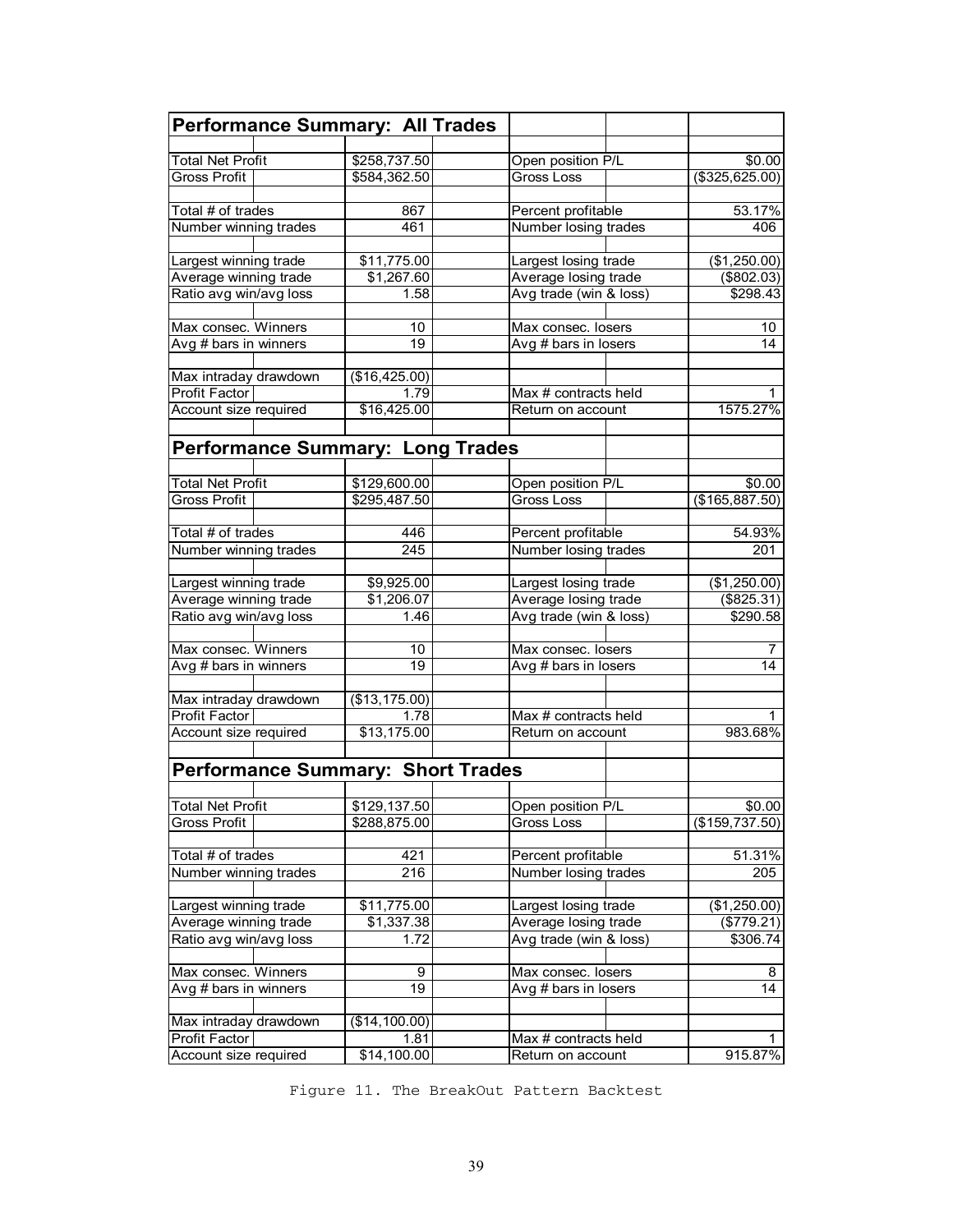# XII. THE EXTREME COUNTER-TREND PATTERN

This pattern is the final pattern to be adding to the Big Blue-2 trading system. Moves well below the Lowest Low or well above the Highest High Pivot Point will often retrace substantially back in the opposite direction. This is the classic "head fake" pattern which catches many traders off guard wondering why the market is not continuing to move in the same direction. It should be pointed out that unlike other markets, the indices "counter trend" substantially and "momentum" based trading simply does not work well. Statistically, the indices do not hold a trend very well.

To use this pattern you will look at those days that have moved below or above the second level Pivot Price levels then set stops to capture the retracements. This pattern may trade after another pattern has already been traded within the day. However, the available window for this pattern is early in the morning. Delaying more than a few hours after the market has opened to begin trading this pattern has been shown to be ineffective. Additionally, we will avoid the months of July and April and avoid Fridays and Mondays to go short. Figure 12 shows a day that the Extreme Counter Trend Pattern traded.

The performance of this pattern is shown in Figure 13. Again, there is no slippage or commission applied to this test and the fixed stop loss is set at 5 points. This is the final pattern we will be adding to the Big Blue-2 trading system.



Figure 12. The Extreme Counter Trend Pattern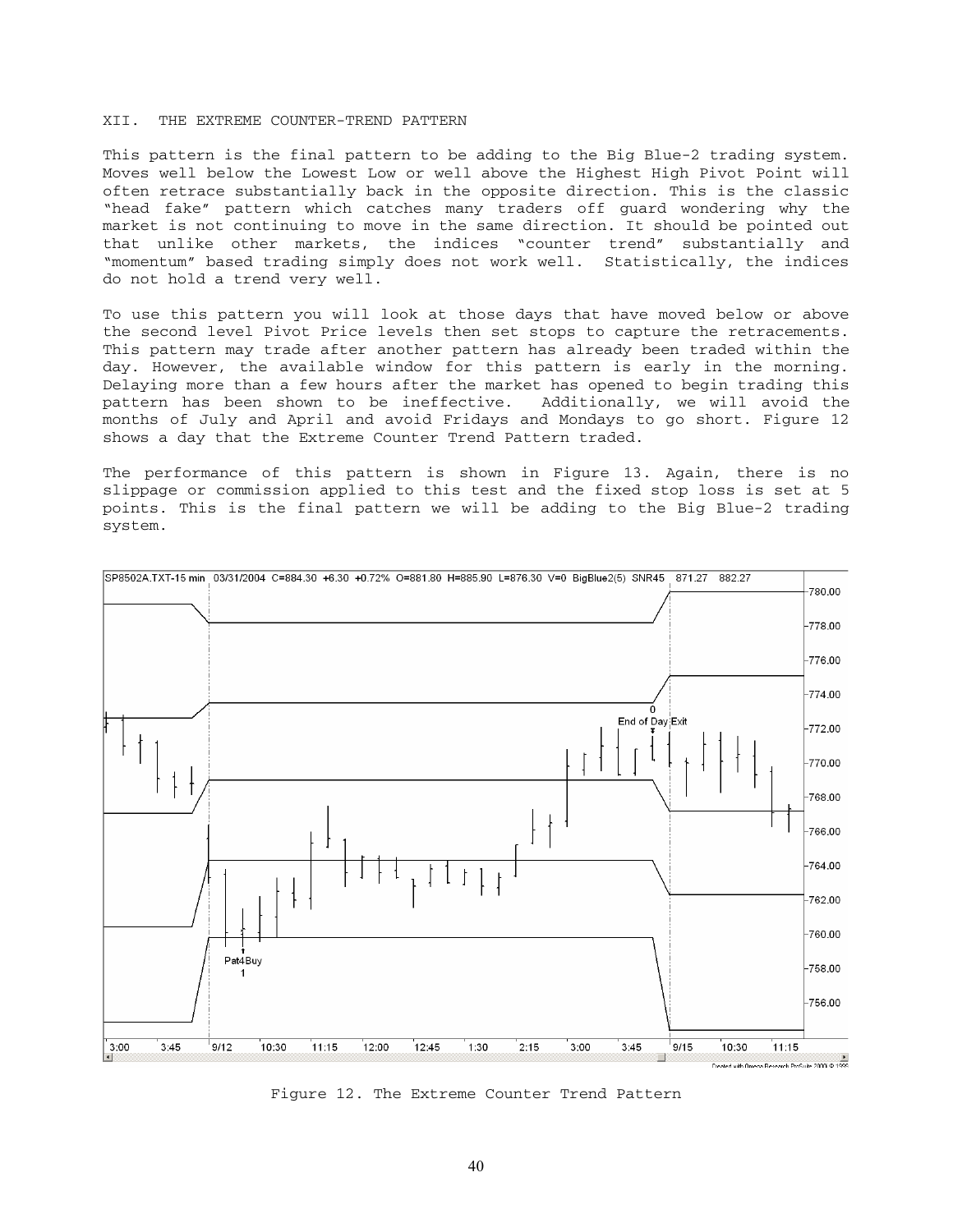| <b>Performance Summary: All Trades</b>   |                |                        |                  |
|------------------------------------------|----------------|------------------------|------------------|
|                                          |                |                        |                  |
| <b>Total Net Profit</b>                  | \$90,650.00    | Open position P/L      | \$0.00           |
| <b>Gross Profit</b>                      | \$186,562.50   | Gross Loss             | $($ \$95,912.50) |
| Total # of trades                        | 252            | Percent profitable     | 51.59%           |
| Number winning trades                    | 130            | Number losing trades   | 122              |
|                                          |                |                        |                  |
| Largest winning trade                    | \$7,200.00     | Largest losing trade   | (\$1,250.00)     |
| Average winning trade                    | \$1,435.10     | Average losing trade   | (\$786.17)       |
| Ratio avg win/avg loss                   | 1.83           | Avg trade (win & loss) | \$359.72         |
| Max consec. Winners                      | 7              | Max consec. losers     | 7                |
| Avg # bars in winners                    | 23             | Avg # bars in losers   | 16               |
|                                          |                |                        |                  |
| Max intraday drawdown                    | (\$8,825.00)   |                        |                  |
| Profit Factor                            | 1.95           | Max # contracts held   |                  |
| Account size required                    | \$8,825.00     | Return on account      | 1027.20%         |
|                                          |                |                        |                  |
| <b>Performance Summary: Long Trades</b>  |                |                        |                  |
|                                          |                |                        |                  |
| <b>Total Net Profit</b>                  | \$65,712.50    | Open position P/L      | \$0.00           |
| <b>Gross Profit</b>                      | \$140,600.00   | <b>Gross Loss</b>      | (\$74,887.50)    |
|                                          |                |                        |                  |
| Total # of trades                        | 192            | Percent profitable     | 52.60%           |
| Number winning trades                    | 101            | Number losing trades   | 91               |
| Largest winning trade                    | \$5,750.00     | Largest losing trade   | (\$1,250.00)     |
| Average winning trade                    | \$1,392.08     | Average losing trade   | (\$822.94)       |
| Ratio avg win/avg loss                   | 1.69           | Avg trade (win & loss) | \$342.25         |
|                                          |                |                        |                  |
| Max consec. Winners                      | $\overline{7}$ | Max consec. losers     | 8                |
| Avg # bars in winners                    | 23             | Avg # bars in losers   | 15               |
| Max intraday drawdown                    | (\$8,662.50)   |                        |                  |
| Profit Factor                            | 1.88           | Max # contracts held   |                  |
| Account size required                    | \$8,662.50     | Return on account      | 758.59%          |
|                                          |                |                        |                  |
| <b>Performance Summary: Short Trades</b> |                |                        |                  |
|                                          |                |                        |                  |
| <b>Total Net Profit</b>                  | \$24,937.50    | Open position P/L      | \$0.00           |
| Gross Profit                             | \$45,962.50    | Gross Loss             | (\$21,025.00)    |
| Total # of trades                        |                | Percent profitable     |                  |
|                                          | 60<br>29       | Number losing trades   | 48.33%<br>31     |
| Number winning trades                    |                |                        |                  |
| Largest winning trade                    | \$7,200.00     | Largest losing trade   | (\$1,250.00)     |
| Average winning trade                    | \$1,584.91     | Average losing trade   | (\$678.23)       |
| Ratio avg win/avg loss                   | 2.34           | Avg trade (win & loss) | \$415.63         |
|                                          |                |                        |                  |
| Max consec. Winners                      | 4              | Max consec. losers     | 4                |
| Avg # bars in winners                    | 23             | Avg # bars in losers   | 18               |
| Max intraday drawdown                    | (\$5,200.00)   |                        |                  |
| Profit Factor                            | 2.19           | Max # contracts held   |                  |
| Account size required                    | \$5,200.00     | Return on account      | 479.57%          |
|                                          |                |                        |                  |

Figure 13. The Extreme Counter Trend Pattern Backtest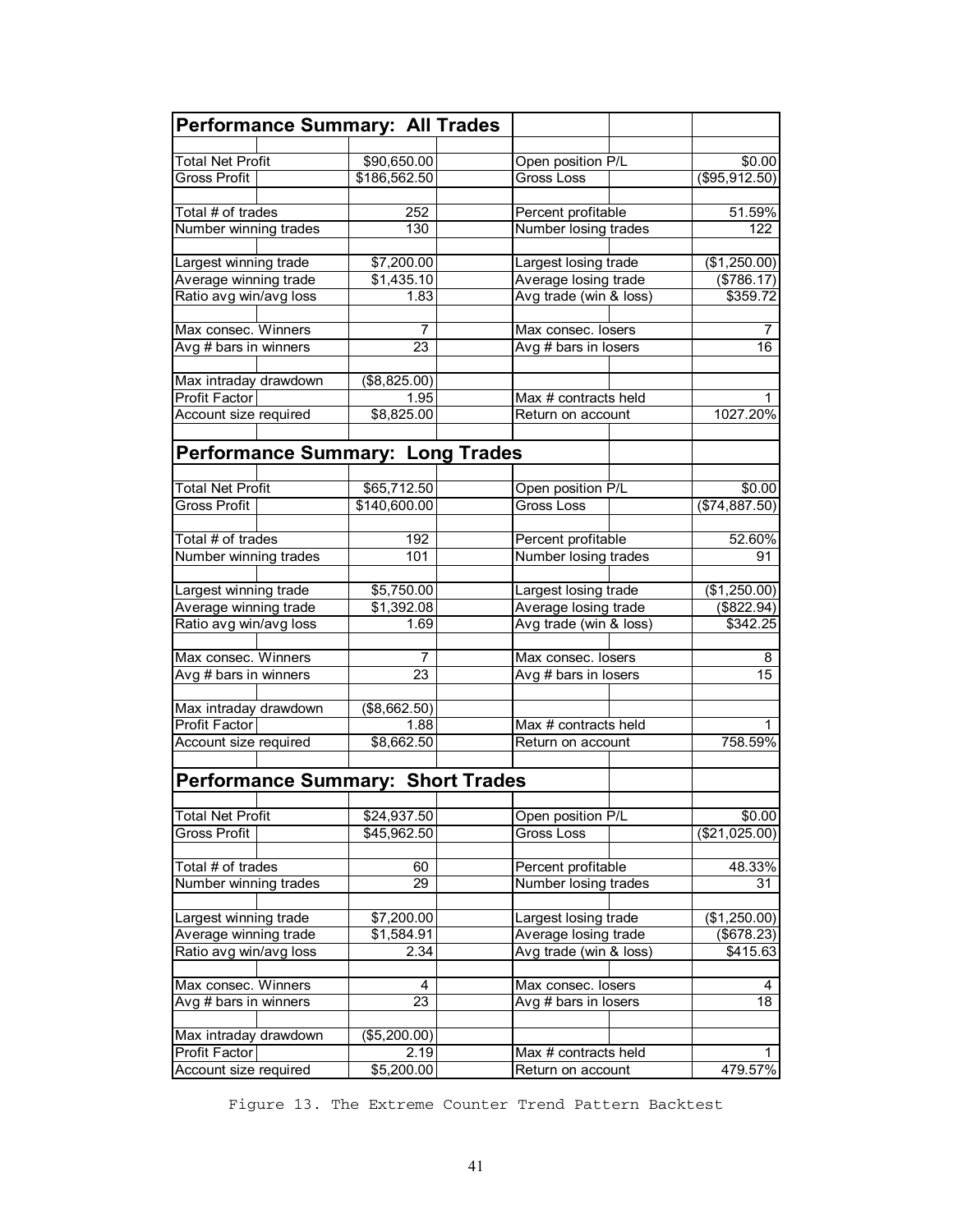### XIII. POST DEVELOPMENT ANALYSIS

This fundamental development approach used here was to back test over a large span of data (18+ years) producing a high quantity of trades, as a validation that the pattern developed was robust. Filters were then added carefully and retested to increase the odds that the system remained robust. Several older patterns present in the original Big Blue system released in 1996 were enhanced and used in this newer version, Big Blue-2. There are several other critical issues that we were concerned with along the way during this effort.

- 1. Trade to Parameter Ratio. This ratio takes the number of trades in the test and divides it by the number of parameters used to produce the test results. We would like to see this ratio as high as possible, preferably around 100:1 or higher. The Trade to Parameter Ratio ranges from 100:1 to 200:1 for Pattern 1, 2 and 3, and as low as 50:1 for the Extreme Counter Trend Pattern. Since this pattern tests fairly well without any filters and quite well by only avoiding Thursdays, it is believed that the base pattern can operate with a lower Trade to Parameter Ratio than is desired.
- 2. Long Back-test. The data for our test begins on 10/1/1985 and ends on 3/10/2004, or 4,654 days. This is considered a lengthy back-test.
- 3. Numerous Trades. The full back-test with minimal filters has 2,562 trades or an average of 2.75 trades per week. Figure 10 shows the full back test with minimal filters. Note that the Average Trade (\$216) is excellent considering that the daily range back in the 80's was only 2-3 points (\$500 scaled in today's dollars per point).

The Hypothetical performance of the full system with no day filters engaged is shown in Figure 14. This minimum filter test adds credibility to the base patterns used in the Big Blue-2 trading system.

Of course, markets may change causing this and any other trading system to be ineffective and lose money. You should evaluate your own tolerance to risk when trading any trading system.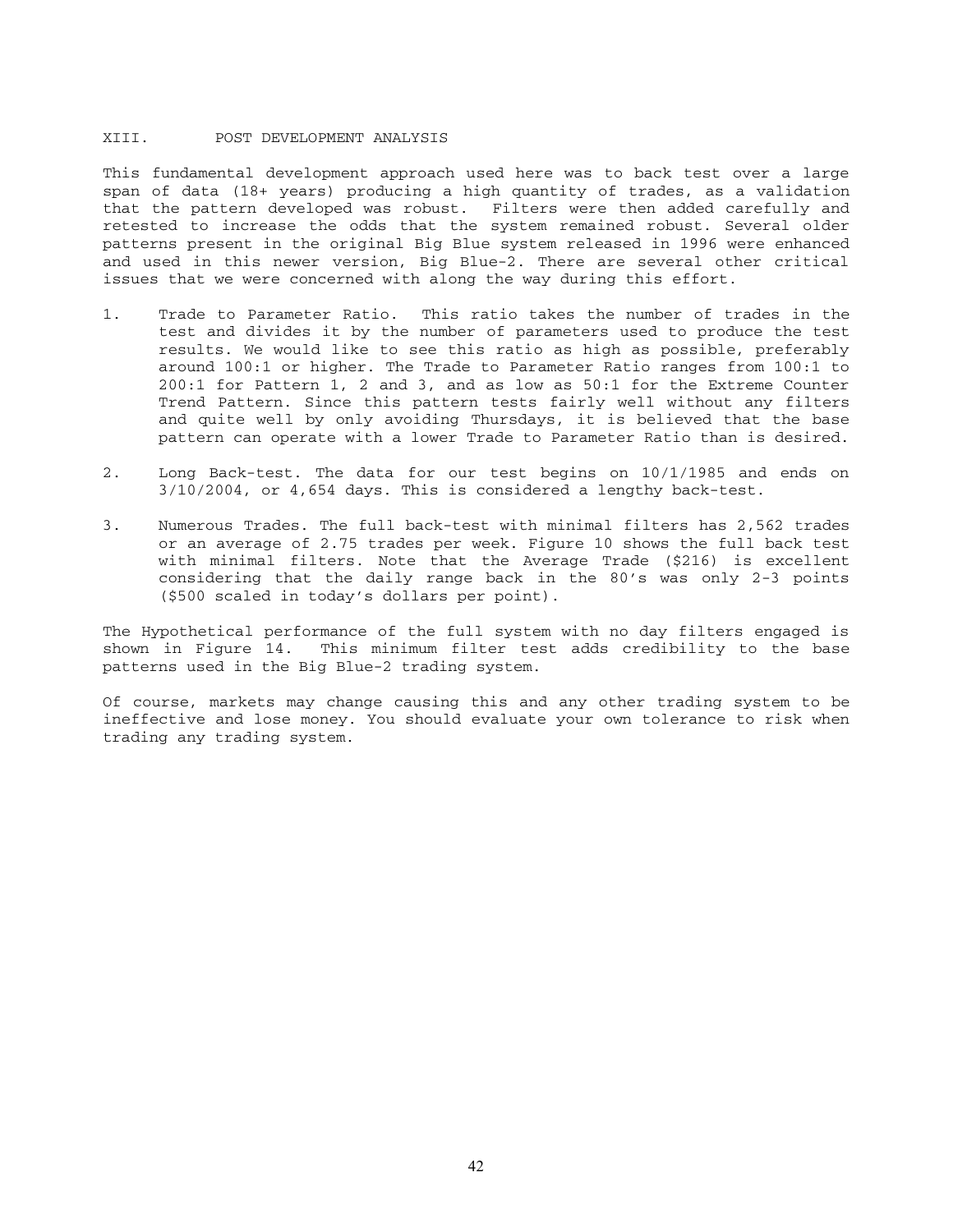| <b>Performance Summary: All Trades</b>          |                           |                                                |                        |
|-------------------------------------------------|---------------------------|------------------------------------------------|------------------------|
|                                                 |                           |                                                |                        |
| <b>Total Net Profit</b><br>Gross Profit         | \$555,200.00              | Open position P/L<br>Gross Loss                | \$0.00                 |
|                                                 | \$1,478,950.00            |                                                | (\$923,750.00)         |
| Total # of trades                               | 2,562                     | Percent profitable                             | 52.07%                 |
| Number winning trades                           | 1,334                     | Number losing trades                           | 1,228                  |
|                                                 |                           |                                                |                        |
| Largest winning trade                           | \$13,625.00               | Largest losing trade                           | (\$1,250.00)           |
| Average winning trade                           | \$1,108.66                | Average losing trade                           | (\$752.24)             |
| Ratio avg win/avg loss                          | 1.47                      | Avg trade (win & loss)                         | \$216.71               |
| Max consec. Winners                             |                           |                                                |                        |
| Avg # bars in winners                           | 12<br>16                  | Max consec. losers<br>Avg # bars in losers     | 11<br>12               |
|                                                 |                           |                                                |                        |
| Max intraday drawdown                           | (\$20,550.00)             |                                                |                        |
| Profit Factor                                   | 1.60                      | Max # contracts held                           |                        |
| Account size required                           | \$20,550.00               | Return on account                              | 2701.70%               |
|                                                 |                           |                                                |                        |
| <b>Performance Summary: Long Trades</b>         |                           |                                                |                        |
|                                                 |                           |                                                |                        |
| <b>Total Net Profit</b>                         | \$283,850.00              | Open position P/L                              | \$0.00                 |
| Gross Profit                                    | \$744,362.50              | Gross Loss                                     | ( \$460, 512.50)       |
|                                                 |                           |                                                |                        |
| Total # of trades                               | 1,259                     | Percent profitable                             | 54.65%                 |
| Number winning trades                           | 688                       | Number losing trades                           | 571                    |
|                                                 |                           |                                                |                        |
| Largest winning trade                           | \$13,625.00<br>\$1,081.92 | Largest losing trade                           | (\$1,250.00)           |
| Average winning trade<br>Ratio avg win/avg loss | 1.34                      | Average losing trade<br>Avg trade (win & loss) | (\$806.50)<br>\$225.46 |
|                                                 |                           |                                                |                        |
| Max consec. Winners                             | 10                        | Max consec. losers                             | 11                     |
| Avg # bars in winners                           | 16                        | Avg # bars in losers                           | 12                     |
|                                                 |                           |                                                |                        |
| Max intraday drawdown                           | (\$20,750.00)             |                                                |                        |
| Profit Factor                                   | 1.62                      | Max # contracts held                           |                        |
| Account size required                           | \$20,750.00               | Return on account                              | 1367.95%               |
|                                                 |                           |                                                |                        |
| Performance Summary: Short Trades               |                           |                                                |                        |
| <b>Total Net Profit</b>                         | \$271,350.00              |                                                | \$0.00                 |
| Gross Profit                                    | \$734,587.50              | Open position P/L<br>Gross Loss                | (\$463, 237.50)        |
|                                                 |                           |                                                |                        |
| Total # of trades                               | 1,303                     | Percent profitable                             | 49.58%                 |
| Number winning trades                           | 646                       | Number losing trades                           | 657                    |
|                                                 |                           |                                                |                        |
| Largest winning trade                           | \$12,100.00               | Largest losing trade                           | (\$1,250.00)           |
| Average winning trade                           | \$1,137.13                | Average losing trade                           | (\$705.08)             |
| Ratio avg win/avg loss                          | 1.61                      | Avg trade (win & loss)                         | \$208.25               |
|                                                 |                           |                                                |                        |
| Max consec. Winners                             | 8                         | Max consec. losers                             | 11                     |
| Avg # bars in winners                           | 16                        | Avg # bars in losers                           | 13                     |
|                                                 |                           |                                                |                        |
| Max intraday drawdown<br>Profit Factor          | (\$12,087.50)<br>1.59     | Max # contracts held                           | 1                      |
| Account size required                           | \$12,087.50               | Return on account                              | 2244.88%               |

Figure 14. Minimum Filter Backtest of BigBlue-2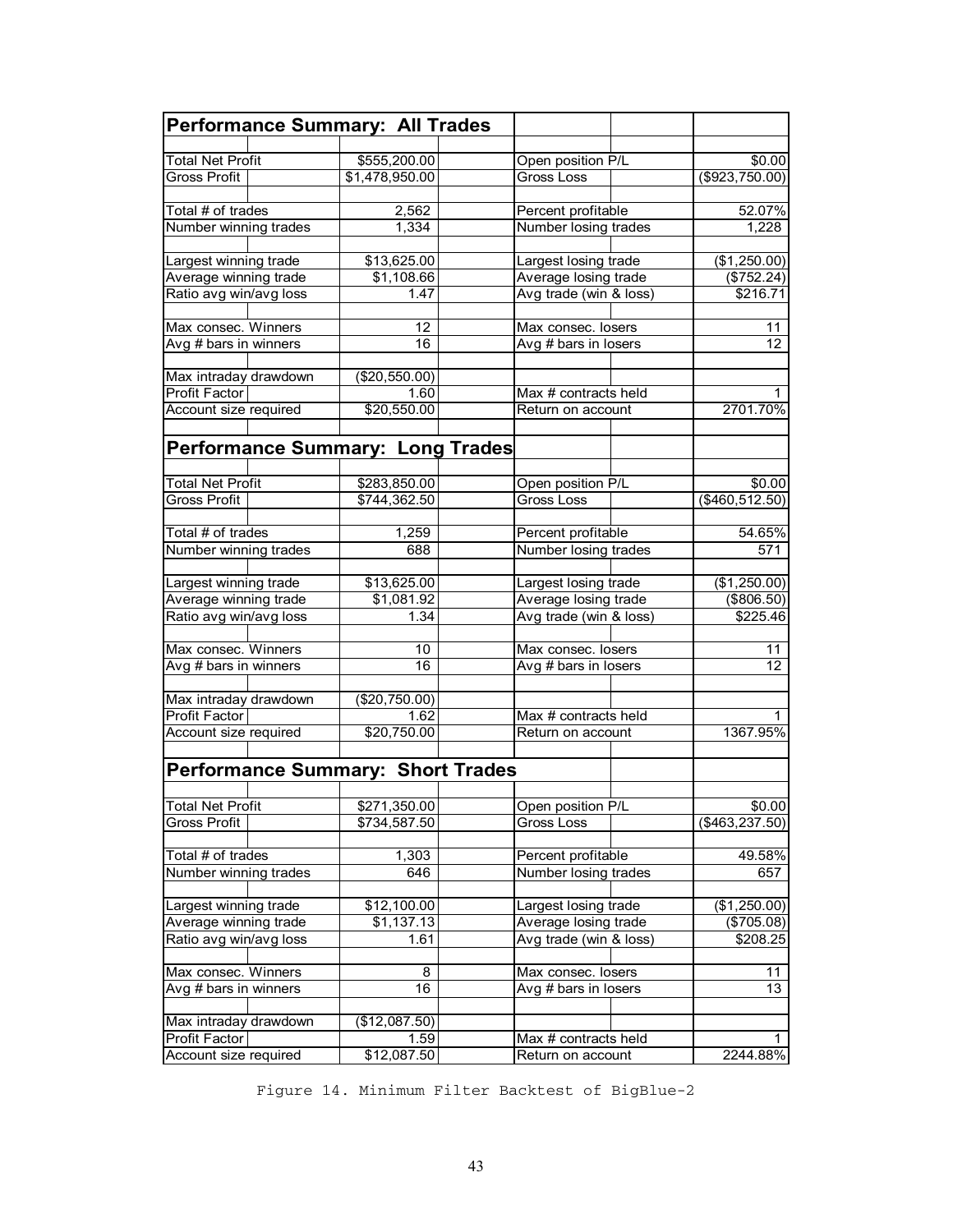#### XIV. SUMMARY

The completed Big Blue-2 trading system has:

- Approximately 2 trades per week
- A 56% accuracy rate
- An approximate average trade of \$363
- Has a \$12,900 maximum intraday drawdown
- A 2.13 Profit Factor (no slippage and commission)

The system is very tradable, however, some signals may show up suddenly as a market order since the filters will turn on and off throughout the day, however this will be the exception rather than the norm. The system may trade twice per day; however this will be rare as well. With a 5-point stop, the maximum loss per day will be \$2500 plus slippage and commission; however, 4 times in the history of the back-test (18+ years) there were 3 trades in one day.

Figure 15 shows the Big Blue-2 equity curve. Note the flat period around 1993 and 1994. Many systems suffered during this flat period. In fact, many systems ONLY show profitable trading from 1996 forward, however the hypothetical performance of the Big Blue-2 trading system from 1985 forward showed only a few years with negative performance.

Figure 16 and Figure 17 shows the hypothetical Total Profit and the Annual Profit of the full Big Blue-2 trading system from 9/30/1985-3/10/2004 based on the trading of 1 full size S&P futures contract with no slippage and commission.

As with any trading system, minor changes may be made to this system in the near future to enhance its performance and reliability. At the time of this writing a 5<sup>th</sup> pattern is being evaluated for inclusion as well as simplified trailing stops and variable exit stops.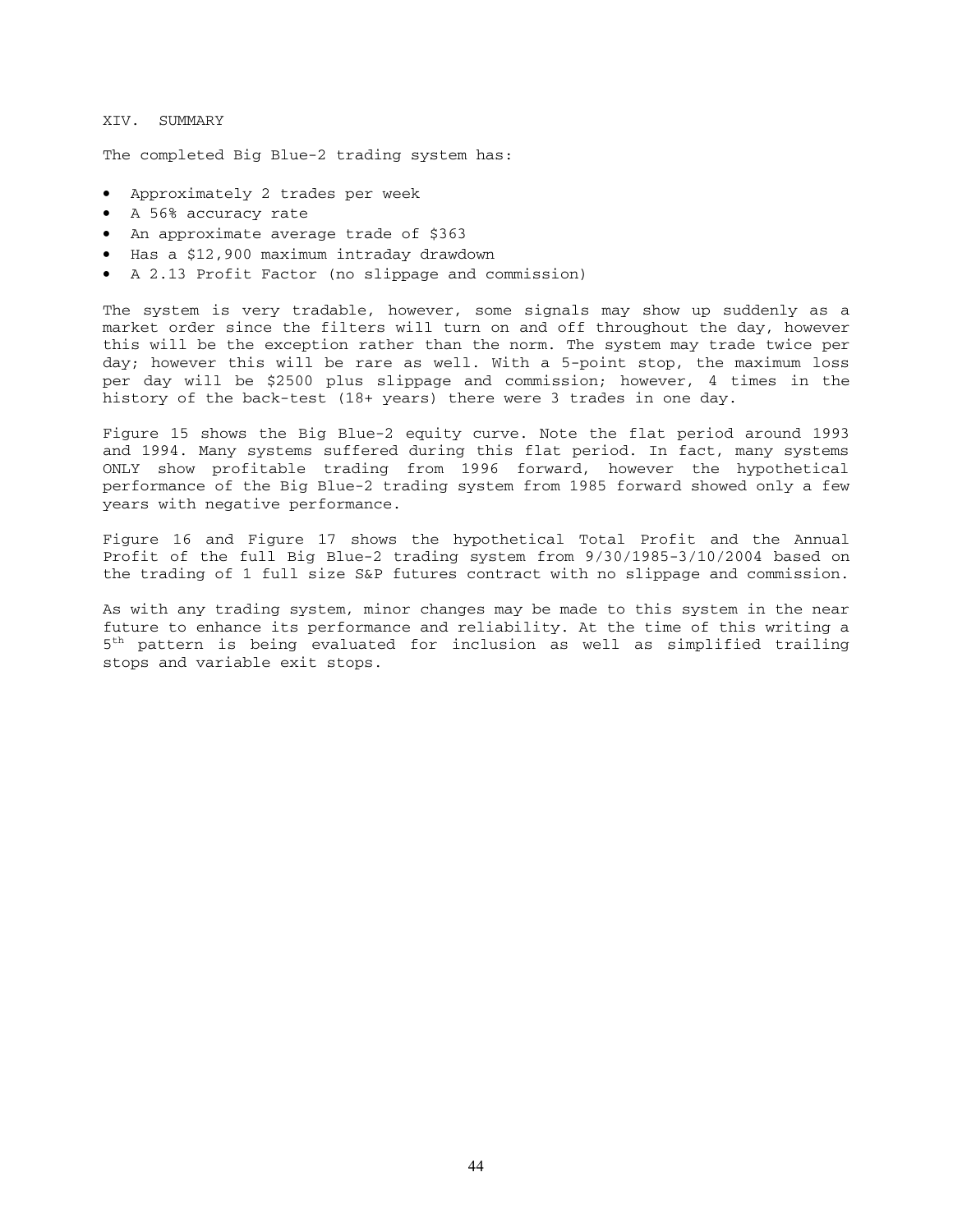

Figure 15. Big Blue-2 Equity Curve 9/30/1985-3/31/2004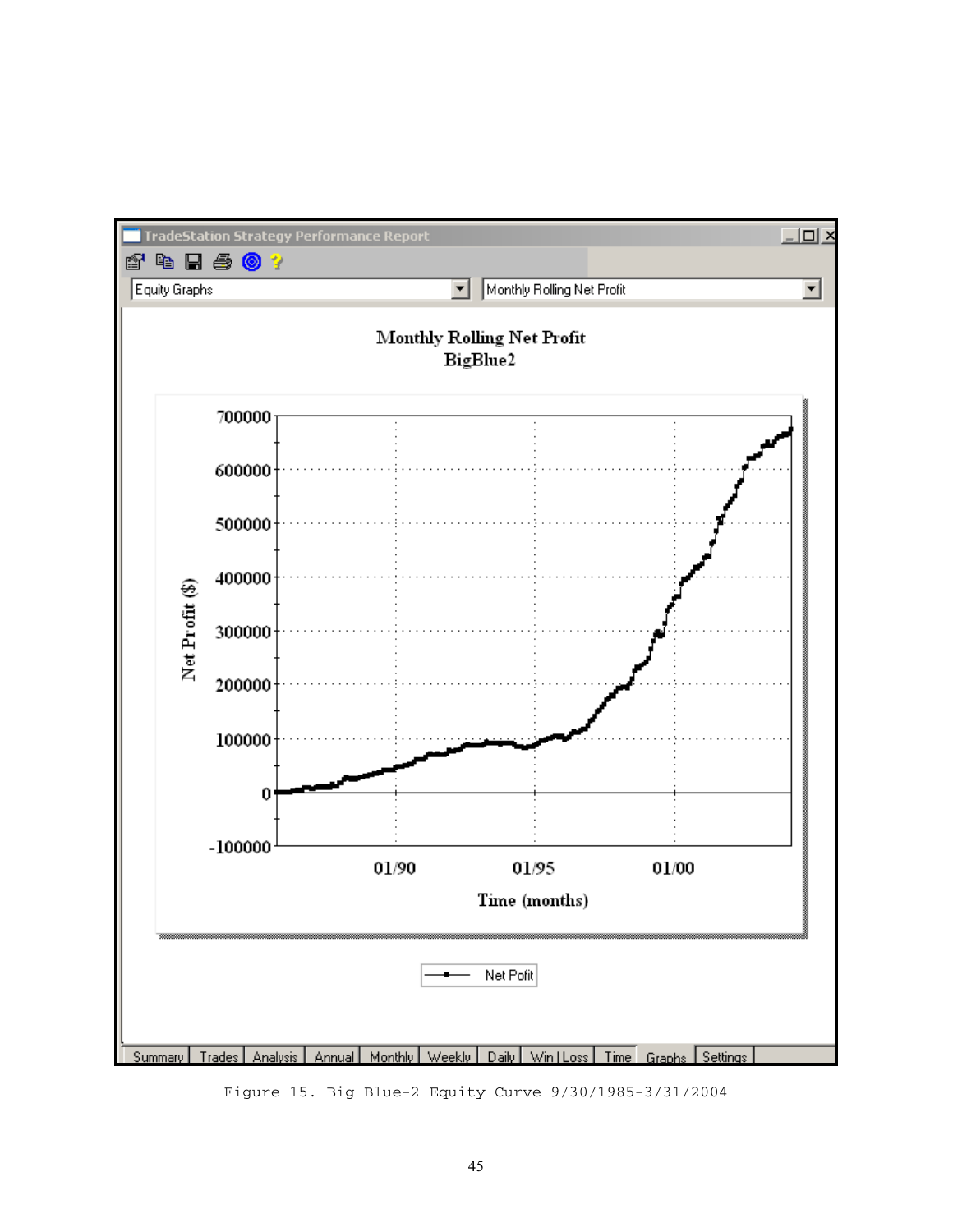| <b>Performance Summary: All Trades</b>   |                       |                                           |                            |
|------------------------------------------|-----------------------|-------------------------------------------|----------------------------|
|                                          |                       |                                           |                            |
| <b>Total Net Profit</b>                  | \$663,850.00          | Open position P/L                         | \$0.00                     |
| Gross Profit                             | \$1,251,350.00        | Gross Loss                                | $($ \$587,500.00)          |
| Total # of trades                        | 1,826                 | Percent profitable                        | 56.68%                     |
| Number winning trades                    | 1,035                 | Number losing trades                      | 791                        |
|                                          |                       |                                           |                            |
| Largest winning trade                    | \$13,625.00           | Largest losing trade                      | (\$1,250.00)               |
| Average winning trade                    | \$1,209.03            | Average losing trade                      | (\$742.73)                 |
| Ratio avg win/avg loss                   | 1.63                  | Avg trade (win & loss)                    | \$363.55                   |
| Max consec. Winners                      |                       |                                           |                            |
|                                          | 13<br>$\overline{17}$ | Max consec. losers                        | 7<br>12                    |
| Avg # bars in winners                    |                       | Avg # bars in losers                      |                            |
| Max intraday drawdown                    | (\$12,900.00)         |                                           |                            |
| <b>Profit Factor</b>                     | 2.13                  | Max # contracts held                      | 1                          |
| Account size required                    | \$12,900.00           | Return on account                         | 5146.12%                   |
|                                          |                       |                                           |                            |
| <b>Performance Summary: Long Trades</b>  |                       |                                           |                            |
|                                          |                       |                                           |                            |
| <b>Total Net Profit</b>                  | \$338,462.50          | Open position P/L                         | \$0.00                     |
| <b>Gross Profit</b>                      | \$658,962.50          | Gross Loss                                | $($ \$320,500.00)          |
|                                          |                       |                                           |                            |
| Total # of trades                        | 967                   | Percent profitable                        | 58.84%                     |
| Number winning trades                    | 569                   | Number losing trades                      | 398                        |
| Largest winning trade                    | \$13,625.00           | Largest losing trade                      | (\$1,250.00)               |
| Average winning trade                    | \$1,158.11            | Average losing trade                      | (\$805.28)                 |
| Ratio avg win/avg loss                   | 1.44                  | Avg trade (win & loss)                    | \$350.01                   |
|                                          |                       |                                           |                            |
| Max consec. Winners                      | 15                    | Max consec. losers                        | 6                          |
| Avg # bars in winners                    | 17                    | Avg # bars in losers                      | 12 <sup>2</sup>            |
| Max intraday drawdown                    | (\$10,575.00)         |                                           |                            |
| <b>Profit Factor</b>                     | 2.06                  |                                           |                            |
| Account size required                    | \$10,575.00           | Max # contracts held<br>Return on account | 3200.59%                   |
|                                          |                       |                                           |                            |
| <b>Performance Summary: Short Trades</b> |                       |                                           |                            |
|                                          |                       |                                           |                            |
| <b>Total Net Profit</b>                  | \$325,387.50          | Open position P/L                         | \$0.00                     |
| <b>Gross Profit</b>                      | \$592,387.50          | Gross Loss                                | (\$267,000.00)             |
|                                          |                       |                                           |                            |
| Total # of trades                        | 859                   | Percent profitable                        | 54.25%                     |
| Number winning trades                    | 466                   | Number losing trades                      | 393                        |
| Largest winning trade                    | \$12,100.00           | Largest losing trade                      |                            |
| Average winning trade                    | \$1,271.22            | Average losing trade                      | (\$1,250.00)<br>(\$679.39) |
|                                          | 1.87                  | Avg trade (win & loss)                    | \$378.80                   |
| Ratio avg win/avg loss                   |                       |                                           |                            |
| Max consec. Winners                      | 11                    | Max consec. losers                        | 8                          |
| Avg # bars in winners                    | 16                    | Avg # bars in losers                      | 13                         |
|                                          |                       |                                           |                            |
| Max intraday drawdown                    | (\$9,650.00)          |                                           |                            |
| Profit Factor                            | 2.22                  | Max # contracts held                      |                            |
| Account size required                    | \$9,650.00            | Return on account                         | 3371.89%                   |

Figure 16. The Big Blue-2 Trading System Backtest